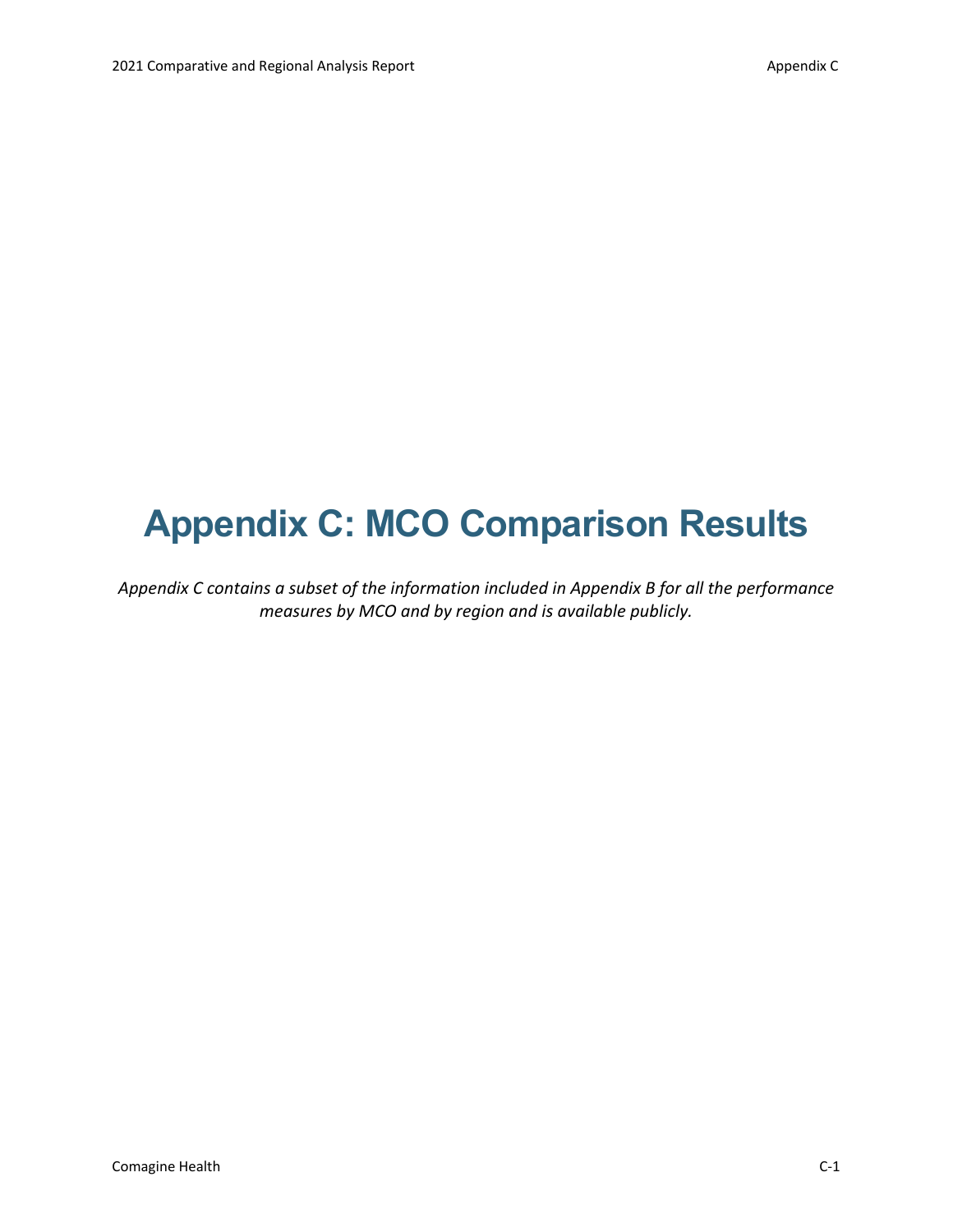## **Legend:**



▲ Measure result is statistically significant above prior year (p < 0.05)

▼ Measure result is statistically significant below prior year (p < 0.05)



 Can report benchmark Rotated measures\*

**† Statewide Weighted Rate**

**\* In March 2020, NCQA recognized that COVID-19 would likely impact plans' ability to collect medical record data due to travel bans, quarantines, and efforts to minimize risk to staff. Therefore, NCQA allowed Medicaid plans participating in HEDIS reporting the option of submitting 2019 rates for their hybrid measures ("rotated measures").**

**\*\* 2021 performance indicates whether a measure is statistically different than national benchmarks.**

**\*\*\* Rates suppressed when the denominator is less than 30.**

**NR There was no data to report.**

| <b>Measure Description</b>                                     | <b>MCO</b>             | <b>MY 2018 Rate</b> | <b>MY 2019 Rate</b> | <b>MY 2020 Rate</b> | MY 2020 Performance** |
|----------------------------------------------------------------|------------------------|---------------------|---------------------|---------------------|-----------------------|
| Weight Assessment and Counseling for Nutrition and Physical    | Statewide <sup>+</sup> | 72.8%               | 73.9%               | 72.8%               | Below 50th            |
| Activity for Children/Adolescents (WCC), BMI Percentile, 3-11  | AMG                    | 73.4%               | 73.4%               | 69.8%               | Below 50th            |
| Years                                                          | <b>CCW</b>             | 64.3%               | 66.3%               | 64.5%               | Below 50th            |
|                                                                | <b>CHPW</b>            | 79.4%               | 76.4%               | 75.3%               | At 50th               |
|                                                                | <b>MHW</b>             | 76.6%               | 76.6%               | 75.9%               | At 50th               |
|                                                                | <b>UHC</b>             | 54.9%               | 64.9%               | 66.5%               | Below 50th            |
| Weight Assessment and Counseling for Nutrition and Physical    | Statewide <sup>+</sup> | 71.2%               | 71.7%               | 64.5%               | Below 50th            |
| Activity for Children/Adolescents (WCC), BMI Percentile, 12-17 | AMG                    | 71.3%               | 71.3%               | 69.2%               | At 50th               |
| Years                                                          | <b>CCW</b>             | 52.1%               | 60.0%               | 57.4%               | Below 50th            |
|                                                                | <b>CHPW</b>            | 69.5%               | 78.3%               | 72.6%               | At 50th               |
|                                                                | <b>MHW</b>             | 79.7%               | 73.7%               | 64.6%               | Below 50th            |
|                                                                | <b>UHC</b>             | 55.8%               | 63.7%               | 57.2%               | Below 50th            |
| Weight Assessment and Counseling for Nutrition and Physical    | Statewide <sup>+</sup> | 72.2%               | 73.1%               | 69.6%               | Below 50th            |
| Activity for Children/Adolescents (WCC), BMI Percentile, Total | AMG                    | 72.7%               | 72.7%               | 69.6%               | Below 50th            |
|                                                                | <b>CCW</b>             | 60.1%               | 64.0%               | 61.8%               | Below 50th            |
|                                                                | <b>CHPW</b>            | 75.7%               | 77.1%               | 74.2%               | At 50th               |
|                                                                | <b>MHW</b>             | 77.6%               | 75.7%               | 71.5%               | Below 50th            |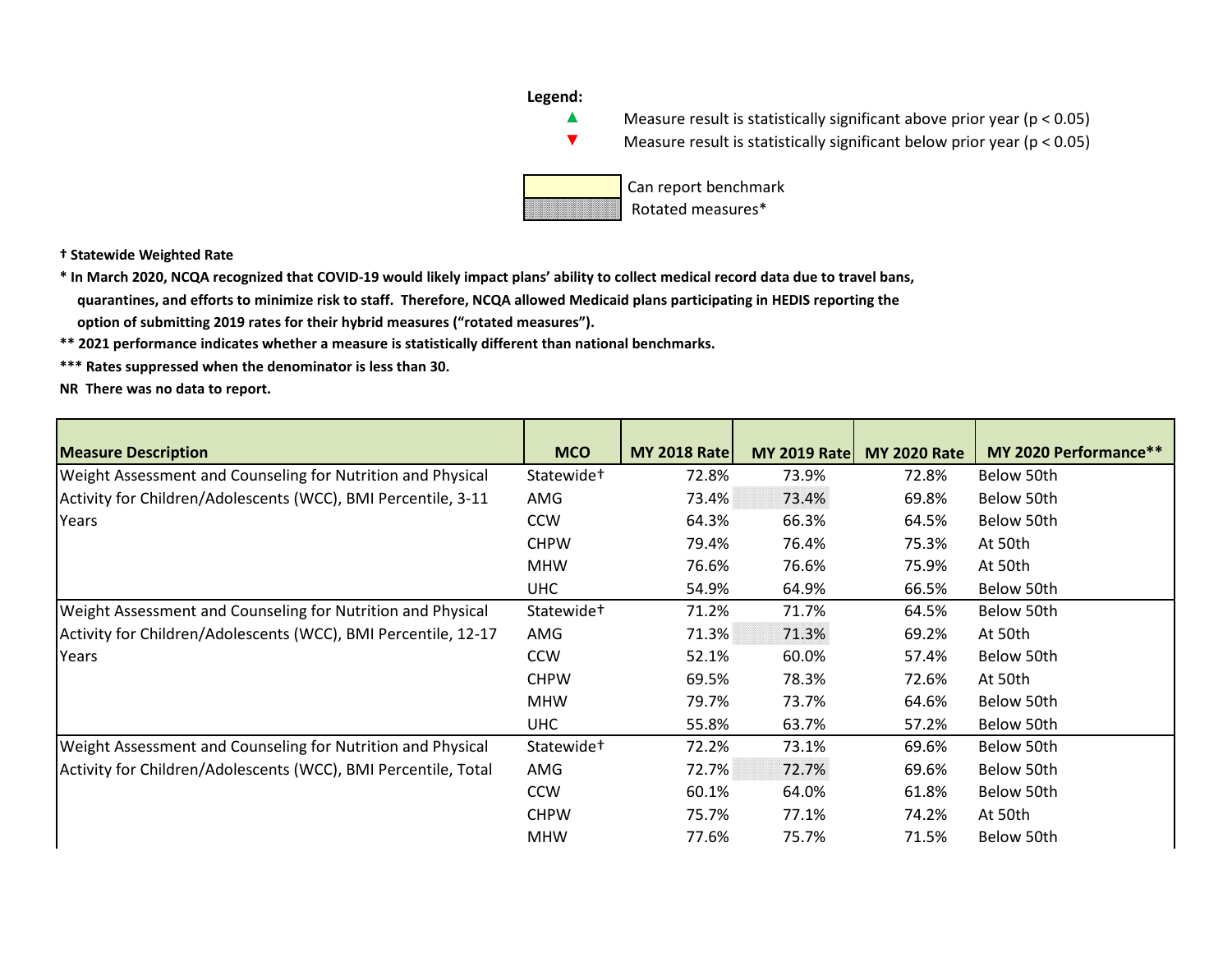|                                                                        | <b>UHC</b>             | 55.2% | 64.5% | 63.3%   | Below 50th |
|------------------------------------------------------------------------|------------------------|-------|-------|---------|------------|
| Weight Assessment and Counseling for Nutrition and Physical            | Statewide <sup>+</sup> | 62.8% | 64.8% | 64.8%   | Below 50th |
| Activity for Children/Adolescents (WCC), Nutrition Counseling, 3-      | AMG                    | 62.8% | 62.8% | 58.1%   | Below 50th |
| 11 Years                                                               | <b>CCW</b>             | 70.3% | 76.6% | 70.7%   | At 50th    |
|                                                                        | <b>CHPW</b>            | 69.5% | 64.1% | 70.1%   | At 50th    |
|                                                                        | <b>MHW</b>             | 60.1% | 62.8% | 62.9%   | Below 50th |
|                                                                        | <b>UHC</b>             | 56.0% | 60.5% | 67.3%   | At 50th    |
| Weight Assessment and Counseling for Nutrition and Physical            | Statewide <sup>+</sup> | 60.0% | 59.2% | 51.4%   | Below 50th |
| Activity for Children/Adolescents (WCC), Nutrition Counseling, 12- AMG |                        | 55.8% | 55.8% | 54.8%   | Below 50th |
| 17 Years                                                               | <b>CCW</b>             | 62.0% | 59.3% | 61.9%   | At 50th    |
|                                                                        | <b>CHPW</b>            | 64.9% | 60.8% | 59.2%   | Below 50th |
|                                                                        | <b>MHW</b>             | 58.6% | 59.1% | 46.2%   | Below 50th |
|                                                                        | <b>UHC</b>             | 57.2% | 57.8% | 53.1%   | Below 50th |
| Weight Assessment and Counseling for Nutrition and Physical            | Statewide <sup>+</sup> | 61.8% | 62.8% | 59.7%   | Below 50th |
| Activity for Children/Adolescents (WCC), Nutrition Counseling,         | AMG                    | 60.6% | 60.6% | 56.9%   | Below 50th |
| Total                                                                  | <b>CCW</b>             | 67.4% | 70.3% | 67.4%   | At 50th    |
|                                                                        | <b>CHPW</b>            | 67.8% | 62.9% | 65.7%   | At 50th    |
|                                                                        | <b>MHW</b>             | 59.6% | 61.6% | 56.5%   | Below 50th |
|                                                                        | <b>UHC</b>             | 56.4% | 59.6% | 62.3%   | Below 50th |
| Weight Assessment and Counseling for Nutrition and Physical            | Statewide <sup>+</sup> | 55.3% | 58.0% | 58.7%   | Below 50th |
| Activity for Children/Adolescents (WCC), Physical Activity             | AMG                    | 52.8% | 52.8% | 53.6%   | Below 50th |
| Counseling, 3-11 Years                                                 | <b>CCW</b>             | 64.3% | 69.3% | 63.3%   | At 50th    |
|                                                                        | <b>CHPW</b>            | 66.4% | 61.2% | 60.2%   | Below 50th |
|                                                                        | <b>MHW</b>             | 52.2% | 56.2% | 57.3%   | Below 50th |
|                                                                        | <b>UHC</b>             | 43.2% | 48.9% | 62.8% ▲ | At 50th    |
| Weight Assessment and Counseling for Nutrition and Physical            | Statewide <sup>+</sup> | 61.9% | 59.9% | 52.4%   | Below 50th |
| Activity for Children/Adolescents (WCC), Physical Activity             | AMG                    | 57.4% | 57.4% | 54.8%   | Below 50th |
| Counseling, 12-17 Years                                                | <b>CCW</b>             | 65.5% | 62.0% | 61.9%   | At 50th    |
|                                                                        | <b>CHPW</b>            | 68.7% | 67.1% | 58.6%   | Below 50th |
|                                                                        | <b>MHW</b>             | 59.4% | 56.9% | 48.1%   | Below 50th |
|                                                                        | <b>UHC</b>             | 60.1% | 61.5% | 53.8%   | Below 50th |
| Weight Assessment and Counseling for Nutrition and Physical            | Statewide <sup>+</sup> | 57.5% | 58.6% | 56.3%   | Below 50th |
| Activity for Children/Adolescents (WCC), Physical Activity             | AMG                    | 54.3% | 54.3% | 54.0%   | Below 50th |
| Counseling, Total                                                      | <b>CCW</b>             | 64.7% | 66.7% | 62.8%   | At 50th    |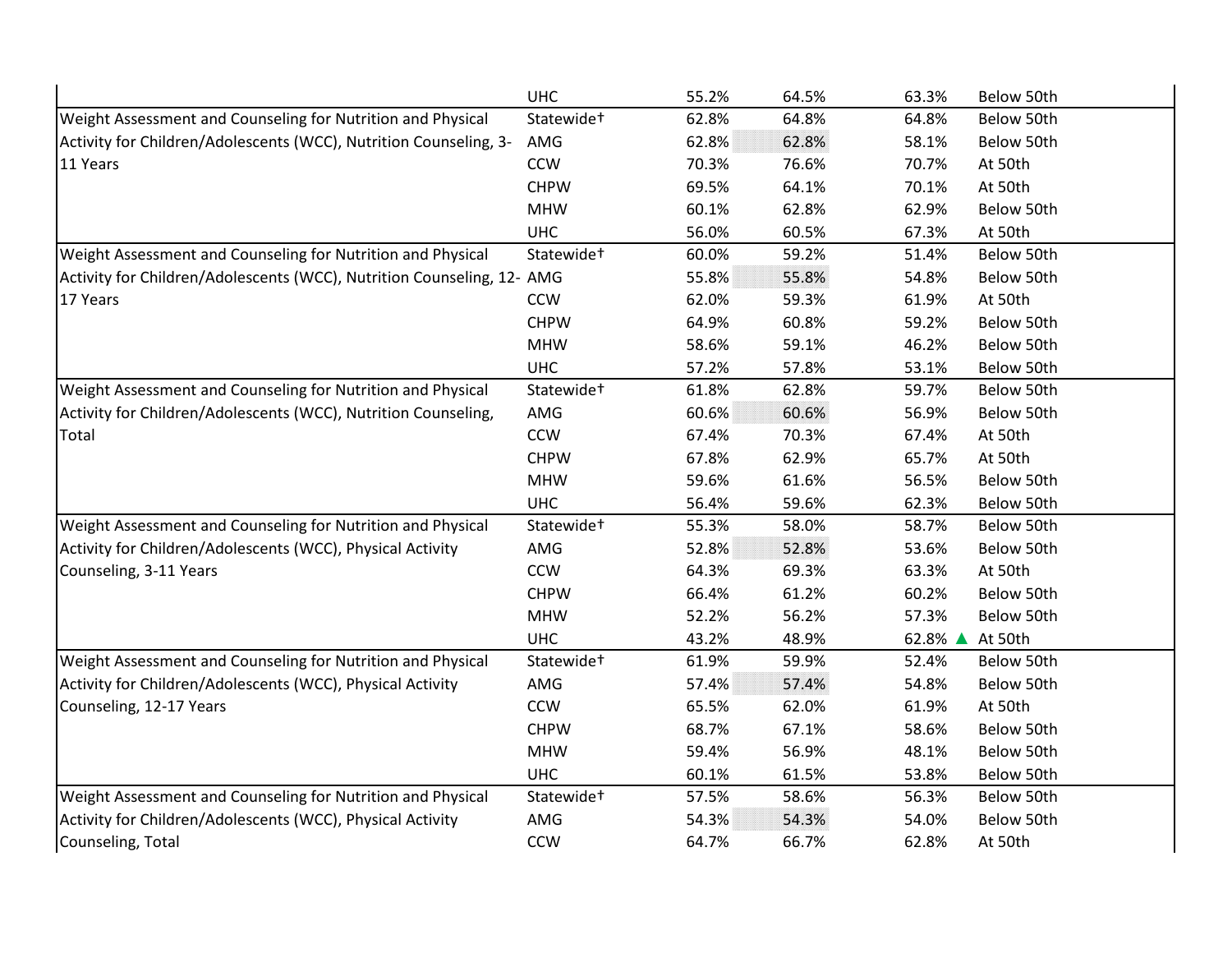|                                                  | <b>CHPW</b>            | 67.2% | 63.4% | 59.5%<br>Below 50th   |
|--------------------------------------------------|------------------------|-------|-------|-----------------------|
|                                                  | <b>MHW</b>             | 54.5% | 56.4% | 53.8%<br>Below 50th   |
|                                                  | <b>UHC</b>             | 48.9% | 53.0% | 59.6%<br>Below 50th   |
| Childhood Immunization Status (CIS), DTaP        | Statewide <sup>+</sup> | 76.9% | 77.7% | 72.8%<br>Below 50th   |
|                                                  | AMG                    | 73.5% | 75.2% | 75.2%<br>At 50th      |
|                                                  | <b>CCW</b>             | 78.8% | 84.9% | 81.5%<br>At 75th      |
|                                                  | <b>CHPW</b>            | 76.9% | 76.4% | 78.8%<br>At 75th      |
|                                                  | <b>MHW</b>             | 76.6% | 76.6% | 69.4% ▼<br>Below 50th |
|                                                  | <b>UHC</b>             | 77.6% | 77.6% | 70.1%<br>Below 50th   |
| Childhood Immunization Status (CIS), IPV         | Statewide <sup>+</sup> | 88.9% | 89.2% | 86.1%<br>Below 50th   |
|                                                  | AMG                    | 87.8% | 87.8% | 88.8%<br>At 50th      |
|                                                  | <b>CCW</b>             | 91.7% | 94.2% | 92.7%<br>At 75th      |
|                                                  | <b>CHPW</b>            | 89.1% | 89.3% | 92.0%<br>At 75th      |
|                                                  | <b>MHW</b>             | 88.1% | 88.1% | 82.4%<br>Below 50th   |
|                                                  | <b>UHC</b>             | 89.5% | 89.5% | 87.1%<br>At 50th      |
| Childhood Immunization Status (CIS), MMR         | Statewide <sup>+</sup> | 87.3% | 87.8% | 85.3% ▼<br>Below 50th |
|                                                  | AMG                    | 85.6% | 87.6% | 88.1%<br>At 50th      |
|                                                  | <b>CCW</b>             | 91.0% | 94.2% | 89.5%<br>At 50th      |
|                                                  | <b>CHPW</b>            | 88.1% | 88.6% | 89.1%<br>At 50th      |
|                                                  | <b>MHW</b>             | 85.6% | 85.6% | 82.6%<br>Below 50th   |
|                                                  | <b>UHC</b>             | 89.3% | 89.3% | 86.4%<br>At 50th      |
| Childhood Immunization Status (CIS), HIB         | Statewide <sup>+</sup> | 88.2% | 88.4% | 85.2%<br>Below 50th   |
|                                                  | AMG                    | 86.6% | 86.6% | 87.6%<br>At 50th      |
|                                                  | CCW                    | 91.0% | 92.9% | 92.2%<br>At 75th      |
|                                                  | <b>CHPW</b>            | 87.8% | 88.6% | 90.8%<br>At 75th      |
|                                                  | <b>MHW</b>             | 87.6% | 87.6% | 81.6%<br>Below 50th   |
|                                                  | <b>UHC</b>             | 88.3% | 88.3% | 85.9%<br>At 50th      |
| Childhood Immunization Status (CIS), Hepatitis B | Statewide <sup>+</sup> | 88.3% | 88.0% | 84.5%<br>Below 50th   |
|                                                  | AMG                    | 88.3% | 86.6% | 89.5%<br>At 50th      |
|                                                  | <b>CCW</b>             | 92.7% | 92.9% | 92.7%<br>At 75th      |
|                                                  | <b>CHPW</b>            | 90.3% | 89.3% | 91.5%<br>At 50th      |
|                                                  | <b>MHW</b>             | 86.6% | 86.6% | 79.4% ▼<br>Below 50th |
|                                                  | <b>UHC</b>             | 87.8% | 87.8% | 86.4%<br>At 50th      |
| Childhood Immunization Status (CIS), VZV         | Statewide <sup>+</sup> | 86.5% | 87.1% | 84.1% ▼<br>Below 50th |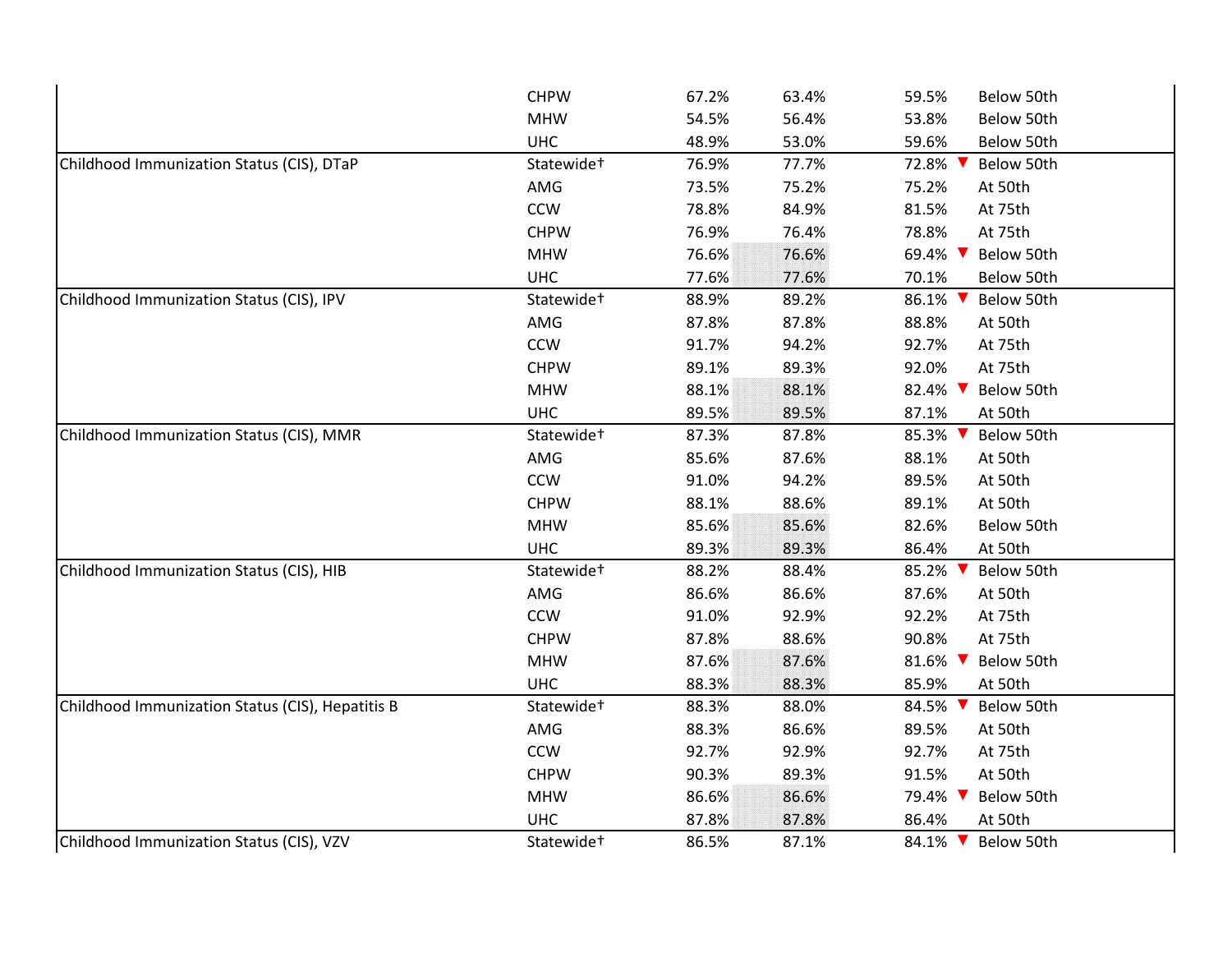| AMG                    | 84.2% | 85.9% | At 50th<br>86.6%                                |  |
|------------------------|-------|-------|-------------------------------------------------|--|
| <b>CCW</b>             | 89.8% | 93.2% | 87.8%<br>At 50th                                |  |
| <b>CHPW</b>            | 87.6% | 88.6% | 88.6%<br>At 50th                                |  |
| <b>MHW</b>             | 85.2% | 85.2% | 81.3%<br>Below 50th                             |  |
| <b>UHC</b>             | 88.3% | 88.3% | 85.6%<br>At 50th                                |  |
| Statewide <sup>+</sup> | 76.8% | 77.6% | Below 50th<br>72.9%                             |  |
| AMG                    | 74.5% | 75.7% | 75.4%<br>At 50th                                |  |
| <b>CCW</b>             | 80.3% | 84.7% | 80.8%<br>At 75th                                |  |
| <b>CHPW</b>            | 76.4% | 78.1% | 78.1%<br>At 50th                                |  |
| <b>MHW</b>             | 75.7% | 75.7% | Below 50th<br>69.3% ▼                           |  |
| <b>UHC</b>             | 79.3% | 79.3% | 72.0%<br>Below 50th                             |  |
| Statewide <sup>+</sup> | 83.1% | 83.7% | 81.1%<br>Below 50th                             |  |
| AMG                    | 82.0% | 83.7% | 85.4%<br>At 50th                                |  |
| <b>CCW</b>             | 88.1% | 91.5% | 88.6%<br>At 75th                                |  |
| <b>CHPW</b>            | 84.4% | 85.9% | 85.9%<br>At 50th                                |  |
| <b>MHW</b>             | 80.8% | 80.8% | 77.2%<br>Below 50th                             |  |
| <b>UHC</b>             | 85.4% | 85.4% | At 50th<br>81.3%                                |  |
| Statewide <sup>+</sup> | 68.5% | 69.3% | Below 50th<br>69.8%                             |  |
| AMG                    | 69.8% | 71.5% | 70.3%<br>At 50th                                |  |
| <b>CCW</b>             | 72.5% | 79.3% | 76.4%<br>At 50th                                |  |
| <b>CHPW</b>            | 72.7% | 72.0% | 71.5%<br>At 50th                                |  |
| <b>MHW</b>             | 65.0% | 65.0% | 67.3%<br>Below 50th                             |  |
| <b>UHC</b>             | 72.5% | 72.5% | 72.0%<br>At 50th                                |  |
| Statewide <sup>+</sup> | 55.4% | 55.3% | 55.0%<br>At 50th                                |  |
| AMG                    | 53.3% | 54.7% | 52.8%<br>At 50th                                |  |
| CCW                    | 60.6% | 67.4% | 69.1%<br>Above 75th                             |  |
| <b>CHPW</b>            | 62.3% | 56.0% | 61.1%<br>At 75th                                |  |
| <b>MHW</b>             | 52.1% | 52.1% | 50.1%<br>At 50th                                |  |
| <b>UHC</b>             | 55.7% | 55.7% | 56.9%<br>At 75th                                |  |
| Statewide <sup>+</sup> | 73.2% | 74.0% | <b>Below 50th</b><br>68.3% V                    |  |
| <b>AMG</b>             | 69.8% | 71.5% | 72.3%<br>At 50th                                |  |
| <b>CCW</b>             | 77.1% | 82.2% | 77.9%<br>At 75th                                |  |
| <b>CHPW</b>            | 74.2% | 74.7% | 77.1%<br>At 75th                                |  |
| <b>MHW</b>             | 72.0% | 72.0% | 63.4% $\blacktriangledown$<br><b>Below 50th</b> |  |
|                        |       |       |                                                 |  |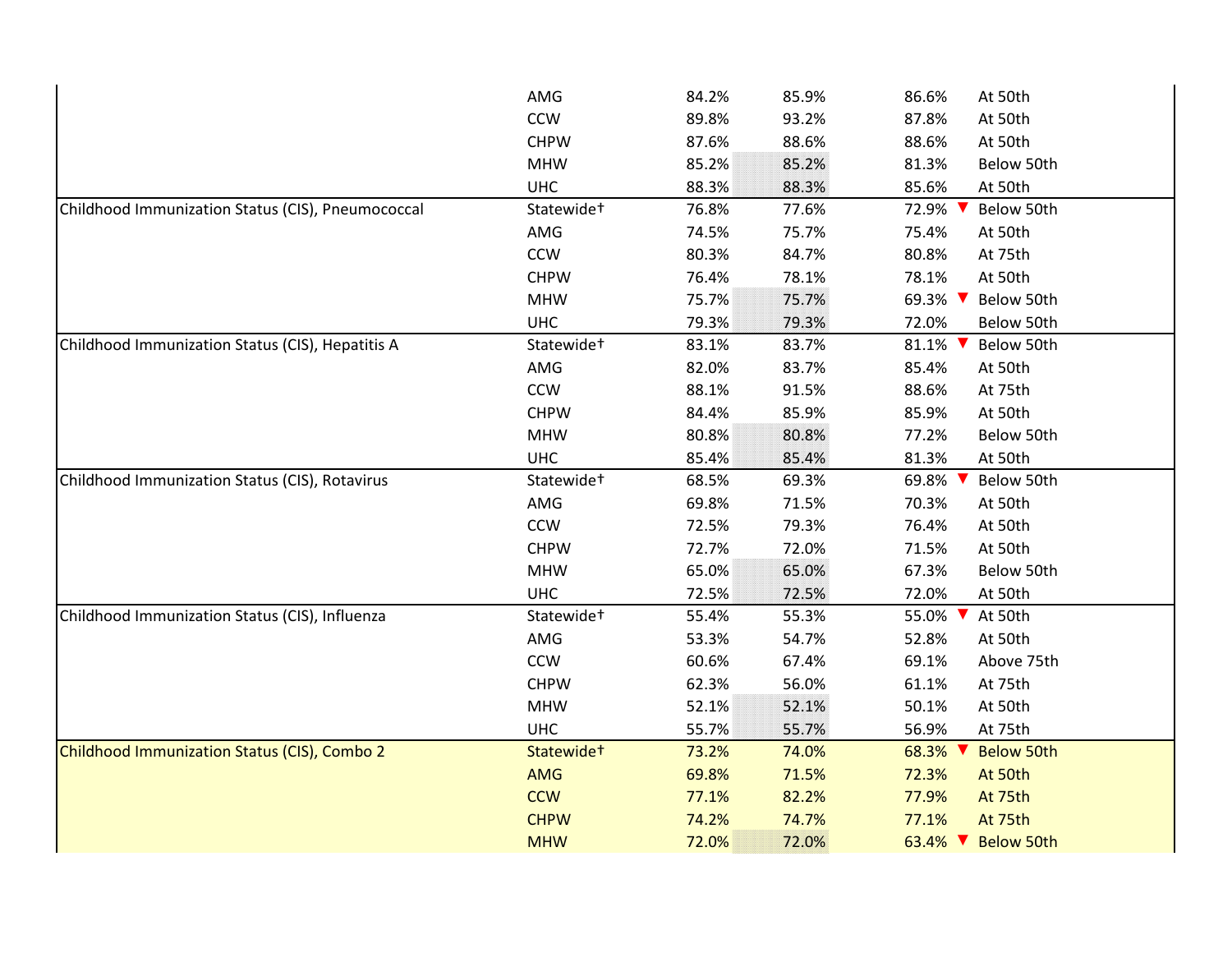|                                              | <b>UHC</b>             | 74.5% | 74.5% | 66.9%<br>At 50th                         |
|----------------------------------------------|------------------------|-------|-------|------------------------------------------|
| Childhood Immunization Status (CIS), Combo 3 | Statewide <sup>+</sup> | 70.0% | 70.7% | 64.8% ▼<br>Below 50th                    |
|                                              | AMG                    | 66.7% | 68.9% | 68.1%<br>At 50th                         |
|                                              | CCW                    | 75.2% | 78.8% | 73.5%<br>At 75th                         |
|                                              | <b>CHPW</b>            | 70.6% | 72.0% | 72.8%<br>At 75th                         |
|                                              | <b>MHW</b>             | 68.6% | 68.6% | 60.2% $\blacktriangledown$<br>Below 50th |
|                                              | <b>UHC</b>             | 71.0% | 71.0% | 64.0%<br>At 50th                         |
| Childhood Immunization Status (CIS), Combo 4 | Statewide <sup>+</sup> | 67.8% | 68.9% | 63.9% ▼<br>Below 50th                    |
|                                              | AMG                    | 64.7% | 68.1% | 67.4%<br>At 50th                         |
|                                              | CCW                    | 73.7% | 78.6% | 73.5%<br>At 75th                         |
|                                              | <b>CHPW</b>            | 69.3% | 71.5% | 71.5%<br>At 75th                         |
|                                              | <b>MHW</b>             | 65.7% | 65.7% | 59.1% ▼<br>Below 50th                    |
|                                              | <b>UHC</b>             | 69.6% | 69.6% | 63.3%<br>At 50th                         |
| Childhood Immunization Status (CIS), Combo 5 | Statewide <sup>+</sup> | 59.6% | 60.7% | 57.7% ▼<br>Below 50th                    |
|                                              | AMG                    | 58.4% | 62.0% | 59.4%<br>At 50th                         |
|                                              | <b>CCW</b>             | 63.5% | 70.1% | 65.0%<br>At 75th                         |
|                                              | <b>CHPW</b>            | 62.8% | 63.7% | 64.0%<br>At 50th                         |
|                                              | <b>MHW</b>             | 56.7% | 56.7% | 54.1%<br>Below 50th                      |
|                                              | <b>UHC</b>             | 63.5% | 63.5% | 57.9%<br>At 50th                         |
| Childhood Immunization Status (CIS), Combo 6 | Statewide <sup>+</sup> | 47.7% | 47.8% | 46.1% V At 50th                          |
|                                              | AMG                    | 44.5% | 48.7% | 45.7%<br>At 50th                         |
|                                              | <b>CCW</b>             | 54.0% | 60.1% | 58.9%<br>Above 75th                      |
|                                              | <b>CHPW</b>            | 53.5% | 47.7% | 53.0%<br>At 75th                         |
|                                              | <b>MHW</b>             | 44.5% | 44.5% | 41.2%<br>Below 50th                      |
|                                              | <b>UHC</b>             | 48.4% | 48.4% | 47.5%<br>At 75th                         |
| Childhood Immunization Status (CIS), Combo 7 | Statewide <sup>+</sup> | 58.3% | 59.7% | 57.0%<br>Below 50th                      |
|                                              | AMG                    | 57.2% | 61.8% | 58.6%<br>At 50th                         |
|                                              | <b>CCW</b>             | 62.5% | 69.8% | 65.0%<br>At 75th                         |
|                                              | <b>CHPW</b>            | 61.6% | 63.3% | 62.8%<br>At 50th                         |
|                                              | <b>MHW</b>             | 55.2% | 55.2% | 53.3%<br>Below 50th                      |
|                                              | <b>UHC</b>             | 62.3% | 62.3% | 57.2%<br>At 50th                         |
| Childhood Immunization Status (CIS), Combo 8 | Statewide <sup>+</sup> | 47.2% | 47.5% | 45.8%<br>At 50th                         |
|                                              | AMG                    | 43.3% | 48.7% | 45.3%<br>At 50th                         |
|                                              | CCW                    | 53.8% | 59.9% | 58.9%<br>Above 75th                      |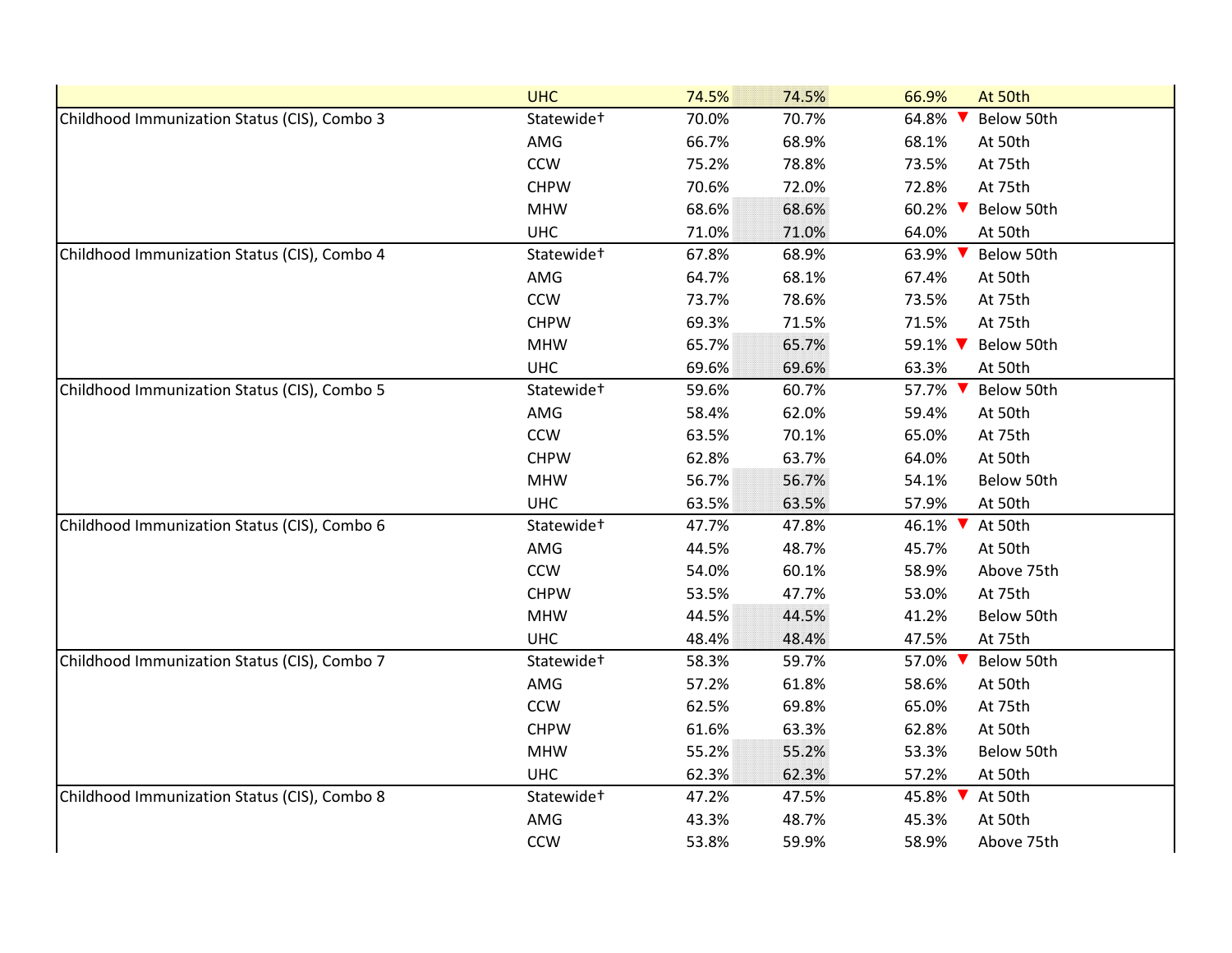|                                                    | <b>CHPW</b>            | 52.8% | 47.4% | 52.8%   | At 75th                |
|----------------------------------------------------|------------------------|-------|-------|---------|------------------------|
|                                                    | <b>MHW</b>             | 44.0% | 44.0% | 40.9%   | At 50th                |
|                                                    | <b>UHC</b>             | 47.9% | 47.9% | 47.0%   | At 75th                |
| Childhood Immunization Status (CIS), Combo 9       | Statewide <sup>+</sup> | 42.1% | 42.5% | 41.9% ▼ | At 50th                |
|                                                    | AMG                    | 39.4% | 45.3% | 40.9%   | At 50th                |
|                                                    | <b>CCW</b>             | 47.2% | 54.3% | 52.3%   | Above 75th             |
|                                                    | <b>CHPW</b>            | 48.4% | 43.1% | 48.2%   | At 75th                |
|                                                    | <b>MHW</b>             | 38.4% | 38.4% | 37.7%   | At 50th                |
|                                                    | <b>UHC</b>             | 44.8% | 44.8% | 44.0%   | At 75th                |
| Childhood Immunization Status (CIS), Combo 10      | Statewide <sup>+</sup> | 41.5% | 42.1% | 41.7%   | At 50th                |
|                                                    | <b>AMG</b>             | 38.4% | 45.3% | 40.4%   | At 50th                |
|                                                    | <b>CCW</b>             | 47.0% | 54.0% | 52.3%   | Above 75th             |
|                                                    | <b>CHPW</b>            | 47.7% | 42.8% | 47.9%   | At 75th                |
|                                                    | <b>MHW</b>             | 38.0% | 38.0% | 37.5%   | <b>Below 50th</b>      |
|                                                    | <b>UHC</b>             | 44.3% | 44.3% | 43.6%   | At 75th                |
| Immunizations for Adolescents (IMA), Meningococcal | Statewide <sup>+</sup> | 79.0% | 79.6% | 77.2%   | Below 50th             |
|                                                    | AMG                    | 70.6% | 73.5% | 74.9%   | Below 50th             |
|                                                    | <b>CCW</b>             | 82.7% | 81.8% | 78.4%   | Below 50th             |
|                                                    | <b>CHPW</b>            | 83.0% | 81.5% | 81.3%   | At 50th                |
|                                                    | <b>MHW</b>             | 79.3% | 80.3% | 76.2%   | Below 50th             |
|                                                    | <b>UHC</b>             | 69.6% | 72.5% | 76.9%   | Below 50th             |
| Immunizations for Adolescents (IMA), Tdap          | Statewide <sup>+</sup> | 86.0% | 86.7% | 86.9%   | At 50th                |
|                                                    | AMG                    | 85.9% | 82.5% | 85.4%   | At 50th                |
|                                                    | CCW                    | 88.1% | 91.2% | 86.4%   | At 50th                |
|                                                    | <b>CHPW</b>            | 88.3% | 85.9% | 90.0%   | At 50th                |
|                                                    | <b>MHW</b>             | 86.9% | 87.3% | 86.6%   | At 50th                |
|                                                    | <b>UHC</b>             | 74.2% | 80.0% | 85.4%   | At 50th                |
| Immunizations for Adolescents (IMA), HPV           | Statewide <sup>+</sup> | 39.0% | 43.7% | 43.2%   | Above 50th, Below 75th |
|                                                    | AMG                    | 34.5% | 37.2% | 38.2%   | At 50th                |
|                                                    | <b>CCW</b>             | 45.5% | 46.0% | 47.2%   | At 75th                |
|                                                    | <b>CHPW</b>            | 48.2% | 44.0% | 46.7%   | At 75th                |
|                                                    | <b>MHW</b>             | 35.5% | 44.5% | 43.1%   | At 50th                |
|                                                    | <b>UHC</b>             | 32.4% | 38.7% | 36.3%   | At 50th                |
| Immunizations for Adolescents (IMA), Combo 1       | Statewide <sup>+</sup> | 76.0% | 77.4% | 75.0%   | Below 50th             |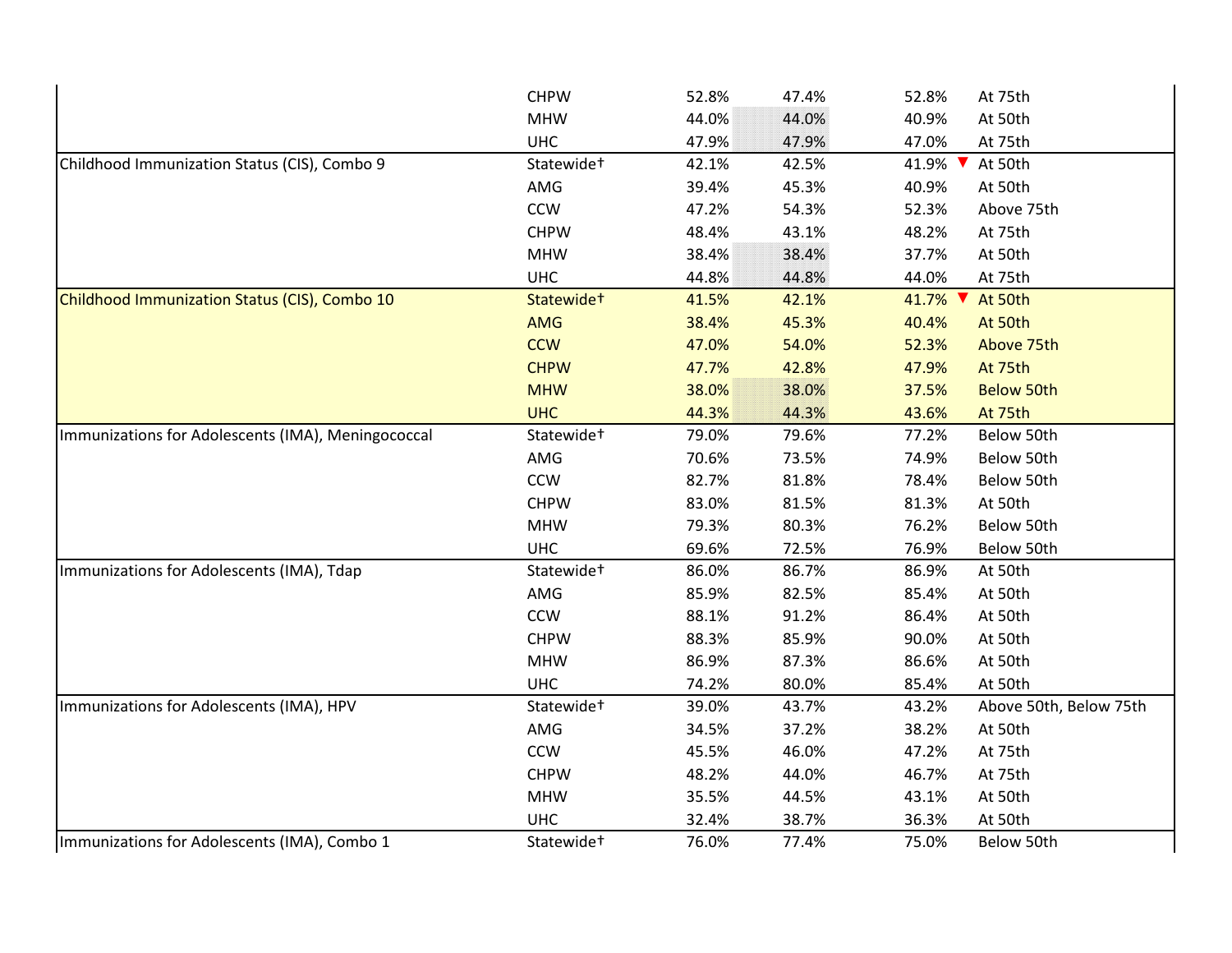|                                              | AMG                    | 68.4% | 69.3%   | 72.5%   | Below 50th             |
|----------------------------------------------|------------------------|-------|---------|---------|------------------------|
|                                              | <b>CCW</b>             | 79.3% | 79.3%   | 75.7%   | Below 50th             |
|                                              | <b>CHPW</b>            | 79.6% | 78.1%   | 79.8%   | At 50th                |
|                                              | <b>MHW</b>             | 76.6% | 78.8%   | 74.0%   | Below 50th             |
|                                              | <b>UHC</b>             | 65.2% | 70.1%   | 74.0%   | Below 50th             |
| Immunizations for Adolescents (IMA), Combo 2 | Statewide+             | 36.7% | 41.4%   | 39.6%   | Above 50th, Below 75th |
|                                              | <b>AMG</b>             | 32.4% | 33.6%   | 36.0%   | At 50th                |
|                                              | <b>CCW</b>             | 42.6% | 41.8%   | 42.8%   | At 75th                |
|                                              | <b>CHPW</b>            | 44.8% | 41.1%   | 44.0%   | At 75th                |
|                                              | <b>MHW</b>             | 33.8% | 43.3% ▲ | 38.9%   | At 50th                |
|                                              | <b>UHC</b>             | 30.2% | 35.3%   | 34.3%   | At 50th                |
| Lead Screening in Children (LSC)             | Statewide <sup>+</sup> | 31.7% | 29.8%   | 33.7%   | <b>Below 50th</b>      |
|                                              | <b>AMG</b>             | 32.1% | 32.1%   | 31.4%   | <b>Below 50th</b>      |
|                                              | <b>CCW</b>             | 36.7% | 37.5%   | 33.6%   | <b>Below 50th</b>      |
|                                              | <b>CHPW</b>            | 46.5% | 39.7%   | 41.1%   | <b>Below 50th</b>      |
|                                              | <b>MHW</b>             | 27.7% | 25.5%   | 34.1%   | <b>Below 50th</b>      |
|                                              | <b>UHC</b>             | 24.1% | 25.5%   | 26.0%   | <b>Below 50th</b>      |
| <b>Breast Cancer Screening (BCS)</b>         | Statewide+             | 54.5% | 52.0% ▼ | 48.0% ▼ | <b>Below 50th</b>      |
|                                              | <b>AMG</b>             | 47.2% | 45.9%   |         | 42.5% V Below 50th     |
|                                              | <b>CCW</b>             | 51.6% | 52.0%   |         | 49.2% V Below 50th     |
|                                              | <b>CHPW</b>            | 66.7% | 51.5% ▼ |         | 46.2% V Below 50th     |
|                                              | <b>MHW</b>             | 53.9% | 53.8%   | 49.7% ▼ | <b>Below 50th</b>      |
|                                              | <b>UHC</b>             | 50.6% | 52.8% ▲ | 48.9% V | <b>Below 50th</b>      |
| <b>Cervical Cancer Screening (CCS)</b>       | Statewide <sup>+</sup> | 57.7% | 60.5%   | 58.6%   | <b>Below 50th</b>      |
|                                              | <b>AMG</b>             | 54.1% | 54.1%   | 47.7%   | <b>Below 50th</b>      |
|                                              | <b>CCW</b>             | 53.3% | 56.0%   | 51.1%   | <b>Below 50th</b>      |
|                                              | <b>CHPW</b>            | 61.6% | 54.0%   | 55.0%   | At 50th                |
|                                              | <b>MHW</b>             | 60.8% | 66.2%   | 65.9%   | At 75th                |
|                                              | <b>UHC</b>             | 50.5% | 57.7%   | 53.3%   | <b>Below 50th</b>      |
| Chlamydia Screening (CHL), 16-20 Years       | Statewide <sup>+</sup> | 49.2% | 48.9%   | 45.5% ▼ | Below 50th             |
|                                              | AMG                    | 46.5% | 47.8%   | 45.8%   | Below 50th             |
|                                              | <b>CCW</b>             | 52.0% | 51.0%   | 48.2%   | Below 50th             |
|                                              | <b>CHPW</b>            | 48.4% | 46.9%   | 45.0%   | Below 50th             |
|                                              | <b>MHW</b>             | 49.2% | 49.3%   | 45.2% ▼ | Below 50th             |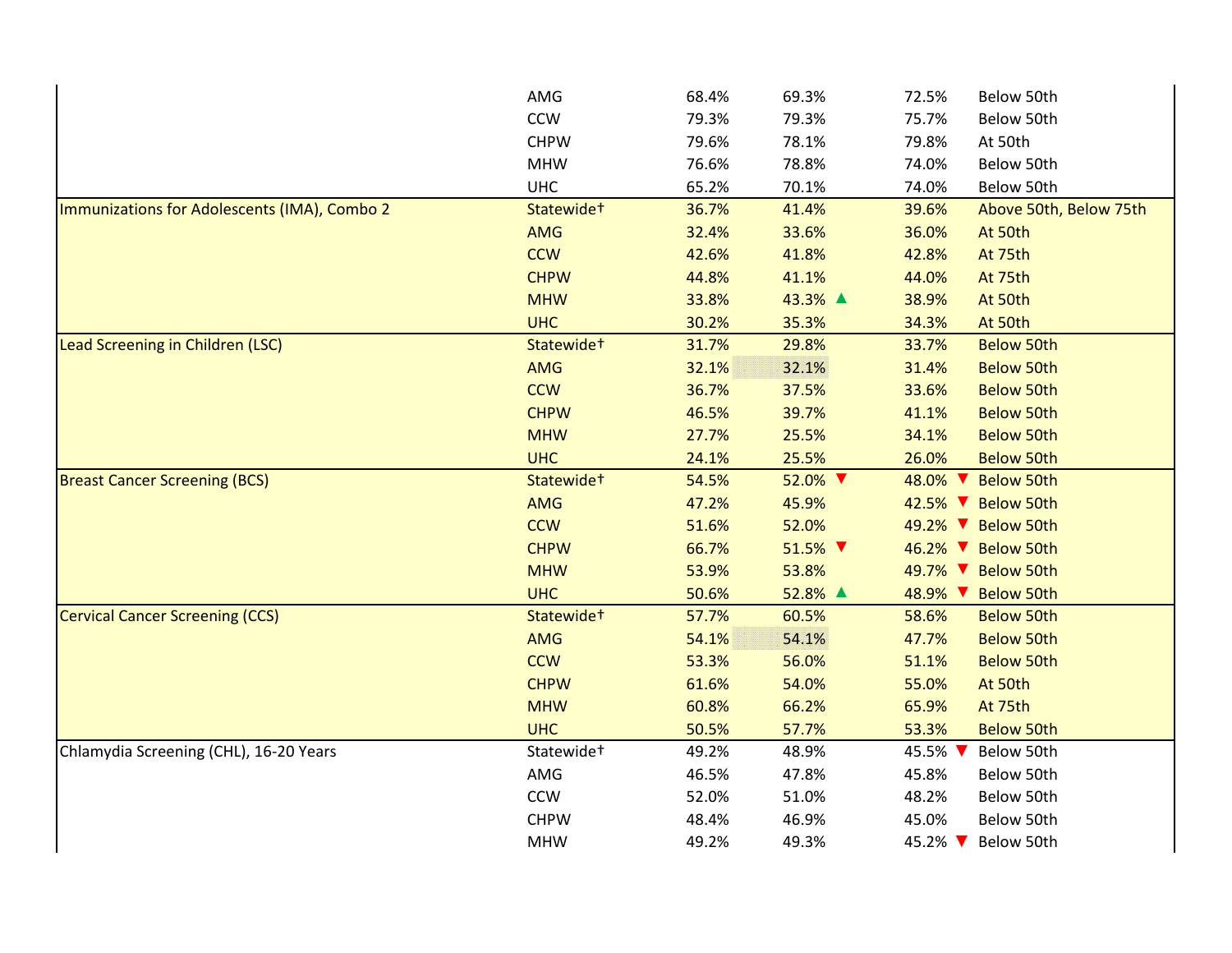|                                                                      | <b>UHC</b>             | 47.6%     | 47.4%     | 44.0%<br>Below 50th             |
|----------------------------------------------------------------------|------------------------|-----------|-----------|---------------------------------|
| Chlamydia Screening (CHL), 21-24 Years                               | Statewide <sup>+</sup> | 60.1%     | 59.5%     | 55.2% ▼<br>Below 50th           |
|                                                                      | AMG                    | 57.4%     | 58.6%     | 52.7% V Below 50th              |
|                                                                      | <b>CCW</b>             | 60.2%     | 61.3%     | 57.6% <b>V</b> Below 50th       |
|                                                                      | <b>CHPW</b>            | 60.3%     | 58.9%     | 53.7% V Below 50th              |
|                                                                      | <b>MHW</b>             | 61.0%     | 60.1%     | 56.2% V Below 50th              |
|                                                                      | <b>UHC</b>             | 58.3%     | 56.3%     | 52.2% V Below 50th              |
| Chlamydia Screening (CHL), Total                                     | Statewide <sup>+</sup> | 54.2%     | 53.6%     | 49.9% V Below 50th              |
|                                                                      | <b>AMG</b>             | 52.6%     | 53.4%     | 49.4% V Below 50th              |
|                                                                      | <b>CCW</b>             | 55.7%     | 55.4%     | 52.2% V Below 50th              |
|                                                                      | <b>CHPW</b>            | 53.9%     | 52.2%     | 48.9% V Below 50th              |
|                                                                      | <b>MHW</b>             | 54.4%     | 54.0%     | 50.2% V Below 50th              |
|                                                                      | <b>UHC</b>             | 53.1%     | 51.6%     | 48.0% V Below 50th              |
| Appropriate Testing for Pharyngitis (CWP), 3-17 Years                | Statewide <sup>+</sup> | <b>NR</b> | 79.6%     | 80.6%<br>Below 50th             |
|                                                                      | AMG                    | <b>NR</b> | 76.2%     | 75.2%<br>Below 50th             |
|                                                                      | <b>CCW</b>             | <b>NR</b> | 75.6%     | 78.9% ▲ Below 50th              |
| Due to substantial changes in measure specifications between MY CHPW |                        | <b>NR</b> | 79.5%     | 80.9%<br>At 50th                |
| 2018 and MY 2019, MY 2018 results are not displayed.                 | <b>MHW</b>             | <b>NR</b> | 80.8%     | 81.2%<br>At 50th                |
|                                                                      | <b>UHC</b>             | <b>NR</b> | 81.5%     | 84.5%<br>At 75th                |
| Appropriate Testing for Pharyngitis (CWP), 18-64 Years               | Statewide <sup>+</sup> | <b>NR</b> | 76.8%     | 76.0%<br>Above 75th             |
|                                                                      | AMG                    | <b>NR</b> | 73.5%     | 73.8%<br>At 75th                |
|                                                                      | <b>CCW</b>             | <b>NR</b> | 76.3%     | 75.3%<br>At 75th                |
| Due to substantial changes in measure specifications between MY CHPW |                        | <b>NR</b> | 78.5%     | 77.7%<br>Above 75th             |
| 2018 and MY 2019, MY 2018 results are not displayed.                 | <b>MHW</b>             | <b>NR</b> | 77.2%     | 76.6%<br>Above 75th             |
|                                                                      | <b>UHC</b>             | <b>NR</b> | 76.3%     | 74.1%<br>At 75th                |
| Appropriate Testing for Pharyngitis (CWP), 65+ Years                 | Statewide <sup>+</sup> | <b>NR</b> | $***$     | $***$<br>At 50th                |
|                                                                      | AMG                    | <b>NR</b> | <b>NR</b> | $***$<br>At 50th                |
|                                                                      | <b>CCW</b>             | <b>NR</b> | ***       | $***$<br>At 50th                |
| Due to substantial changes in measure specifications between MY CHPW |                        | <b>NR</b> | ***       | Below 50th<br><b>NR</b>         |
| 2018 and MY 2019, MY 2018 results are not displayed.                 | <b>MHW</b>             | <b>NR</b> | ***       | ***<br>At 50th                  |
|                                                                      | <b>UHC</b>             | <b>NR</b> | ***       | $***$<br>At 50th                |
| Appropriate Testing for Pharyngitis (CWP), Total                     | Statewide <sup>+</sup> | <b>NR</b> | 78.6%     | 78.7%<br>Above 50th, Below 75th |
|                                                                      | AMG                    | <b>NR</b> | 74.9%     | 74.5%<br>Below 50th             |
|                                                                      | <b>CCW</b>             | <b>NR</b> | 75.9%     | 77.6%<br>At 50th                |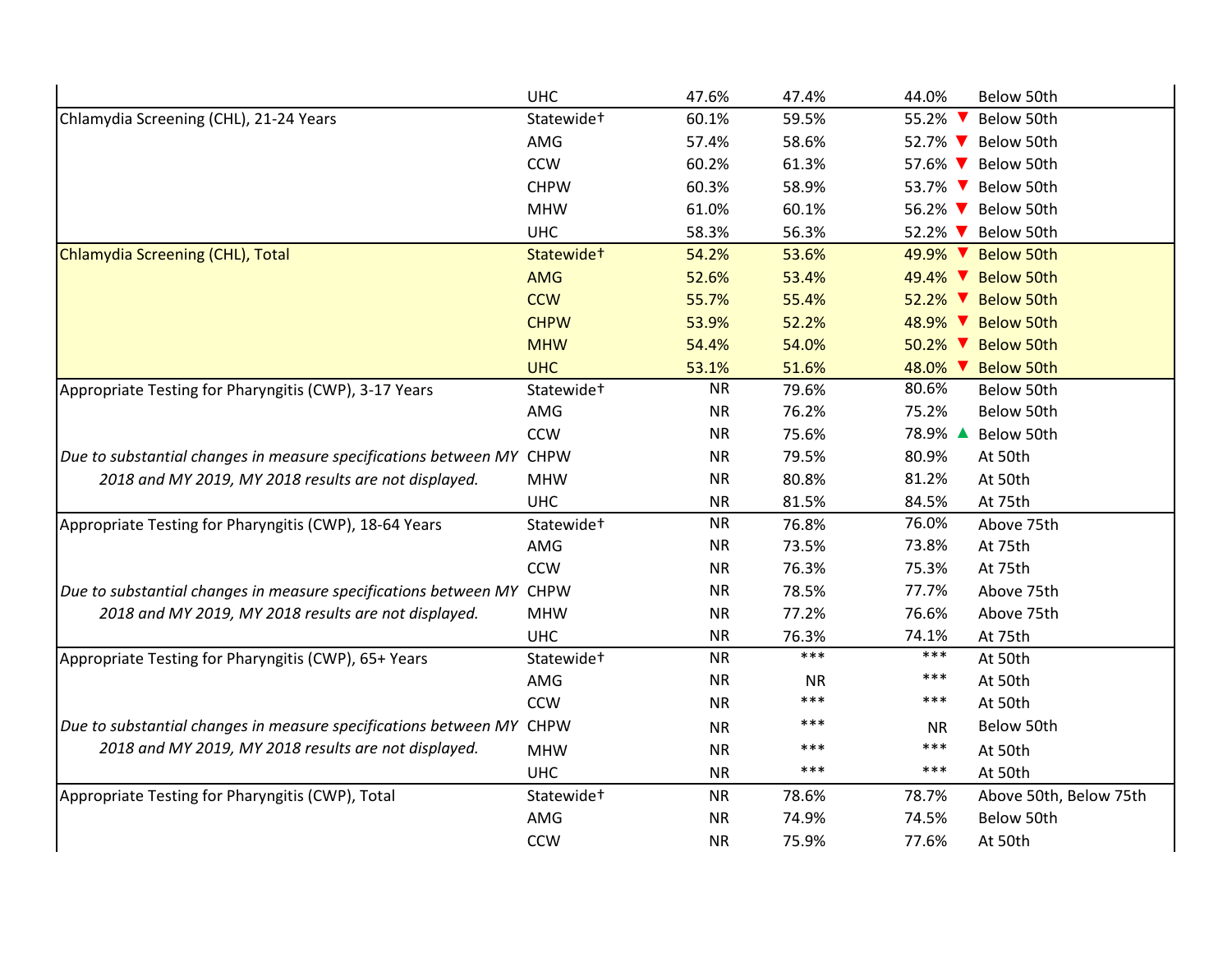| Due to substantial changes in measure specifications between MY CHPW |                        | <b>NR</b> | 79.1%   | 79.7%           | Above 50th, Below 75th |
|----------------------------------------------------------------------|------------------------|-----------|---------|-----------------|------------------------|
| 2018 and MY 2019, MY 2018 results are not displayed.                 | <b>MHW</b>             | <b>NR</b> | 79.5%   | 79.4%           | Above 50th, Below 75th |
|                                                                      | <b>UHC</b>             | <b>NR</b> | 79.2%   | 79.3%           | Above 50th, Below 75th |
| Use of Spirometry Testing in the Assessment and Diagnosis of         | Statewide <sup>+</sup> | 27.3%     | 26.5%   | 21.8% ▼         | Below 50th             |
| COPD (SPR)                                                           | AMG                    | 27.7%     | 26.3%   | 24.1%           | At 50th                |
|                                                                      | <b>CCW</b>             | 24.5%     | 23.5%   | 20.7%           | Below 50th             |
|                                                                      | <b>CHPW</b>            | 29.0%     | 28.9%   | 21.1% ▼         | Below 50th             |
|                                                                      | <b>MHW</b>             | 28.5%     | 26.9%   | 22.5%           | Below 50th             |
|                                                                      | <b>UHC</b>             | 24.6%     | 25.1%   | 19.3%           | Below 50th             |
| Pharmacotherapy Management of COPD Exacerbation (PCE),               | Statewide <sup>+</sup> | 74.2%     | 74.1%   | 71.9%           | At 50th                |
| Systemic Corticosteroid                                              | AMG                    | 70.8%     | 72.1%   | 71.3%           | At 50th                |
|                                                                      | <b>CCW</b>             | 72.2%     | 73.5%   | 71.4%           | At 50th                |
|                                                                      | <b>CHPW</b>            | 76.7%     | 74.9%   | 74.1%           | At 50th                |
|                                                                      | <b>MHW</b>             | 75.2%     | 74.7%   | 73.7%           | At 75th                |
|                                                                      | <b>UHC</b>             | 73.6%     | 74.2%   | 68.2%           | At 50th                |
| Pharmacotherapy Management of COPD Exacerbation (PCE),               | Statewide <sup>+</sup> | 85.8%     | 85.1%   | 84.8%           | At 50th                |
| Bronchodilator                                                       | AMG                    | 84.1%     | 83.6%   | 85.1%           | At 50th                |
|                                                                      | <b>CCW</b>             | 83.8%     | 84.4%   | 88.2%           | At 50th                |
|                                                                      | <b>CHPW</b>            | 87.7%     | 83.9%   | 87.2%           | At 50th                |
|                                                                      | <b>MHW</b>             | 86.1%     | 86.1%   | 86.8%           | At 50th                |
|                                                                      | <b>UHC</b>             | 85.7%     | 86.6%   | 78.2% ▼         | Below 50th             |
| Asthma Medication Ratio (AMR), 5-11 Years                            | Statewide <sup>+</sup> | 66.2%     | 65.3%   | 74.7% ▲         | Below 50th             |
|                                                                      | AMG                    | 65.6%     | 59.3%   | 81.4% ▲ At 50th |                        |
|                                                                      | <b>CCW</b>             | 70.1%     | 68.1%   | 77.3%           | At 50th                |
|                                                                      | <b>CHPW</b>            | 59.8%     | 55.4%   | 60.9%           | Below 50th             |
|                                                                      | <b>MHW</b>             | 67.1%     | 67.3%   | 76.5% ▲         | Below 50th             |
|                                                                      | <b>UHC</b>             | 67.7%     | 69.2%   | 74.7%           | At 50th                |
| Asthma Medication Ratio (AMR), 12-18 Years                           | Statewide <sup>+</sup> | 54.8%     | 56.6%   | 65.8% ▲         | Below 50th             |
|                                                                      | AMG                    | 52.8%     | 52.3%   | 66.7%           | At 50th                |
|                                                                      | <b>CCW</b>             | 55.9%     | 55.4%   | 62.1%           | Below 50th             |
|                                                                      | <b>CHPW</b>            | 49.7%     | 57.3%   | 61.2%           | Below 50th             |
|                                                                      | <b>MHW</b>             | 56.0%     | 56.9%   | 68.2% ▲         | At 50th                |
|                                                                      | <b>UHC</b>             | 57.1%     | 57.3%   | 61.8%           | Below 50th             |
| Asthma Medication Ratio (AMR), 19-50 Years                           | Statewide <sup>+</sup> | 45.8%     | 49.9% ▲ | 57.2% ▲ At 50th |                        |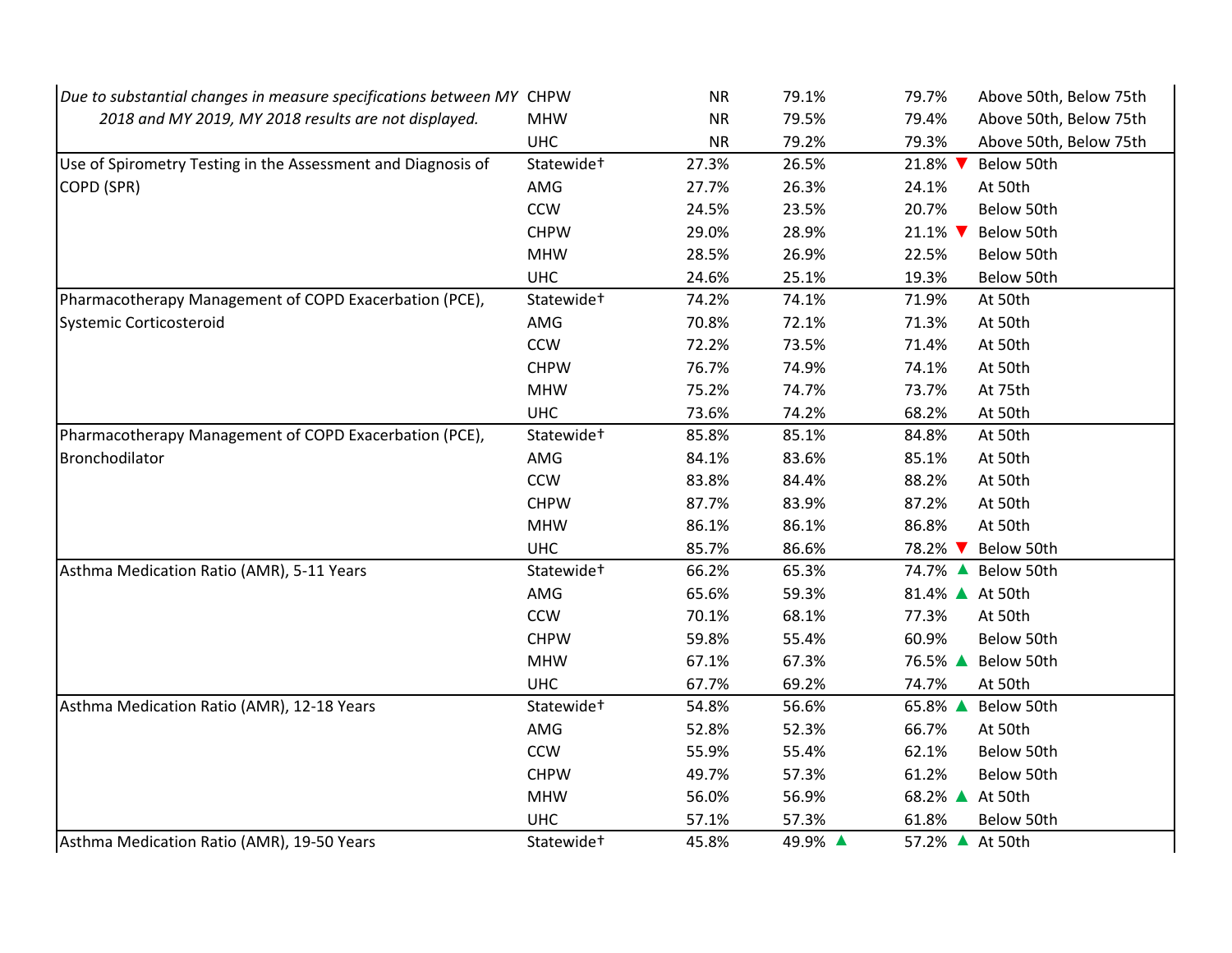|                                                                      | AMG                    | 44.0%     | 44.0%     | 51.7% ▲ Below 50th              |
|----------------------------------------------------------------------|------------------------|-----------|-----------|---------------------------------|
|                                                                      | <b>CCW</b>             | 49.1%     | 49.9%     | 53.7%<br>At 50th                |
|                                                                      | <b>CHPW</b>            | 44.6%     | 61.6% ▲   | 66.2%<br>Above 75th             |
|                                                                      | <b>MHW</b>             | 46.3%     | 47.6%     | 57.5% ▲ At 50th                 |
|                                                                      | <b>UHC</b>             | 44.3%     | 47.1%     | 52.9%<br>Below 50th             |
| Asthma Medication Ratio (AMR), 51-64 Years                           | Statewide <sup>+</sup> | 51.3%     | 54.5%     | 59.7% ▲<br>At 75th              |
|                                                                      | AMG                    | 54.1%     | 50.8%     | 56.0%<br>At 50th                |
|                                                                      | <b>CCW</b>             | 53.1%     | 55.5%     | 57.7%<br>At 50th                |
|                                                                      | <b>CHPW</b>            | 52.4%     | 63.0% ▲   | 64.8%<br>At 75th                |
|                                                                      | <b>MHW</b>             | 50.3%     | 51.7%     | 60.2% ▲ At 75th                 |
|                                                                      | <b>UHC</b>             | 49.4%     | 53.7%     | 57.4%<br>At 50th                |
| Asthma Medication Ratio (AMR), Total                                 | Statewide <sup>+</sup> | 52.7%     | 55.0% ▲   | 62.1% ▲ Below 50th              |
|                                                                      | <b>AMG</b>             | 49.6%     | 48.2%     | 57.8% ▲ Below 50th              |
|                                                                      | <b>CCW</b>             | 55.6%     | 56.0%     | 60.7% ▲ Below 50th              |
|                                                                      | <b>CHPW</b>            | 50.1%     | 59.9% ▲   | 64.2% ▲ At 50th                 |
|                                                                      | <b>MHW</b>             | 53.9%     | 54.6%     | 63.7% ▲ Below 50th              |
|                                                                      | <b>UHC</b>             | 50.6%     | 53.3%     | 57.7%<br><b>Below 50th</b>      |
| Controlling High Blood Pressure (CBP)                                | Statewide <sup>+</sup> | <b>NR</b> | <b>NR</b> | 58.6%<br>Above 50th, Below 75th |
|                                                                      | AMG                    | <b>NR</b> | <b>NR</b> | At 50th<br>57.4%                |
|                                                                      | <b>CCW</b>             | <b>NR</b> | <b>NR</b> | 58.4%<br>At 50th                |
| Due to substantial changes in measure specifications between MY CHPW |                        | <b>NR</b> | <b>NR</b> | 63.3%<br>At 75th                |
| 2019 and MY 2020, only current year measure results are              | <b>MHW</b>             | <b>NR</b> | <b>NR</b> | 56.0%<br>At 50th                |
| displayed.                                                           | <b>UHC</b>             |           |           |                                 |
|                                                                      |                        | <b>NR</b> | <b>NR</b> | 62.3%<br>At 75th                |
| Persistence of Beta-Blocker Treatment After a Heart Attack (PBH)     | Statewide <sup>+</sup> | 77.5%     | 79.6%     | 82.7%<br>At 50th                |
|                                                                      | AMG                    | 67.3%     | 80.4%     | 77.0%<br>At 50th                |
|                                                                      | CCW                    | 79.8%     | 83.8%     | 78.3%<br>At 50th                |
|                                                                      | <b>CHPW</b>            | 79.6%     | 82.2%     | 83.9%<br>At 50th                |
|                                                                      | <b>MHW</b>             | 79.3%     | 79.5%     | 86.9%<br>At 75th                |
|                                                                      | <b>UHC</b>             | 76.4%     | 72.3%     | 77.9%<br>At 50th                |
| Statin Therapy for Patients With Cardiovascular Disease (SPC),       | Statewide <sup>+</sup> | 83.3%     | 83.8%     | 84.0%<br>At 75th                |
| Received Statin Therapy, 21-75 years (Male)                          | AMG                    | 83.8%     | 83.5%     | 83.8%<br>At 50th                |
|                                                                      | CCW                    | 82.3%     | 80.0%     | 81.7%<br>At 50th                |
|                                                                      | <b>CHPW</b>            | 81.0%     | 83.7%     | 80.9%<br>At 50th                |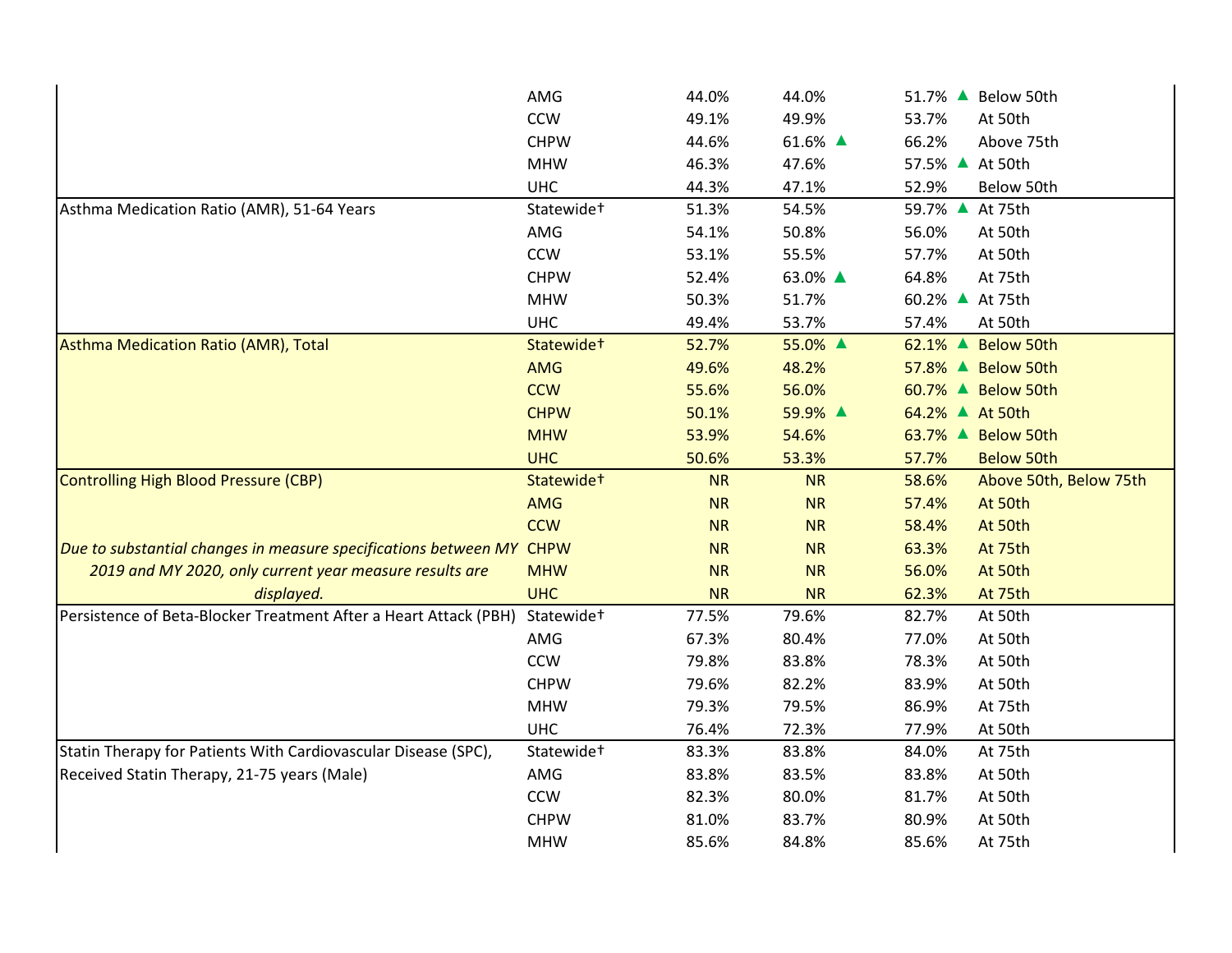|                                                                | <b>UHC</b>             | 81.6% | 84.9% | 84.2%<br>At 50th                  |
|----------------------------------------------------------------|------------------------|-------|-------|-----------------------------------|
| Statin Therapy for Patients With Cardiovascular Disease (SPC), | Statewide <sup>+</sup> | 82.0% | 82.0% | 81.3%<br>At 75th                  |
| Received Statin Therapy, 40-75 years (Female)                  | AMG                    | 82.5% | 78.1% | 79.8%<br>At 50th                  |
|                                                                | <b>CCW</b>             | 83.2% | 85.1% | 81.3%<br>At 50th                  |
|                                                                | <b>CHPW</b>            | 82.1% | 83.3% | 85.6%<br>At 75th                  |
|                                                                | <b>MHW</b>             | 81.5% | 80.8% | 80.5%<br>At 50th                  |
|                                                                | <b>UHC</b>             | 82.1% | 84.1% | 81.4%<br>At 50th                  |
| Statin Therapy for Patients With Cardiovascular Disease (SPC), | Statewide <sup>+</sup> | 82.8% | 83.2% | 83.1%<br>At 75th                  |
| <b>Received Statin Therapy Total</b>                           | AMG                    | 83.4% | 82.1% | 82.6%<br>At 50th                  |
|                                                                | <b>CCW</b>             | 82.6% | 81.8% | 81.6%<br>At 50th                  |
|                                                                | <b>CHPW</b>            | 81.4% | 83.6% | 82.3%<br>At 50th                  |
|                                                                | <b>MHW</b>             | 84.0% | 83.3% | 83.8%<br>At 75th                  |
|                                                                | <b>UHC</b>             | 81.8% | 84.7% | 83.2%<br>At 75th                  |
| Statin Therapy for Patients With Cardiovascular Disease (SPC), | Statewide <sup>+</sup> | 65.7% | 68.3% | 74.3% ▲ Above 50th, Below 75th    |
| Statin Adherence 80%, 21-75 years (Male)                       | AMG                    | 64.8% | 70.7% | 70.6%<br>At 50th                  |
|                                                                | <b>CCW</b>             | 67.6% | 66.7% | 71.5%<br>At 50th                  |
|                                                                | <b>CHPW</b>            | 68.3% | 71.6% | 80.4% ▲ At 75th                   |
|                                                                | <b>MHW</b>             | 65.7% | 68.5% | 76.1% ▲ At 75th                   |
|                                                                | <b>UHC</b>             | 62.5% | 63.0% | 70.3%<br>At 50th                  |
| Statin Therapy for Patients With Cardiovascular Disease (SPC), | Statewide <sup>+</sup> | 68.2% | 70.8% | 75.9% ▲ At 75th                   |
| Statin Adherence 80%, 40-75 years (Female)                     | AMG                    | 66.2% | 65.9% | 69.9%<br>At 50th                  |
|                                                                | <b>CCW</b>             | 71.3% | 73.3% | 70.4%<br>At 50th                  |
|                                                                | <b>CHPW</b>            | 66.5% | 74.0% | 83.1%<br>At 75th                  |
|                                                                | <b>MHW</b>             | 67.9% | 70.3% | 76.8%<br>At 75th                  |
|                                                                | <b>UHC</b>             | 69.7% | 69.0% | 76.0%<br>At 50th                  |
| Statin Therapy for Patients With Cardiovascular Disease (SPC), | Statewide <sup>+</sup> | 66.6% | 69.1% | 74.9% ▲<br>Above 50th, Below 75th |
| Statin Adherence 80%, Total                                    | AMG                    | 65.2% | 69.5% | 70.4%<br>At 50th                  |
|                                                                | <b>CCW</b>             | 68.9% | 69.1% | 71.1%<br>At 50th                  |
|                                                                | <b>CHPW</b>            | 67.6% | 72.5% | 81.3% ▲ Above 75th                |
|                                                                | <b>MHW</b>             | 66.5% | 69.2% | 76.3% ▲ At 75th                   |
|                                                                | <b>UHC</b>             | 64.8% | 64.8% | 72.3% ▲ At 50th                   |
| Comprehensive Diabetes Care (CDC), HbA1c Testing               | Statewide <sup>+</sup> | 89.5% | 89.5% | 84.7% V At 75th                   |
|                                                                | AMG                    | 86.6% | 90.3% | 87.8%<br>At 75th                  |
|                                                                | <b>CCW</b>             | 88.6% | 90.0% | 85.4%<br>At 50th                  |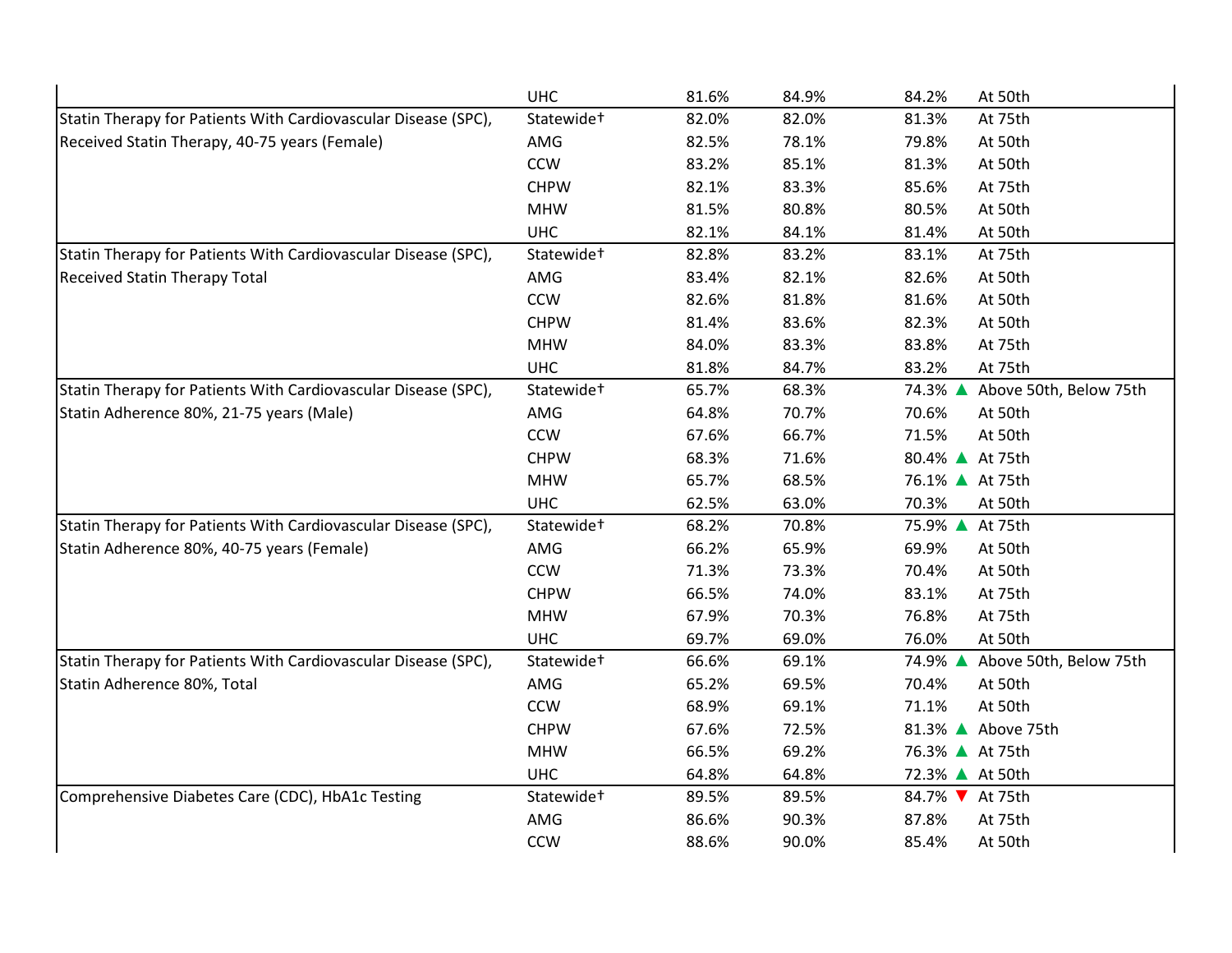|                                                                              | <b>CHPW</b>            | 90.0%     | 89.3%      | 84.4%                      | At 50th                |
|------------------------------------------------------------------------------|------------------------|-----------|------------|----------------------------|------------------------|
|                                                                              | <b>MHW</b>             | 90.0%     | 88.8%      | 83.0%                      | At 50th                |
|                                                                              | <b>UHC</b>             | 90.5%     | 90.3%      | 86.4%                      | At 50th                |
| Comprehensive Diabetes Care (CDC), Poor HbA1c Control (Note                  | Statewide <sup>+</sup> | 37.1%     | 34.5%      | 37.5%                      | Above 75th             |
| that a lower score is better for this measure)                               | <b>AMG</b>             | 39.7%     | 36.5%      | 40.2%                      | Above 75th             |
|                                                                              | <b>CCW</b>             | 47.0%     | 41.4%      | 45.3%                      | Above 50th, Below 75th |
|                                                                              | <b>CHPW</b>            | 43.1%     | 38.4%      | 41.1%                      | Above 75th             |
|                                                                              | <b>MHW</b>             | 32.6%     | 31.6%      | 36.3%                      | Above 75th             |
|                                                                              | <b>UHC</b>             | 31.9%     | 30.9%      | 30.4%                      | Above 75th             |
| Comprehensive Diabetes Care (CDC), HbA1c Control < 8.0%                      | Statewide+             | 50.3%     | 51.9%      | 51.9%                      | At 75th                |
|                                                                              | <b>AMG</b>             | 47.2%     | 51.8%      | 47.7%                      | At 50th                |
|                                                                              | <b>CCW</b>             | 42.1%     | 47.0%      | 44.5%                      | At 50th                |
|                                                                              | <b>CHPW</b>            | 44.3%     | 46.7%      | 48.9%                      | At 50th                |
|                                                                              | <b>MHW</b>             | 54.0%     | 54.0%      | 53.5%                      | At 75th                |
|                                                                              | <b>UHC</b>             | 56.4%     | 56.2%      | 58.2%                      | Above 75th             |
| Comprehensive Diabetes Care (CDC), Eye Exam                                  | Statewide <sup>+</sup> | 58.5%     | 59.1%      | 51.6% ▼                    | At 50th                |
|                                                                              | AMG                    | 51.8%     | 50.1%      | 49.6%                      | At 50th                |
|                                                                              | <b>CCW</b>             | 56.4%     | 61.1%      | 51.6%                      | At 50th                |
|                                                                              | <b>CHPW</b>            | 57.9%     | 58.2%      | 54.0%                      | At 50th                |
|                                                                              | <b>MHW</b>             | 60.6%     | 61.6%      | 50.6% $\blacktriangledown$ | At 50th                |
|                                                                              | <b>UHC</b>             | 60.1%     | 59.1%      | 54.0%                      | At 50th                |
| Comprehensive Diabetes Care (CDC), Blood Pressure Control <                  | Statewide <sup>+</sup> | <b>NR</b> | <b>NR</b>  | 68.4%                      | At 75th                |
| 140/90 mm Hg                                                                 | AMG                    | <b>NR</b> | <b>NR</b>  | 64.7%                      | At 75th                |
|                                                                              | CCW                    | <b>NR</b> | <b>NR</b>  | 65.7%                      | At 75th                |
| Due to substantial changes in measure specifications between MY CHPW         |                        | <b>NR</b> | <b>NR</b>  | 66.2%                      | At 75th                |
| 2019 and MY 2020, only current year measure results are                      | <b>MHW</b>             | <b>NR</b> | ${\sf NR}$ | 70.1%                      | At 75th                |
| displayed.                                                                   | <b>UHC</b>             | <b>NR</b> | <b>NR</b>  | 70.6%                      | Above 75th             |
| Statin Therapy for Patients With Diabetes (SPD), Received Statin             | Statewide <sup>+</sup> | 64.4%     | 66.0% ▲    | 66.4%                      | At 50th                |
| Therapy                                                                      | AMG                    | 63.5%     | 65.2%      | 65.8%                      | At 50th                |
|                                                                              | <b>CCW</b>             | 64.0%     | 64.8%      | 65.9%                      | At 50th                |
|                                                                              | <b>CHPW</b>            | 65.3%     | 67.9%      | 66.1%                      | At 50th                |
|                                                                              | <b>MHW</b>             | 64.2%     | 65.6%      | 66.0%                      | At 50th                |
|                                                                              | <b>UHC</b>             | 64.9%     | 66.4%      | 68.6%                      | At 75th                |
| Statin Therapy for Patients With Diabetes (SPD), Statin Adherence Statewidet |                        | 63.9%     | 66.7% ▲    | 73.1% ▲ At 75th            |                        |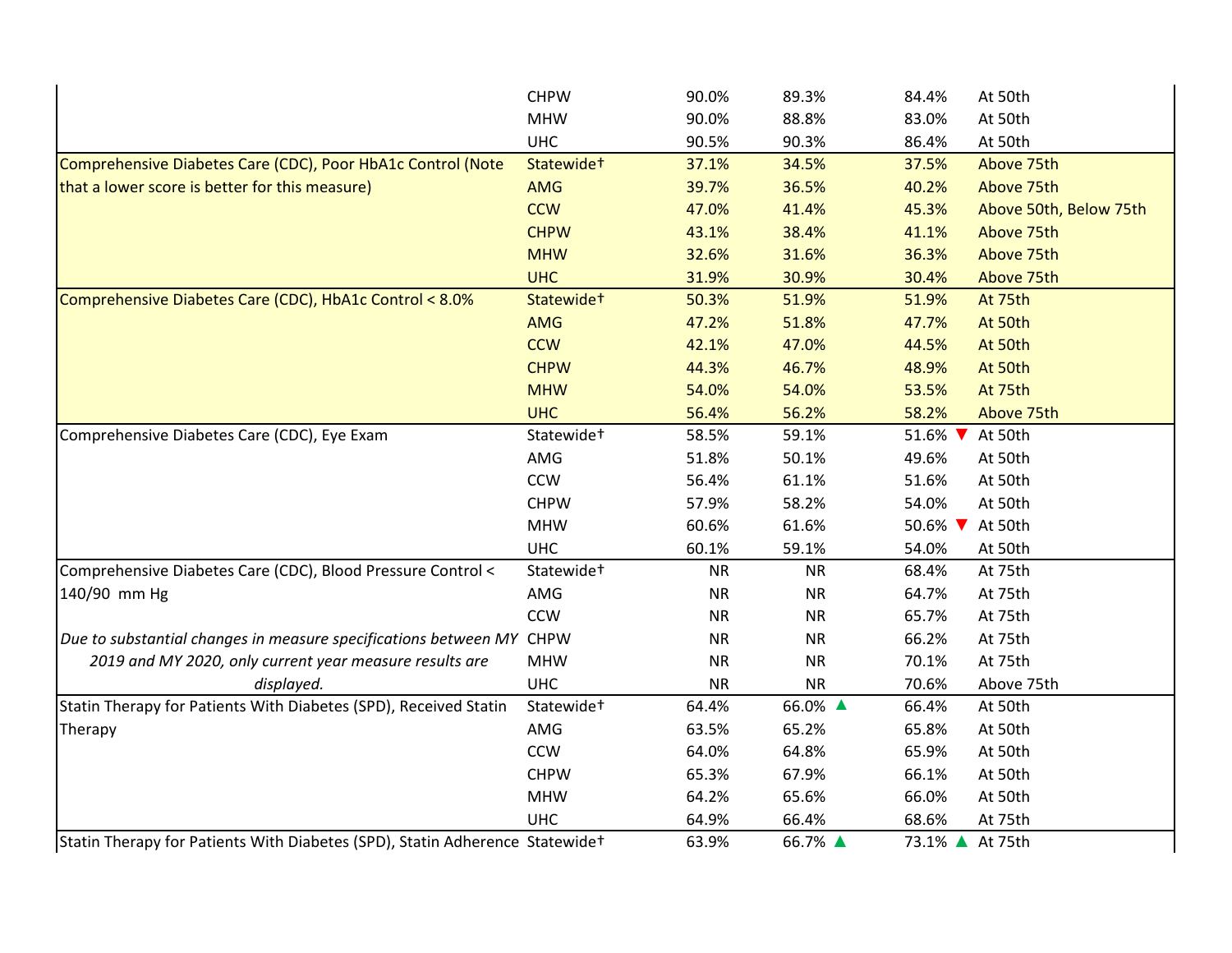| 80%                                                                       | AMG                    |           | 61.4% | 66.8% ▲ | 68.2%           | At 50th                        |
|---------------------------------------------------------------------------|------------------------|-----------|-------|---------|-----------------|--------------------------------|
|                                                                           | <b>CCW</b>             |           | 65.4% | 69.5%   | 72.0%           | At 75th                        |
|                                                                           | <b>CHPW</b>            |           | 67.4% | 71.1% ▲ |                 | 76.6% ▲ Above 75th             |
|                                                                           | <b>MHW</b>             |           | 63.1% | 64.4%   |                 | 74.5% ▲ Above 75th             |
|                                                                           | <b>UHC</b>             |           | 62.2% | 64.8%   |                 | 71.2% ▲ Above 50th, Below 75th |
| Antidepressant Medication Management (AMM), Effective Acute F Statewide + |                        |           | 50.9% | 53.5% ▲ |                 | 58.5% ▲ Above 50th, Below 75th |
|                                                                           | <b>AMG</b>             |           | 51.0% | 52.9%   | 52.9%           | <b>Below 50th</b>              |
|                                                                           | <b>CCW</b>             |           | 54.8% | 56.2%   | 58.9%           | Above 50th, Below 75th         |
|                                                                           | <b>CHPW</b>            |           | 51.0% | 55.3% ▲ | 57.4%           | At 50th                        |
|                                                                           | <b>MHW</b>             |           | 49.2% | 52.4% ▲ |                 | 60.6% ▲ Above 50th, Below 75th |
|                                                                           | <b>UHC</b>             |           | 52.2% | 53.6%   | 57.1% ▲ At 50th |                                |
| Antidepressant Medication Management (AMM), Continuation                  | Statewide+             |           | 36.0% | 38.4% ▲ |                 | 42.9% ▲ Above 50th, Below 75th |
| Phase                                                                     | <b>AMG</b>             |           | 36.1% | 39.7% ▲ | 38.4%           | <b>Below 50th</b>              |
|                                                                           | <b>CCW</b>             |           | 38.1% | 39.9%   | 41.1%           | At 50th                        |
|                                                                           | <b>CHPW</b>            |           | 36.8% | 39.9% ▲ | 42.6%           | Above 50th, Below 75th         |
|                                                                           | <b>MHW</b>             |           | 34.4% | 37.2% ▲ |                 | 44.6% ▲ Above 50th, Below 75th |
|                                                                           | <b>UHC</b>             |           | 38.0% | 38.8%   |                 | 42.6% ▲ Above 50th, Below 75th |
| Follow-Up Care for Children Prescribed ADHD Medication (ADD),             | Statewide <sup>+</sup> |           | 42.8% | 43.9%   | 45.2%           | <b>Below 50th</b>              |
| Initiation                                                                | <b>AMG</b>             |           | 36.5% | 34.0%   |                 | 44.5% ▲ Below 50th             |
|                                                                           | <b>CCW</b>             |           | 38.6% | 39.6%   |                 | 46.2% ▲ Below 50th             |
|                                                                           | <b>CHPW</b>            |           | 40.1% | 46.2%   | 41.5%           | <b>Below 50th</b>              |
|                                                                           | <b>MHW</b>             |           | 46.4% | 47.1%   | 45.4%           | <b>Below 50th</b>              |
|                                                                           | <b>UHC</b>             |           | 37.2% | 37.4%   |                 | 47.3% ▲ Below 50th             |
| Follow-Up Care for Children Prescribed ADHD Medication (ADD),             | Statewide <sup>+</sup> |           | 50.8% | 53.6%   | 52.4%           | Above 75th                     |
| Continuation                                                              | <b>AMG</b>             |           | 45.5% | 47.3%   | 52.8%           | At 50th                        |
|                                                                           | <b>CCW</b>             |           | 44.1% | 48.9%   | 53.6%           | At 75th                        |
|                                                                           | <b>CHPW</b>            |           | 48.2% | 56.7%   | 44.7%           | At 50th                        |
|                                                                           | <b>MHW</b>             |           | 55.7% | 58.3%   | 53.0%           | Above 75th                     |
|                                                                           | <b>UHC</b>             |           | 46.4% | 37.5%   | 53.7%           | At 75th                        |
| Follow-Up after Hospitalization for Mental Illness (FUH), 30-Day          | Statewide <sup>+</sup> |           | 88.2% | 63.3% ▼ |                 | 74.2% ▲ Above 50th, Below 75th |
| Follow-Up, 6-17 Years                                                     | AMG                    | <b>NR</b> |       | 61.7%   | 74.1%           | At 50th                        |
|                                                                           | <b>CCW</b>             | ***       |       | 52.2%   | 68.9% ▲ At 50th |                                |
|                                                                           | <b>CHPW</b>            | ***       |       | 54.2%   | 69.8% ▲ At 50th |                                |
|                                                                           | <b>MHW</b>             |           | 89.4% | 79.0%   | 79.8%           | At 75th                        |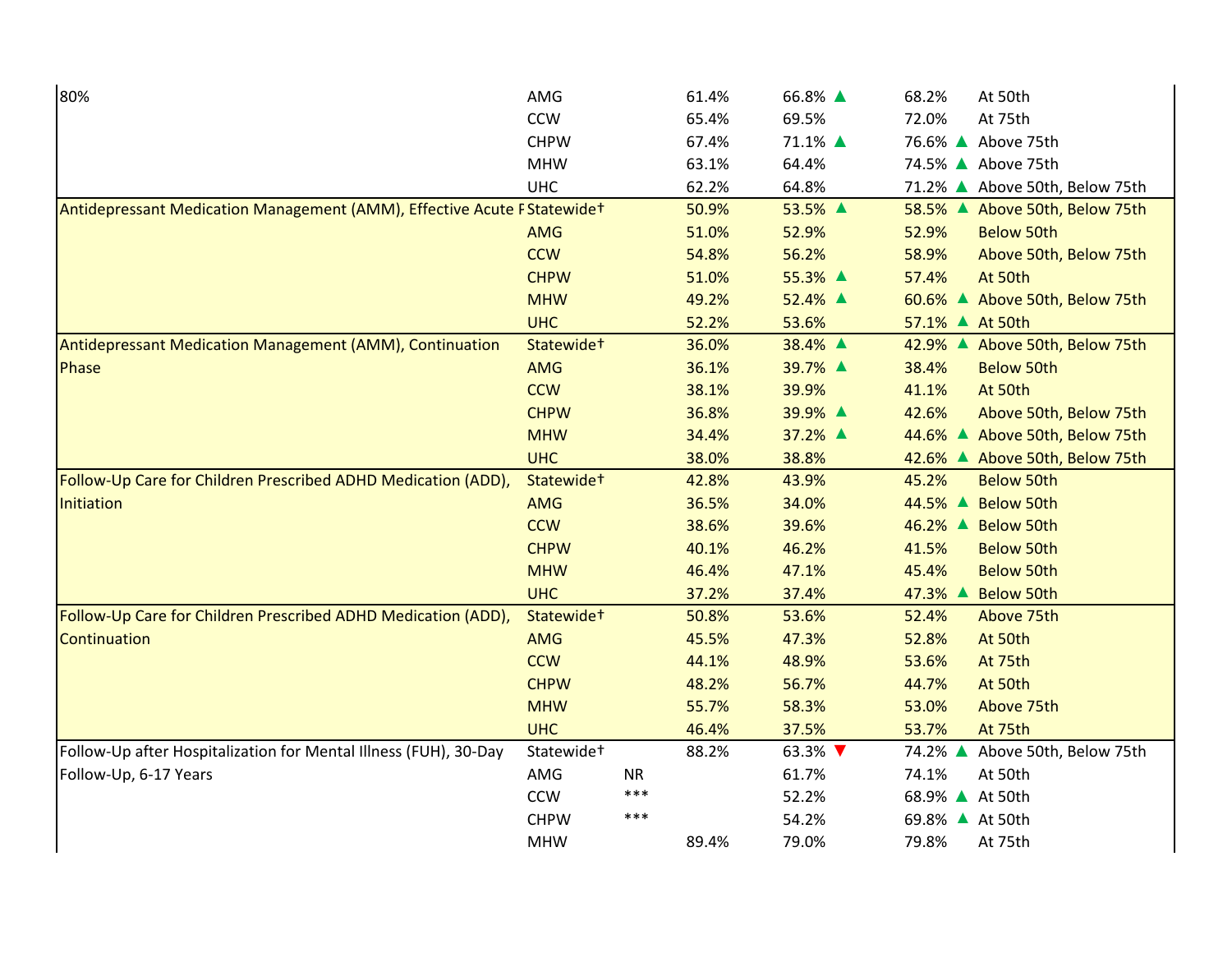|                                                                  | <b>UHC</b>             | <b>NR</b> |       | 31.3%     | 65.3% ▲ At 50th |                                |
|------------------------------------------------------------------|------------------------|-----------|-------|-----------|-----------------|--------------------------------|
| Follow-Up after Hospitalization for Mental Illness (FUH), 30-Day | Statewide <sup>+</sup> |           | 48.5% | 44.6%     | 53.5% ▲ At 50th |                                |
| Follow-Up, 18-64 Years                                           | AMG                    | $***$     |       | 34.2% ▼   |                 | 42.8% A Below 50th             |
|                                                                  | CCW                    | ***       |       | 34.2%     | 36.0%           | Below 50th                     |
|                                                                  | <b>CHPW</b>            |           | 46.2% | 40.6%     |                 | 60.0% ▲ Above 50th, Below 75th |
|                                                                  | <b>MHW</b>             |           | 47.8% | 58.6% ▲   | 63.5% ▲ At 75th |                                |
|                                                                  | <b>UHC</b>             | <b>NR</b> |       | 26.1%     |                 | 44.6% ▲ Below 50th             |
| Follow-Up after Hospitalization for Mental Illness (FUH), 30-Day | Statewide <sup>+</sup> | <b>NR</b> |       | $***$     | $***$           | Below 50th                     |
| Follow-Up, 65+ Years                                             | AMG                    | <b>NR</b> |       | <b>NR</b> | <b>NR</b>       | Below 50th                     |
|                                                                  | <b>CCW</b>             | <b>NR</b> |       | <b>NR</b> | ***             | At 50th                        |
|                                                                  | <b>CHPW</b>            | <b>NR</b> |       | ***       | ***             | At 50th                        |
|                                                                  | <b>MHW</b>             | <b>NR</b> |       | <b>NR</b> | ***             | At 50th                        |
|                                                                  | <b>UHC</b>             | <b>NR</b> |       | <b>NR</b> | ***             | At 50th                        |
| Follow-Up after Hospitalization for Mental Illness (FUH), 30-Day | Statewide <sup>+</sup> |           | 52.1% | 48.3%     |                 | 57.2% ▲ Below 50th             |
| Follow-Up, Total                                                 | <b>AMG</b>             | $***$     |       | 37.3%     |                 | 46.6% ▲ Below 50th             |
|                                                                  | <b>CCW</b>             | ***       |       | 40.7% ▼   |                 | 47.0% ▲ Below 50th             |
|                                                                  | <b>CHPW</b>            |           | 49.1% | 42.5%     | 61.3% ▲ At 50th |                                |
|                                                                  | <b>MHW</b>             |           | 52.0% | 62.8% ▲   | 66.8% ▲ At 75th |                                |
|                                                                  | <b>UHC</b>             | <b>NR</b> |       | 26.8%     |                 | 46.9% ▲ Below 50th             |
| Follow-Up after Hospitalization for Mental Illness (FUH), 7-Day  | Statewide <sup>+</sup> |           | 69.7% | 44.8% ▼   |                 | 55.7% ▲ Above 50th, Below 75th |
| Follow-Up, 6-17 Years                                            | AMG                    | <b>NR</b> |       | 48.6%     | 57.5%           | At 75th                        |
|                                                                  | <b>CCW</b>             | ***       |       | 35.7%     | 51.9% ▲ At 50th |                                |
|                                                                  | <b>CHPW</b>            | ***       |       | 35.2%     | 47.8%           | At 50th                        |
|                                                                  | <b>MHW</b>             |           | 71.2% | 56.9%     | 59.9%           | At 75th                        |
|                                                                  | <b>UHC</b>             | <b>NR</b> |       | 20.5%     | 51.5% ▲ At 50th |                                |
| Follow-Up after Hospitalization for Mental Illness (FUH), 7-Day  | Statewide <sup>+</sup> |           | 31.5% | 28.9%     |                 | 36.7% ▲ Above 50th, Below 75th |
| Follow-Up, 18-64 Years                                           | AMG                    | ***       |       | 21.3% ▼   |                 | 27.6% ▲ Below 50th             |
|                                                                  | <b>CCW</b>             | ***       |       | 22.8% ▼   | 25.2%           | Below 50th                     |
|                                                                  | <b>CHPW</b>            |           | 30.8% | 24.4%     |                 | 40.3% ▲ Above 50th, Below 75th |
|                                                                  | <b>MHW</b>             |           | 30.4% | 38.0% ▲   | 44.5% ▲ At 75th |                                |
|                                                                  | <b>UHC</b>             | <b>NR</b> |       | 19.1%     | 30.7% ▲         | Below 50th                     |
| Follow-Up after Hospitalization for Mental Illness (FUH), 7-Day  | Statewide <sup>+</sup> | <b>NR</b> |       | $***$     | $***$           | At 50th                        |
| Follow-Up, 65+ Years                                             | AMG                    | <b>NR</b> |       | <b>NR</b> | <b>NR</b>       | Below 50th                     |
|                                                                  | <b>CCW</b>             | <b>NR</b> |       | <b>NR</b> | ***             | At 50th                        |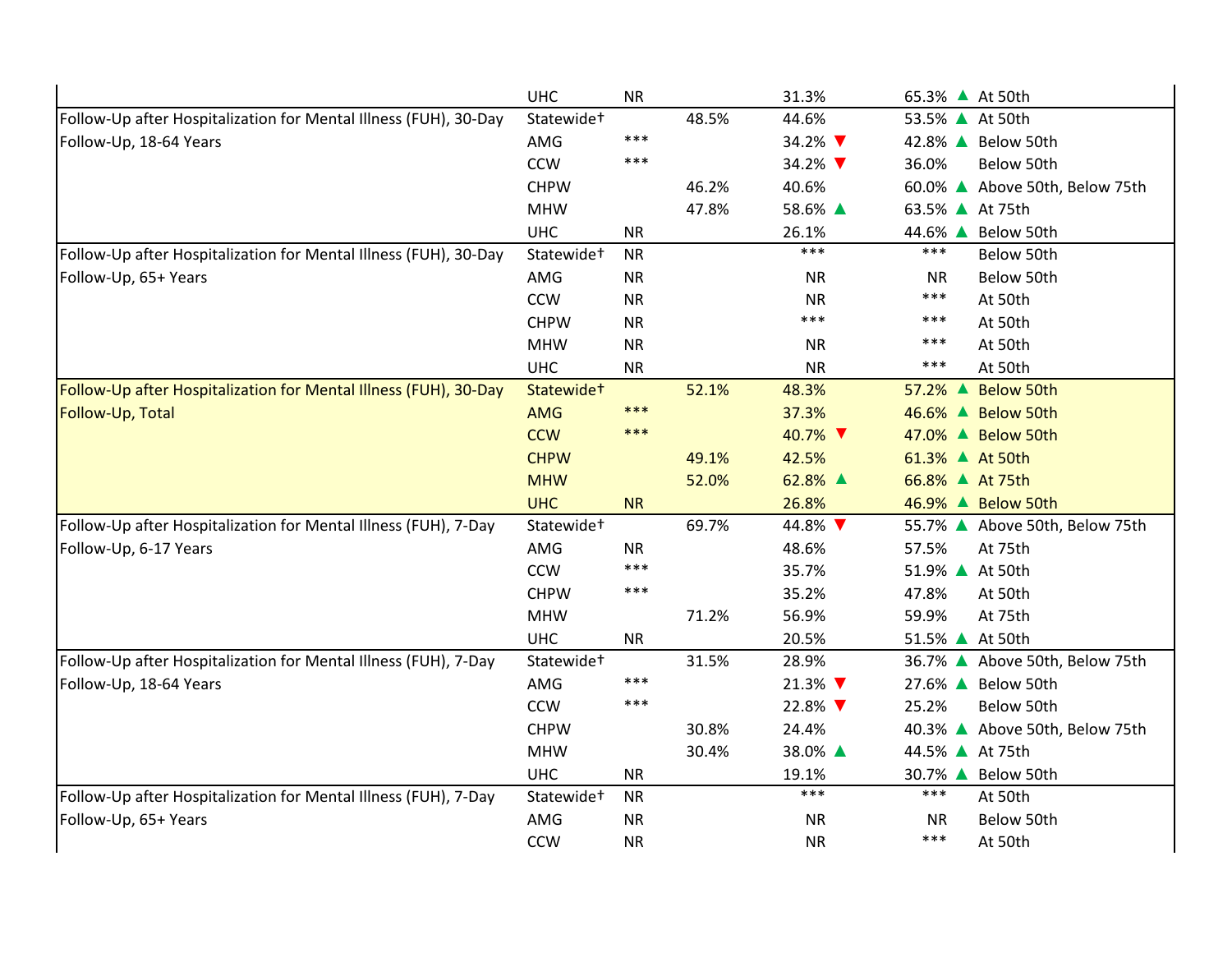|                                                                 | <b>CHPW</b>            | <b>NR</b> |           | ***       | ***             | At 50th                        |
|-----------------------------------------------------------------|------------------------|-----------|-----------|-----------|-----------------|--------------------------------|
|                                                                 | <b>MHW</b>             | <b>NR</b> |           | <b>NR</b> | ***             | At 50th                        |
|                                                                 | <b>UHC</b>             | <b>NR</b> |           | <b>NR</b> | ***             | At 50th                        |
| Follow-Up after Hospitalization for Mental Illness (FUH), 7-Day | Statewide <sup>+</sup> |           | 35.1%     | 32.0%     |                 | 40.2% ▲ Above 50th, Below 75th |
| Follow-Up, Total                                                | <b>AMG</b>             | $***$     |           | 24.3% ▼   |                 | 31.1% ▲ Below 50th             |
|                                                                 | <b>CCW</b>             | ***       |           | 27.5%     |                 | 34.2% ▲ Below 50th             |
|                                                                 | <b>CHPW</b>            |           | 33.9%     | 26.0%     | 41.3% ▲ At 50th |                                |
|                                                                 | <b>MHW</b>             |           | 34.5%     | 41.9% ▲   | 47.6% ▲ At 75th |                                |
|                                                                 | <b>UHC</b>             | <b>NR</b> |           | 19.3%     |                 | 33.1% ▲ Below 50th             |
| Follow-Up After Emergency Department Visit for Mental Illness   | Statewide <sup>+</sup> |           | 56.4%     | 66.0% ▲   |                 | 73.3% ▲ Above 50th, Below 75th |
| (FUM), 30-Day Follow-Up, 6-17 Years                             | AMG                    |           | 33.7%     | 49.8% ▲   | 60.4%           | Below 50th                     |
|                                                                 | <b>CCW</b>             | ***       |           | 65.3%     | 72.6%           | At 50th                        |
|                                                                 | <b>CHPW</b>            | ***       |           | 63.5%     | 62.7%           | Below 50th                     |
|                                                                 | <b>MHW</b>             |           | 68.6%     | 71.1%     | 78.5% ▲ At 75th |                                |
|                                                                 | <b>UHC</b>             | <b>NR</b> |           | 63.9%     | 72.1%           | At 50th                        |
| Follow-Up After Emergency Department Visit for Mental Illness   | Statewide <sup>+</sup> |           | 29.3%     | 47.3% ▲   | 53.7% ▲         | Above 50th, Below 75th         |
| (FUM), 30-Day Follow-Up, 18-64 Years                            | AMG                    |           | 20.9%     | 37.9% ▲   | 42.8%           | Below 50th                     |
|                                                                 | <b>CCW</b>             |           | 57.7%     | 40.7% ▼   | 38.1%           | Below 50th                     |
|                                                                 | <b>CHPW</b>            |           | 56.4%     | 57.1%     | 61.1%           | At 75th                        |
|                                                                 | <b>MHW</b>             |           | 32.2%     | 49.2% ▲   | 59.5% ▲ At 75th |                                |
|                                                                 | <b>UHC</b>             |           | <b>NR</b> | 49.5%     | 53.7%           | Above 50th, Below 75th         |
| Follow-Up After Emergency Department Visit for Mental Illness   | Statewide <sup>+</sup> |           | ***       | $***$     | ***             | At 50th                        |
| (FUM), 30-Day Follow-Up, 65+ Years                              | AMG                    |           | ***       | $***$     | ***             | At 50th                        |
|                                                                 | <b>CCW</b>             |           | <b>NR</b> | <b>NR</b> | ***             | At 50th                        |
|                                                                 | <b>CHPW</b>            |           | <b>NR</b> | ***       | ***             | At 50th                        |
|                                                                 | <b>MHW</b>             |           | <b>NR</b> | <b>NR</b> | <b>NR</b>       | Below 50th                     |
|                                                                 | <b>UHC</b>             |           | <b>NR</b> | ***       | ***             | At 50th                        |
| Follow-Up After Emergency Department Visit for Mental Illness   | Statewide <sup>+</sup> |           | 31.9%     | 51.0% ▲   | 57.8% ▲         | Above 50th, Below 75th         |
| (FUM), 30-Day Follow-Up, Total                                  | <b>AMG</b>             |           | 22.1%     | 39.4% ▲   |                 | 45.2% ▲ Below 50th             |
|                                                                 | <b>CCW</b>             |           | 63.5%     | 49.8%     | 49.9%           | <b>Below 50th</b>              |
|                                                                 | <b>CHPW</b>            |           | 55.8%     | 58.0%     | 61.3%           | Above 50th, Below 75th         |
|                                                                 | <b>MHW</b>             |           | 35.5%     | 53.6% ▲   | 64.0% ▲ At 75th |                                |
|                                                                 | <b>UHC</b>             |           | <b>NR</b> | 51.1%     | 56.5%           | Above 50th, Below 75th         |
| Follow-Up After Emergency Department Visit for Mental Illness   | Statewide <sup>+</sup> |           | 42.6%     | 50.9% ▲   |                 | 58.2% ▲ Above 50th, Below 75th |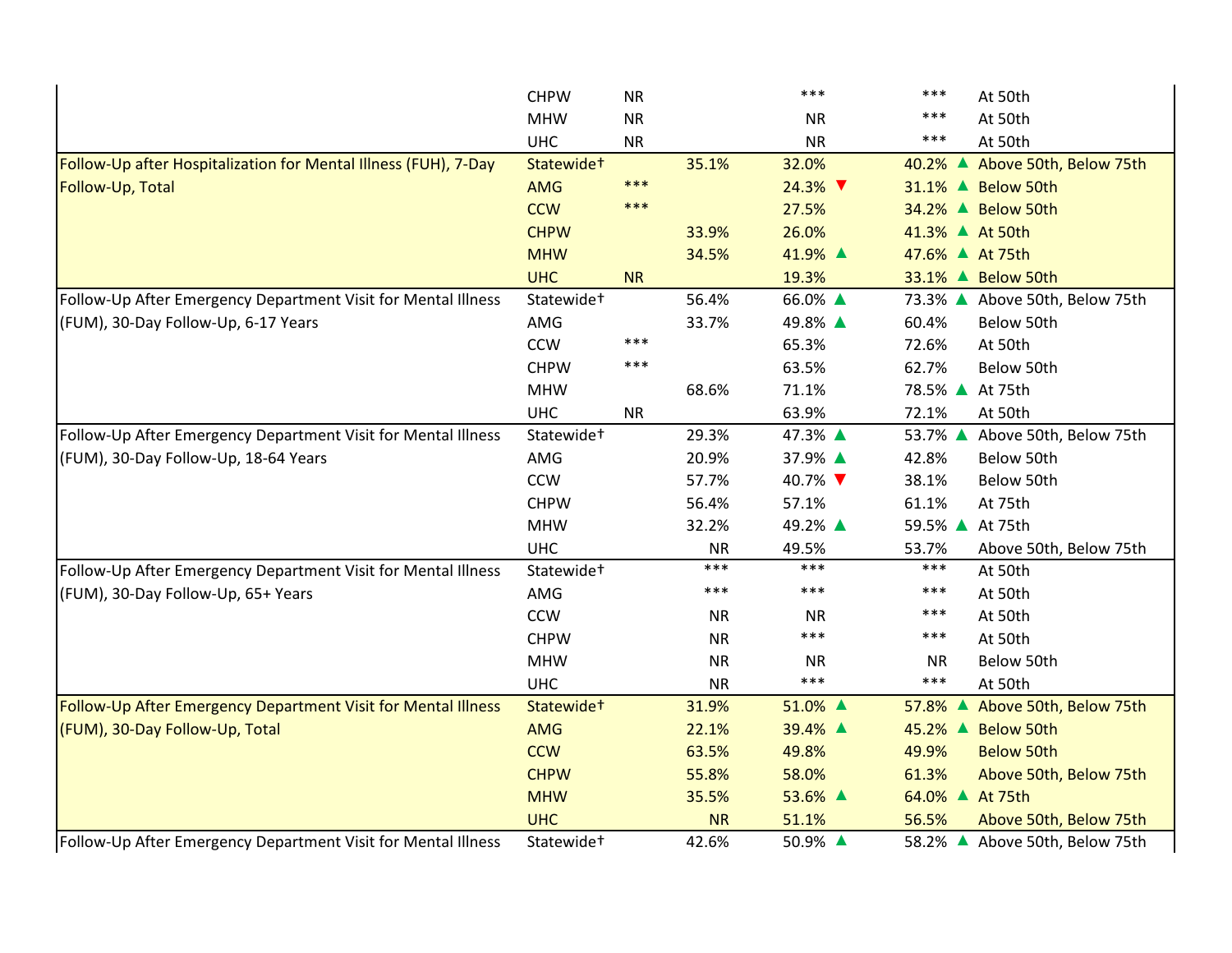| (FUM), 7-Day Follow-Up, 6-17 Years                            | AMG                    | 19.2%     | 33.2% ▲   | 44.2%     | At 50th                        |
|---------------------------------------------------------------|------------------------|-----------|-----------|-----------|--------------------------------|
|                                                               | <b>CCW</b>             | $***$     | 47.4%     | 55.5%     | Above 50th, Below 75th         |
|                                                               | <b>CHPW</b>            | $***$     | 52.9%     | 48.1%     | At 50th                        |
|                                                               | <b>MHW</b>             | 55.2%     | 57.4%     |           | 63.9% ▲ At 75th                |
|                                                               | <b>UHC</b>             | <b>NR</b> | 45.4%     | 59.6%     | At 75th                        |
| Follow-Up After Emergency Department Visit for Mental Illness | Statewide <sup>+</sup> | 17.1%     | 34.3% ▲   | 41.6% ▲   | Above 50th, Below 75th         |
| (FUM), 7-Day Follow-Up, 18-64 Years                           | AMG                    | 11.5%     | 26.8% ▲   | 30.7%     | Below 50th                     |
|                                                               | <b>CCW</b>             | 48.1%     | 28.0% ▼   | 27.8%     | Below 50th                     |
|                                                               | <b>CHPW</b>            | 34.3%     | 42.8%     | 48.5% ▲   | Above 75th                     |
|                                                               | <b>MHW</b>             | 19.0%     | 35.7% ▲   |           | 47.5% ▲ Above 75th             |
|                                                               | <b>UHC</b>             | <b>NR</b> | 36.4%     | 40.3%     | Above 50th, Below 75th         |
| Follow-Up After Emergency Department Visit for Mental Illness | Statewide <sup>+</sup> | $***$     | ***       | $***$     | At 50th                        |
| (FUM), 7-Day Follow-Up, 65+ Years                             | AMG                    | $***$     | $***$     | ***       | At 50th                        |
|                                                               | <b>CCW</b>             | <b>NR</b> | <b>NR</b> | ***       | At 50th                        |
|                                                               | <b>CHPW</b>            | <b>NR</b> | ***       | ***       | At 50th                        |
|                                                               | <b>MHW</b>             | <b>NR</b> | <b>NR</b> | <b>NR</b> | Below 50th                     |
|                                                               | <b>UHC</b>             | <b>NR</b> | ***       | $***$     | At 50th                        |
| Follow-Up After Emergency Department Visit for Mental Illness | Statewide <sup>+</sup> | 19.6%     | 37.5% ▲   | 45.1% ▲   | Above 50th, Below 75th         |
| (FUM), 7-Day Follow-Up, Total                                 | <b>AMG</b>             | 12.3%     | 27.6% ▲   |           | 32.5% ▲ Below 50th             |
|                                                               | <b>CCW</b>             | 52.7%     | 35.3% ▼   | 37.2%     | At 50th                        |
|                                                               | <b>CHPW</b>            | 35.0%     | 44.1%     | 48.4%     | At 75th                        |
|                                                               | <b>MHW</b>             | 22.2%     | 40.1% ▲   |           | 51.4% ▲ Above 75th             |
|                                                               | <b>UHC</b>             | <b>NR</b> | 37.4%     |           | 43.2% ▲ Above 50th, Below 75th |
| Follow-Up After Emergency Department Visit for Alcohol and    | Statewide <sup>+</sup> | 20.0%     | 14.6%     | 17.0%     | At 75th                        |
| Other Drug Abuse Dependencies (FUA), 30-Day Follow-Up, 13-17  | <b>AMG</b>             | $***$     | 15.4%     | 23.5%     | At 75th                        |
| <b>Years</b>                                                  | <b>CCW</b>             | $***$     | 14.9%     | 15.6%     | At 75th                        |
|                                                               | <b>CHPW</b>            | $***$     | 17.8%     | 20.6%     | At 75th                        |
|                                                               | <b>MHW</b>             | 20.5%     | 13.1%     | 16.0%     | At 75th                        |
|                                                               | <b>UHC</b>             | <b>NR</b> | $***$     | 14.8%     | At 50th                        |
| Follow-Up After Emergency Department Visit for Alcohol and    | Statewide <sup>+</sup> | 14.9%     | 26.5% ▲   | 29.2% ▲   | Above 75th                     |
| Other Drug Abuse Dependencies (FUA), 30-Day Follow-Up, 18+    | AMG                    | 20.0%     | 23.5%     | 26.7%     | At 75th                        |
| Years                                                         | <b>CCW</b>             | 32.3%     | 21.4%     | 21.8%     | At 50th                        |
|                                                               | <b>CHPW</b>            | 29.6%     | 31.8%     | 34.4%     | Above 75th                     |
|                                                               | <b>MHW</b>             | 13.8%     | 28.4% ▲   |           | 31.6% ▲ Above 75th             |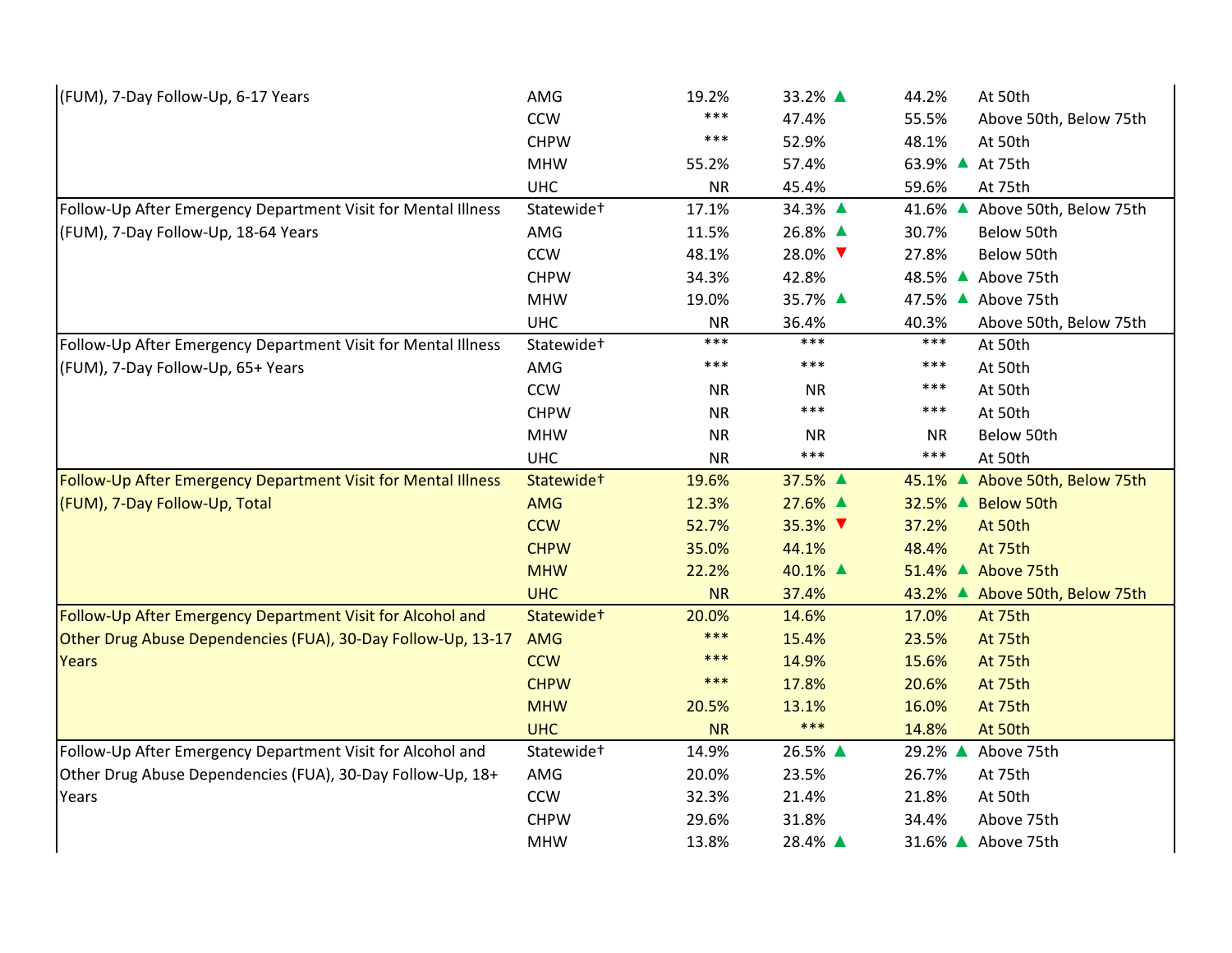|                                                                | <b>UHC</b>             | <b>NR</b> | 21.0%   | 25.9% ▲ At 75th                 |
|----------------------------------------------------------------|------------------------|-----------|---------|---------------------------------|
| Follow-Up After Emergency Department Visit for Alcohol and     | Statewide <sup>+</sup> | 15.0%     | 26.1% ▲ | 28.7% ▲ Above 75th              |
| Other Drug Abuse Dependencies (FUA), 30-Day Follow-Up, Total   | <b>AMG</b>             | 19.5%     | 23.3%   | 26.7%<br>At 75th                |
|                                                                | <b>CCW</b>             | 30.8%     | 20.8%   | 21.3%<br>At 50th                |
|                                                                | <b>CHPW</b>            | 29.5%     | 31.3%   | 33.9%<br>Above 75th             |
|                                                                | <b>MHW</b>             | 13.9%     | 27.8% ▲ | 30.9% ▲ Above 75th              |
|                                                                | <b>UHC</b>             | <b>NR</b> | 21.0%   | 25.6% ▲ At 75th                 |
| Follow-Up After Emergency Department Visit for Alcohol and     | Statewide <sup>+</sup> | 12.9%     | 9.1%    | 11.0%<br>At 50th                |
| Other Drug Abuse Dependencies (FUA), 7-Day Follow-Up, 13-17    | AMG                    | $***$     | 12.8%   | 17.7%<br>At 50th                |
| Years                                                          | <b>CCW</b>             | $***$     | 6.7%    | 10.2%<br>At 50th                |
|                                                                | <b>CHPW</b>            | ***       | 12.3%   | 12.7%<br>At 50th                |
|                                                                | <b>MHW</b>             | 13.7%     | 8.6%    | 10.3%<br>At 50th                |
|                                                                | <b>UHC</b>             | <b>NR</b> | $***$   | 8.2%<br>At 50th                 |
| Follow-Up After Emergency Department Visit for Alcohol and     | Statewide <sup>+</sup> | 8.5%      | 16.9% ▲ | 19.1% ▲ Above 75th              |
| Other Drug Abuse Dependencies (FUA), 7-Day Follow-Up, 18+      | AMG                    | 12.5%     | 15.5%   | 18.1%<br>At 75th                |
| Years                                                          | <b>CCW</b>             | 16.1%     | 12.6%   | 13.6%<br>At 50th                |
|                                                                | <b>CHPW</b>            | 18.9%     | 21.2%   | 22.0%<br>Above 75th             |
|                                                                | <b>MHW</b>             | 7.8%      | 18.1% ▲ | 20.9% ▲ Above 75th              |
|                                                                | <b>UHC</b>             | <b>NR</b> | 12.2%   | 16.6% ▲ At 75th                 |
| Follow-Up After Emergency Department Visit for Alcohol and     | Statewide <sup>+</sup> | 8.6%      | 16.6% ▲ | 18.8% ▲ Above 75th              |
| Other Drug Abuse Dependencies (FUA), 7-Day Follow-Up, Total    | <b>AMG</b>             | 12.2%     | 15.5%   | 18.1%<br>Above 75th             |
|                                                                | <b>CCW</b>             | 15.4%     | 12.1%   | 13.4%<br>Above 75th             |
|                                                                | <b>CHPW</b>            | 18.7%     | 20.8%   | 21.8%<br>Above 75th             |
|                                                                | <b>MHW</b>             | 7.9%      | 17.7% ▲ | 20.4% ▲ Above 75th              |
|                                                                | <b>UHC</b>             | <b>NR</b> | 12.2%   | 16.4% ▲ Above 75th              |
| Follow-Up After High Intensity Care for Substance Use Disorder | Statewide <sup>+</sup> | <b>NR</b> | 48.4%   | 44.2%<br>At 50th                |
| (FUI): 30-Day Follow-Up, 13-17 Years                           | AMG                    | <b>NR</b> | ***     | $***$<br>At 50th                |
|                                                                | <b>CCW</b>             | <b>NR</b> | ***     | ***<br>At 50th                  |
|                                                                | <b>CHPW</b>            | <b>NR</b> | $***$   | $***$<br>At 50th                |
|                                                                | <b>MHW</b>             | <b>NR</b> | ***     | $***$<br>At 50th                |
|                                                                | <b>UHC</b>             | <b>NR</b> | ***     | ***<br>At 50th                  |
| Follow-Up After High Intensity Care for Substance Use Disorder | Statewide <sup>+</sup> | <b>NR</b> | 56.5%   | 58.0%<br>Above 50th, Below 75th |
| (FUI): 30-Day Follow-Up, 18-64 Years                           | AMG                    | <b>NR</b> | 54.3%   | 56.4%<br>At 50th                |
|                                                                | <b>CCW</b>             | <b>NR</b> | 51.2%   | 55.8%<br>At 50th                |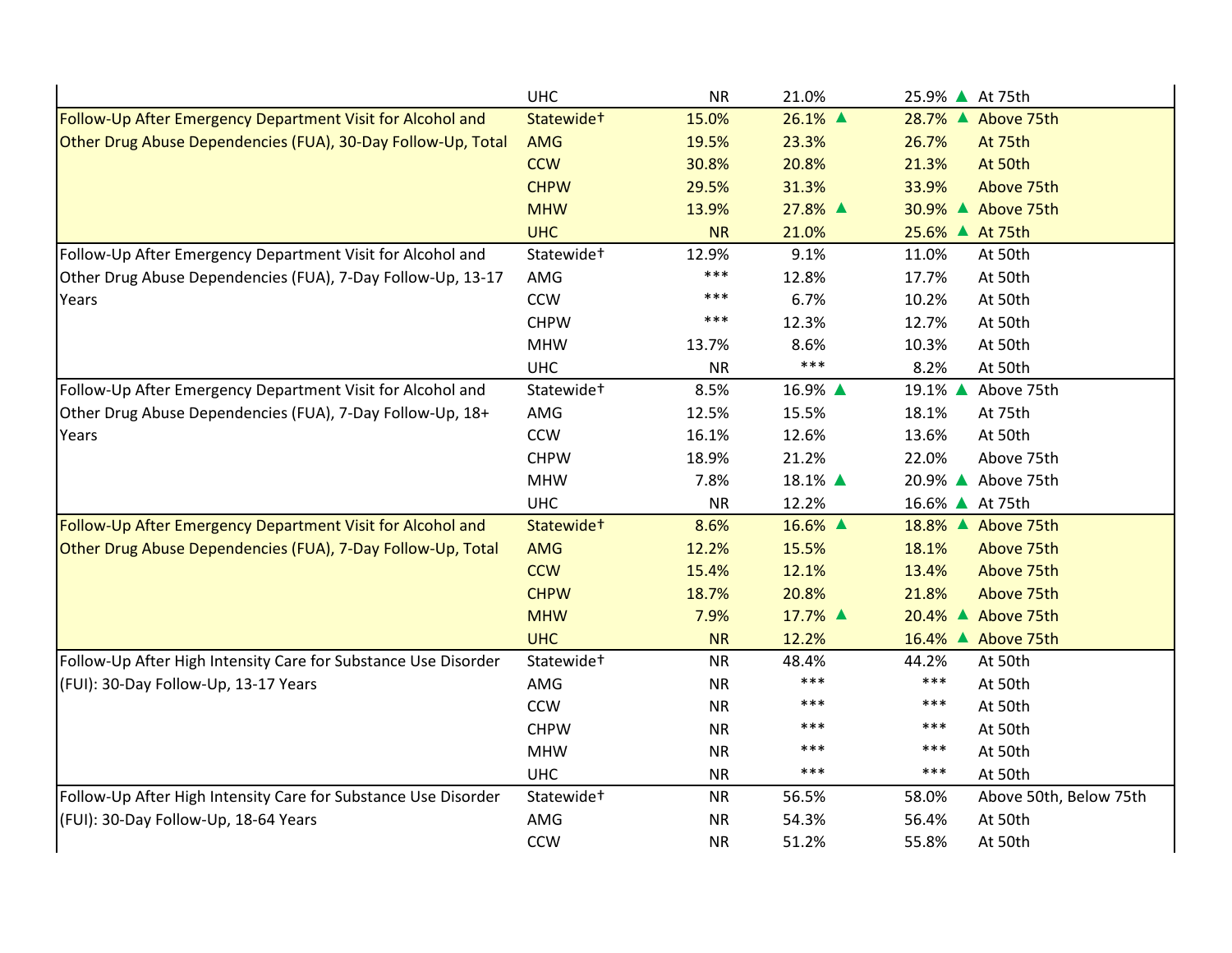|                                                                | <b>CHPW</b>            | <b>NR</b> | 57.9%     | 59.9%     | At 75th                |
|----------------------------------------------------------------|------------------------|-----------|-----------|-----------|------------------------|
|                                                                | <b>MHW</b>             | <b>NR</b> | 58.8%     | 59.0%     | Above 50th, Below 75th |
|                                                                | <b>UHC</b>             | <b>NR</b> | 51.8%     | 56.7%     | At 50th                |
| Follow-Up After High Intensity Care for Substance Use Disorder | Statewide <sup>+</sup> | <b>NR</b> | ***       | $***$     | At 50th                |
| (FUI): 30-Day Follow-Up, 65+ Years                             | AMG                    | <b>NR</b> | ***       | ***       | At 50th                |
|                                                                | <b>CCW</b>             | <b>NR</b> | <b>NR</b> | ***       | At 50th                |
|                                                                | <b>CHPW</b>            | <b>NR</b> | ***       | <b>NR</b> | Below 50th             |
|                                                                | <b>MHW</b>             | <b>NR</b> | <b>NR</b> | ***       | At 50th                |
|                                                                | <b>UHC</b>             | <b>NR</b> | <b>NR</b> | ***       | At 50th                |
| Follow-Up After High Intensity Care for Substance Use Disorder | Statewide <sup>+</sup> | <b>NR</b> | 56.5%     | 57.9%     | Above 50th, Below 75th |
| (FUI): 30-Day Follow-Up, Total                                 | <b>AMG</b>             | <b>NR</b> | 54.3%     | 56.5%     | Above 50th, Below 75th |
|                                                                | <b>CCW</b>             | <b>NR</b> | 50.9%     | 55.7%     | At 50th                |
|                                                                | <b>CHPW</b>            | <b>NR</b> | 58.1%     | 59.8%     | At 75th                |
|                                                                | <b>MHW</b>             | <b>NR</b> | 58.7%     | 58.9%     | Above 50th, Below 75th |
|                                                                | <b>UHC</b>             | <b>NR</b> | 51.9%     | 56.4%     | Above 50th, Below 75th |
| Follow-Up After High Intensity Care for Substance Use Disorder | Statewide <sup>+</sup> | <b>NR</b> | 35.5%     | 28.8%     | At 50th                |
| (FUI): 7-Day Follow-Up, 13-17 Years                            | AMG                    | <b>NR</b> | ***       | $***$     | Above 75th             |
|                                                                | <b>CCW</b>             | <b>NR</b> | ***       | ***       | At 75th                |
|                                                                | <b>CHPW</b>            | <b>NR</b> | ***       | $***$     | At 50th                |
|                                                                | <b>MHW</b>             | <b>NR</b> | ***       | ***       | At 50th                |
|                                                                | <b>UHC</b>             | <b>NR</b> | ***       | ***       | At 50th                |
| Follow-Up After High Intensity Care for Substance Use Disorder | Statewide <sup>+</sup> | <b>NR</b> | 39.0%     | 38.3%     | Above 50th, Below 75th |
| (FUI): 7-Day Follow-Up, 18-64 Years                            | AMG                    | <b>NR</b> | 40.5%     | 37.9%     | Above 50th, Below 75th |
|                                                                | <b>CCW</b>             | <b>NR</b> | 37.4%     | 35.5%     | At 50th                |
|                                                                | <b>CHPW</b>            | <b>NR</b> | 36.0%     | 41.0%     | At 75th                |
|                                                                | <b>MHW</b>             | <b>NR</b> | 40.8%     | 38.9%     | Above 50th, Below 75th |
|                                                                | <b>UHC</b>             | <b>NR</b> | 33.5%     | 36.2%     | Above 50th, Below 75th |
| Follow-Up After High Intensity Care for Substance Use Disorder | Statewide <sup>+</sup> | <b>NR</b> | ***       | $***$     | At 50th                |
| (FUI): 7-Day Follow-Up, 65+ Years                              | AMG                    | <b>NR</b> | ***       | ***       | At 50th                |
|                                                                | <b>CCW</b>             | <b>NR</b> | <b>NR</b> | ***       | At 50th                |
|                                                                | <b>CHPW</b>            | <b>NR</b> | ***       | <b>NR</b> | Below 50th             |
|                                                                | <b>MHW</b>             | <b>NR</b> | <b>NR</b> | ***       | At 50th                |
|                                                                | <b>UHC</b>             | <b>NR</b> | <b>NR</b> | ***       | At 50th                |
| Follow-Up After High Intensity Care for Substance Use Disorder | Statewide+             | <b>NR</b> | 39.0%     | 38.2%     | Above 50th, Below 75th |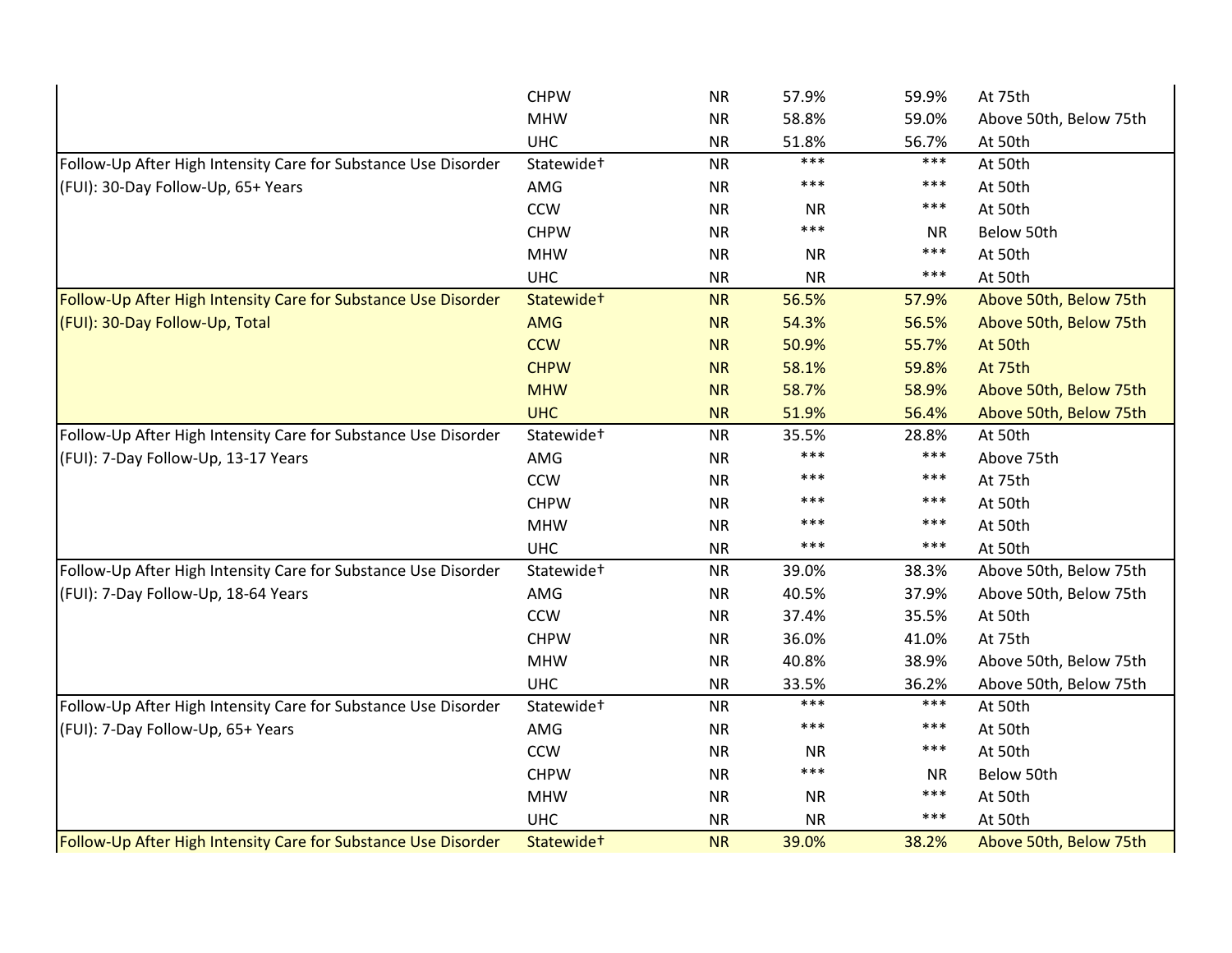| (FUI): 7-Day Follow-Up, Total                                  | <b>AMG</b>             | <b>NR</b> | 40.5%   | 38.1%                      | Above 50th, Below 75th         |
|----------------------------------------------------------------|------------------------|-----------|---------|----------------------------|--------------------------------|
|                                                                | <b>CCW</b>             | <b>NR</b> | 37.3%   | 35.6%                      | At 50th                        |
|                                                                | <b>CHPW</b>            | <b>NR</b> | 36.3%   | 40.9%                      | At 75th                        |
|                                                                | <b>MHW</b>             | <b>NR</b> | 40.8%   | 38.9%                      | Above 50th, Below 75th         |
|                                                                | <b>UHC</b>             | <b>NR</b> | 33.2%   | 35.9%                      | Above 50th, Below 75th         |
| Pharmacotherapy for Opioid Use Disorder (POD): 16-64 Years     | Statewide <sup>+</sup> | <b>NR</b> | 18.9%   | 19.4%                      | Below 50th                     |
|                                                                | AMG                    | <b>NR</b> | 18.4%   | 21.0%                      | Below 50th                     |
|                                                                | <b>CCW</b>             | <b>NR</b> | 19.3%   | 17.6%                      | Below 50th                     |
|                                                                | <b>CHPW</b>            | <b>NR</b> | 18.5%   | 16.0%                      | Below 50th                     |
|                                                                | <b>MHW</b>             | <b>NR</b> | 17.2%   | 19.6% ▲                    | Below 50th                     |
|                                                                | <b>UHC</b>             | <b>NR</b> | 24.3%   | 21.5%                      | Below 50th                     |
| Pharmacotherapy for Opioid Use Disorder (POD): 65+ Years       | Statewide <sup>+</sup> | <b>NR</b> | ***     | 36.1%                      | At 50th                        |
|                                                                | AMG                    | <b>NR</b> | ***     | $***$                      | At 50th                        |
|                                                                | <b>CCW</b>             | <b>NR</b> | ***     | ***                        | At 50th                        |
|                                                                | <b>CHPW</b>            | <b>NR</b> | ***     | ***                        | At 50th                        |
|                                                                | <b>MHW</b>             | <b>NR</b> | ***     | ***                        | At 50th                        |
|                                                                | <b>UHC</b>             | <b>NR</b> | ***     | ***                        | At 50th                        |
| Pharmacotherapy for Opioid Use Disorder (POD): Total           | Statewide <sup>+</sup> | <b>NR</b> | 18.9%   | 19.5%                      | <b>Below 50th</b>              |
|                                                                | <b>AMG</b>             | <b>NR</b> | 18.4%   | 21.0%                      | <b>Below 50th</b>              |
|                                                                | <b>CCW</b>             | <b>NR</b> | 19.4%   | 17.7%                      | <b>Below 50th</b>              |
|                                                                | <b>CHPW</b>            | <b>NR</b> | 18.5%   | 16.0%                      | <b>Below 50th</b>              |
|                                                                | <b>MHW</b>             | <b>NR</b> | 17.2%   | 19.6% ▲                    | <b>Below 50th</b>              |
|                                                                | <b>UHC</b>             | <b>NR</b> | 24.5%   | 21.6%                      | <b>Below 50th</b>              |
| Diabetes Screening for People With Schizophrenia or Bipolar    | Statewide <sup>+</sup> | 84.6%     | 82.0% ▼ | 77.0% ▼ At 50th            |                                |
| Disorder Who Are Using Antipsychotic Medication (SSD)          | AMG                    | 86.8%     | 83.6%   | 76.8% V At 50th            |                                |
|                                                                | <b>CCW</b>             | 84.2%     | 83.0%   | 79.3%                      | At 75th                        |
|                                                                | <b>CHPW</b>            | 85.6%     | 79.9% ▼ | 73.9% ▼                    | Below 50th                     |
|                                                                | <b>MHW</b>             | 83.4%     | 82.4%   |                            | 78.2% ▼ Above 50th, Below 75th |
|                                                                | <b>UHC</b>             | 85.0%     | 81.4%   | 75.4% V At 50th            |                                |
| Diabetes Monitoring for People With Diabetes and Schizophrenia | Statewide <sup>+</sup> | 65.4%     | 67.5%   | 60.9% $\blacktriangledown$ | Below 50th                     |
| (SMD)                                                          | AMG                    | 67.6%     | 69.2%   | 63.1%                      | At 50th                        |
|                                                                | CCW                    | 65.3%     | 63.6%   | 59.2%                      | At 50th                        |
|                                                                | <b>CHPW</b>            | 63.8%     | 60.3%   | 57.5%                      | Below 50th                     |
|                                                                | <b>MHW</b>             | 64.9%     | 69.1%   | 61.7%                      | At 50th                        |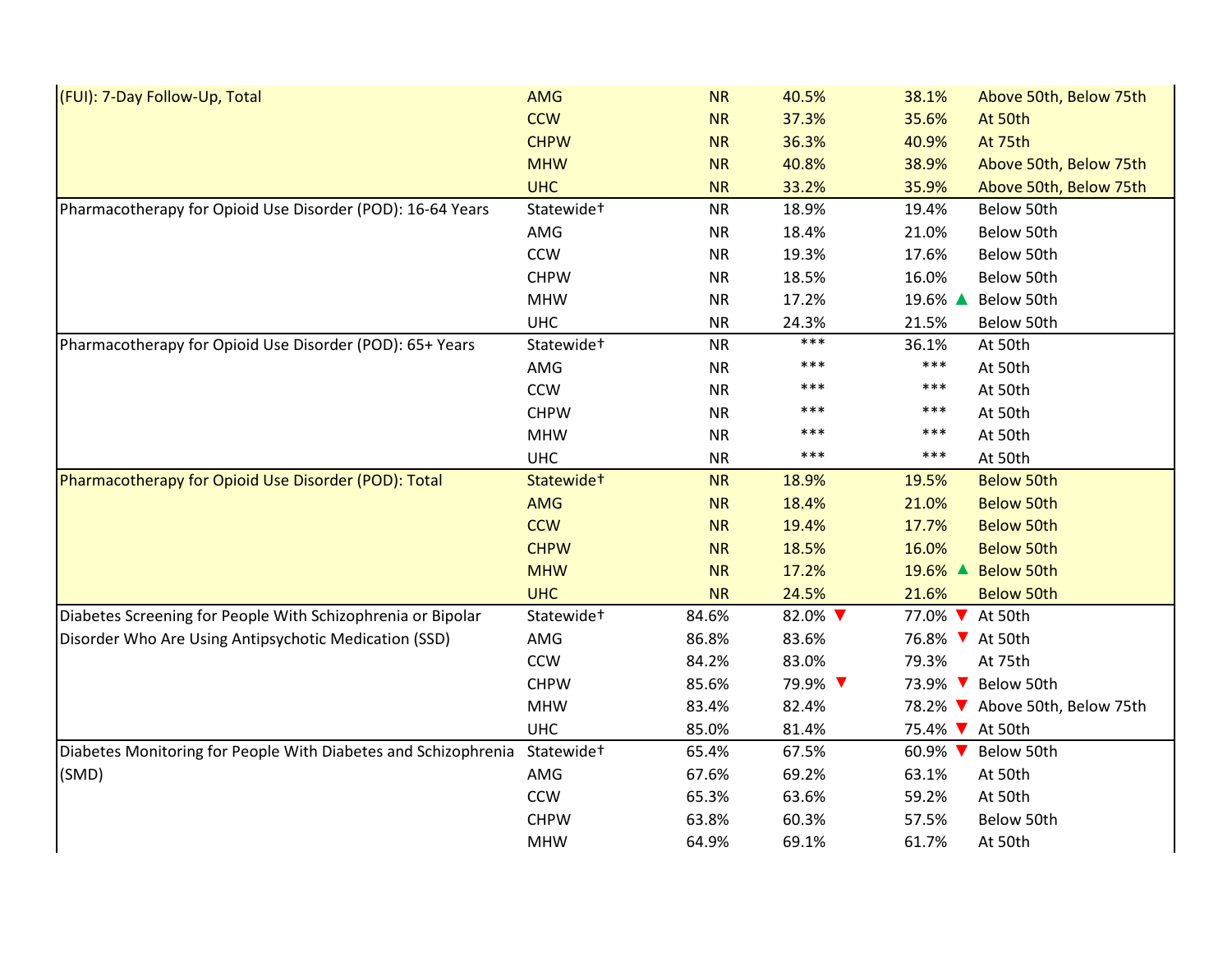|                                                                             | <b>UHC</b>             | 66.9%     | 72.1% | 61.4%                         | At 50th                |
|-----------------------------------------------------------------------------|------------------------|-----------|-------|-------------------------------|------------------------|
| Cardiovascular Monitoring for People with Cardiovascular Disease Statewidet |                        | 59.5%     | 54.2% | 52.3%                         | Below 50th             |
| and Schizophrenia (SMC)                                                     | AMG                    | $***$     | ***   | $***$                         | Below 50th             |
|                                                                             | <b>CCW</b>             | $***$     | ***   | $***$                         | At 50th                |
|                                                                             | <b>CHPW</b>            | $***$     | ***   | $***$                         | Below 50th             |
|                                                                             | <b>MHW</b>             | 68.4%     | 57.6% | 62.2%                         | At 50th                |
|                                                                             | <b>UHC</b>             | $***$     | ***   | $***$                         | Below 50th             |
| Adherence to Antipsychotic Medications for Individuals With                 | Statewide <sup>+</sup> | 63.8%     | 65.5% | 67.1%                         | Above 50th, Below 75th |
| Schizophrenia (SAA)                                                         | AMG                    | 60.7%     | 64.9% | 60.2%                         | Below 50th             |
|                                                                             | <b>CCW</b>             | 60.8%     | 61.6% | 64.1%                         | At 50th                |
|                                                                             | <b>CHPW</b>            | 64.1%     | 67.4% | 68.4%                         | At 75th                |
|                                                                             | <b>MHW</b>             | 64.4%     | 65.7% | 69.6% ▲ At 75th               |                        |
|                                                                             | <b>UHC</b>             | 67.1%     | 66.2% | 67.4%                         | At 75th                |
| Metabolic Monitoring for Children and Adolescents on                        | Statewide <sup>+</sup> | <b>NR</b> | 42.6% | 36.4% ▼                       | At 50th                |
| Antipsychotics (APM), Blood Glucose Testing, 1-11 Years                     | AMG                    | <b>NR</b> | 32.9% | 32.9%                         | At 50th                |
|                                                                             | <b>CCW</b>             | <b>NR</b> | 44.0% | 38.9%                         | At 50th                |
|                                                                             | <b>CHPW</b>            | <b>NR</b> | 32.9% | 34.0%                         | At 50th                |
|                                                                             | <b>MHW</b>             | <b>NR</b> | 44.9% | 37.1% At 50th                 |                        |
|                                                                             | <b>UHC</b>             | <b>NR</b> | 45.8% | 28.9%                         | At 50th                |
| Metabolic Monitoring for Children and Adolescents on                        | Statewide <sup>+</sup> | <b>NR</b> | 59.0% | 52.8% ▼                       | At 50th                |
| Antipsychotics (APM), Blood Glucose Testing, 12-17 Years                    | AMG                    | <b>NR</b> | 65.7% | 54.7%                         | At 50th                |
|                                                                             | <b>CCW</b>             | <b>NR</b> | 58.6% | 54.2%                         | At 50th                |
|                                                                             | <b>CHPW</b>            | <b>NR</b> | 58.7% | 51.1%                         | At 50th                |
|                                                                             | <b>MHW</b>             | <b>NR</b> | 59.8% | $52.2\%$ $\blacktriangledown$ | At 50th                |
|                                                                             | <b>UHC</b>             | <b>NR</b> | 48.7% | 52.6%                         | At 50th                |
| Metabolic Monitoring for Children and Adolescents on                        | Statewide <sup>+</sup> | <b>NR</b> | 53.3% | 47.5% $\blacktriangledown$    | At 50th                |
| Antipsychotics (APM), Blood Glucose Testing, Total                          | AMG                    | <b>NR</b> | 55.6% | 48.5%                         | At 50th                |
|                                                                             | <b>CCW</b>             | <b>NR</b> | 53.5% | 49.1%                         | At 50th                |
|                                                                             | <b>CHPW</b>            | <b>NR</b> | 50.0% | 45.8%                         | At 50th                |
|                                                                             | <b>MHW</b>             | <b>NR</b> | 54.3% | 47.2% $\blacktriangledown$    | At 50th                |
|                                                                             | <b>UHC</b>             | <b>NR</b> | 47.8% | 45.5%                         | At 50th                |
| Metabolic Monitoring for Children and Adolescents on                        | Statewide <sup>+</sup> | <b>NR</b> | 31.3% | 27.7%                         | At 50th                |
| Antipsychotics (APM), Cholesterol Testing, 1-11 Years                       | AMG                    | <b>NR</b> | 20.3% | 28.2%                         | At 50th                |
|                                                                             | <b>CCW</b>             | <b>NR</b> | 35.3% | 29.3%                         | At 50th                |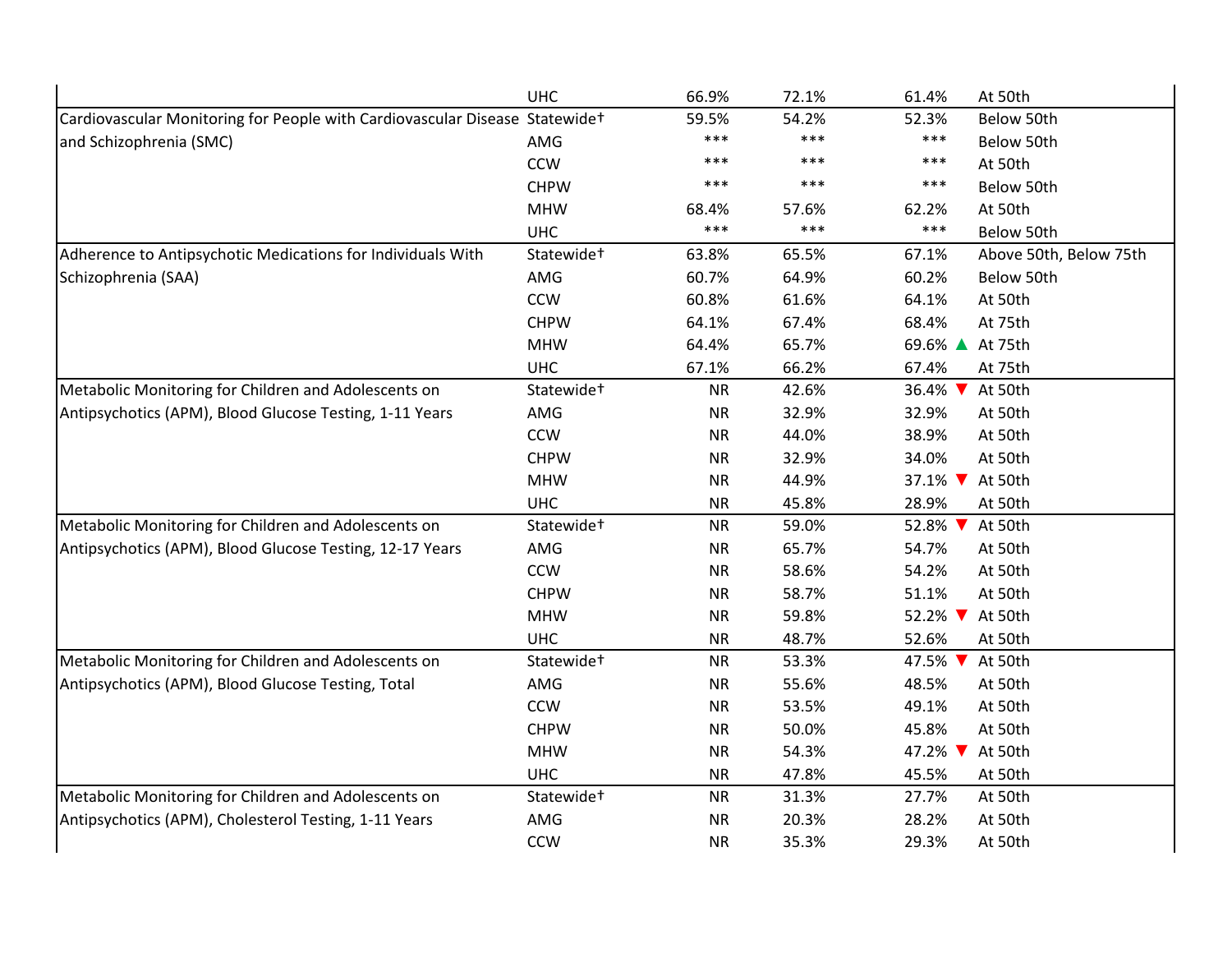|                                                                  | <b>CHPW</b>            | <b>NR</b> | 15.8%               | 23.6%<br>At 50th      |
|------------------------------------------------------------------|------------------------|-----------|---------------------|-----------------------|
|                                                                  | <b>MHW</b>             | <b>NR</b> | 34.0%               | 28.2%<br>At 50th      |
|                                                                  | <b>UHC</b>             | <b>NR</b> | 33.3%               | 24.1%<br>At 50th      |
| Metabolic Monitoring for Children and Adolescents on             | Statewide <sup>+</sup> | <b>NR</b> | 35.4%               | 28.2%<br>Below 50th   |
| Antipsychotics (APM), Cholesterol Testing, 12-17 Years           | AMG                    | <b>NR</b> | 39.3%               | 32.7%<br>At 50th      |
|                                                                  | <b>CCW</b>             | <b>NR</b> | 37.2%               | 30.2%<br>At 50th      |
|                                                                  | <b>CHPW</b>            | <b>NR</b> | 28.0%               | 27.2%<br>Below 50th   |
|                                                                  | <b>MHW</b>             | <b>NR</b> | 37.0%               | 26.9% ▼<br>Below 50th |
|                                                                  | <b>UHC</b>             | <b>NR</b> | 26.6%               | 27.6%<br>At 50th      |
| Metabolic Monitoring for Children and Adolescents on             | Statewide <sup>+</sup> | <b>NR</b> | 34.0%               | 28.1% ▼<br>Below 50th |
| Antipsychotics (APM), Cholesterol Testing, Total                 | AMG                    | <b>NR</b> | 33.5%               | 31.4%<br>At 50th      |
|                                                                  | <b>CCW</b>             | <b>NR</b> | 36.6%               | 29.9% ▼<br>At 50th    |
|                                                                  | <b>CHPW</b>            | <b>NR</b> | 23.8%               | 26.1%<br>Below 50th   |
|                                                                  | <b>MHW</b>             | <b>NR</b> | 35.9%               | 27.3% ▼<br>Below 50th |
|                                                                  | <b>UHC</b>             | NR        | 28.7%               | 26.5%<br>At 50th      |
| Metabolic Monitoring for Children and Adolescents on             | Statewide <sup>+</sup> | 26.8%     | 28.8%               | 25.7%<br>At 50th      |
| Antipsychotics (APM), Blood Glucose and Cholesterol Testing, 1-  | AMG                    | 15.5%     | 19.0%               | 27.1%<br>At 50th      |
| 11 Years                                                         | <b>CCW</b>             | 34.4%     | 33.3%               | 27.9%<br>At 50th      |
|                                                                  | <b>CHPW</b>            | 22.8%     | 15.8%               | 23.6%<br>At 50th      |
|                                                                  | <b>MHW</b>             | 25.7%     | 30.4%               | 25.8%<br>At 50th      |
|                                                                  | <b>UHC</b>             | 22.5%     | 33.3%               | 19.3%<br>At 50th      |
| Metabolic Monitoring for Children and Adolescents on             | Statewide <sup>+</sup> | 30.2%     | 33.9%               | 27.5% ▼<br>Below 50th |
| Antipsychotics (APM), Blood Glucose and Cholesterol Testing, 12- | AMG                    | 29.0%     | 38.8%               | 32.7%<br>At 50th      |
| 17 Years                                                         | <b>CCW</b>             | 35.2%     | 35.6%               | 29.5%<br>At 50th      |
|                                                                  | <b>CHPW</b>            | 27.3%     | 26.6%               | 26.8%<br>At 50th      |
|                                                                  | <b>MHW</b>             | 29.3%     | 35.3% ▲             | 26.2% ▼<br>Below 50th |
|                                                                  | <b>UHC</b>             | 27.2%     | 25.3%               | 25.5%<br>Below 50th   |
| Metabolic Monitoring for Children and Adolescents on             | Statewide <sup>+</sup> | 29.0%     | 32.1% ▲             | 26.9% ▼<br>Below 50th |
| Antipsychotics (APM), Blood Glucose and Cholesterol Testing,     | AMG                    | 24.7%     | 32.7%               | 31.1%<br>At 50th      |
| Total                                                            | <b>CCW</b>             | 34.9%     | 34.8%               | 29.0%<br>At 50th      |
|                                                                  | <b>CHPW</b>            | 25.9%     | 22.9%               | 25.8%<br>At 50th      |
|                                                                  | <b>MHW</b>             | 28.0%     | 33.5% ▲             | 26.1%<br>Below 50th   |
|                                                                  | <b>UHC</b>             | 25.8%     | 27.8%               | 23.7%<br>Below 50th   |
| Non-Recommended Cervical Cancer Screening in Adolescent          | Statewide <sup>+</sup> | 0.5%      | $0.3\%$ $\triangle$ | 0.3%<br>Above 75th    |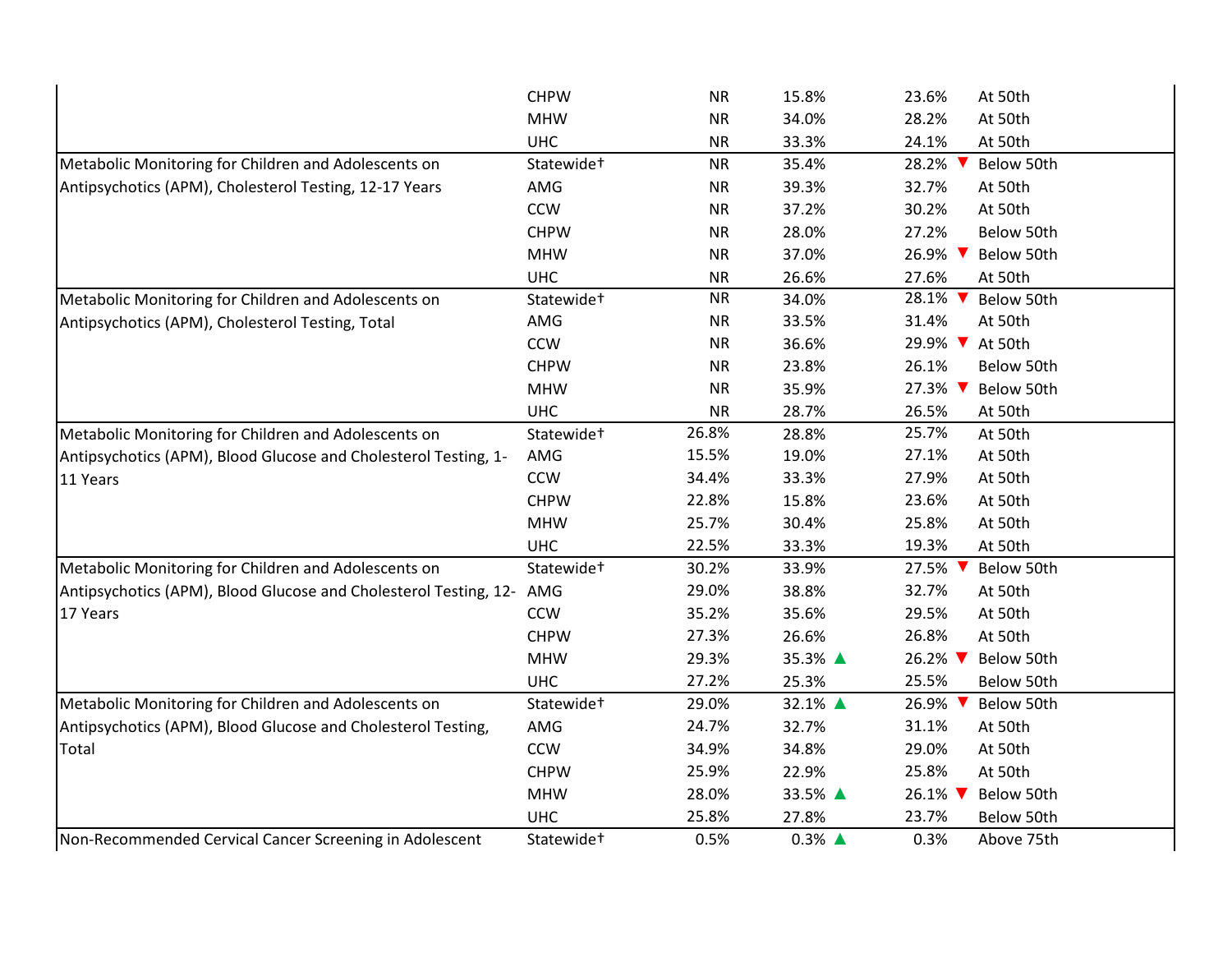| Females (NCS) (Note that a lower score is better for this measure) AMG |                        | 0.1%      | 0.2%                | 0.1%<br>Above 75th              |
|------------------------------------------------------------------------|------------------------|-----------|---------------------|---------------------------------|
|                                                                        | <b>CCW</b>             | 0.4%      | 0.4%                | 0.4%<br>Above 50th, Below 75th  |
|                                                                        | <b>CHPW</b>            | 0.4%      | 0.3%                | 0.2%<br>Above 75th              |
|                                                                        | <b>MHW</b>             | 0.6%      | $0.4\%$ $\triangle$ | 0.3%<br>Above 50th, Below 75th  |
|                                                                        | <b>UHC</b>             | 0.4%      | 0.3%                | 0.2%<br>Above 75th              |
| Appropriate Treatment for Upper Respiratory Infection (URI), 3         | Statewide <sup>+</sup> | <b>NR</b> | 95.4%               | 95.7% ▲<br>Above 75th           |
| Months-17 Years                                                        | AMG                    | <b>NR</b> | 95.1%               | 95.6%<br>Above 75th             |
|                                                                        | <b>CCW</b>             | <b>NR</b> | 95.1%               | 96.4% ▲ Above 75th              |
| Due to substantial changes in measure specifications between MY CHPW   |                        | <b>NR</b> | 95.6%               | 96.0%<br>Above 75th             |
| 2018 and MY 2019, MY 2018 results are not displayed.                   | <b>MHW</b>             | <b>NR</b> | 95.4%               | 95.3%<br>Above 75th             |
|                                                                        | <b>UHC</b>             | <b>NR</b> | 95.4%               | 96.0%<br>Above 75th             |
| Appropriate Treatment for Upper Respiratory Infection (URI), 18-       | Statewide <sup>+</sup> | <b>NR</b> | 89.0%               | 90.8% $\triangle$<br>Above 75th |
| 64 Years                                                               | AMG                    | <b>NR</b> | 89.7%               | 90.7%<br>Above 75th             |
|                                                                        | CCW                    | <b>NR</b> | 89.9%               | 93.3% ▲ Above 75th              |
| Due to substantial changes in measure specifications between MY CHPW   |                        | <b>NR</b> | 89.2%               | 91.7% ▲ Above 75th              |
| 2018 and MY 2019, MY 2018 results are not displayed.                   | <b>MHW</b>             | <b>NR</b> | 89.0%               | 90.1% ▲ Above 75th              |
|                                                                        | <b>UHC</b>             | <b>NR</b> | 87.2%               | 90.0% ▲ Above 75th              |
| Appropriate Treatment for Upper Respiratory Infection (URI), 65+       | Statewide <sup>+</sup> | <b>NR</b> | 83.9%               | 91.3%<br>Above 75th             |
| Years                                                                  | AMG                    | <b>NR</b> | ***                 | $***$<br>At 50th                |
|                                                                        | <b>CCW</b>             | <b>NR</b> | ***                 | $***$<br>At 50th                |
| Due to substantial changes in measure specifications between MY CHPW   |                        | <b>NR</b> | ***                 | $***$<br>At 50th                |
| 2018 and MY 2019, MY 2018 results are not displayed.                   | <b>MHW</b>             | <b>NR</b> | ***                 | $***$<br>At 75th                |
|                                                                        | <b>UHC</b>             | <b>NR</b> | ***                 | 90.3% ▲ At 75th                 |
| Appropriate Treatment for Upper Respiratory Infection (URI),           | Statewide <sup>+</sup> | <b>NR</b> | 93.8%               | 94.4% ▲ Above 75th              |
|                                                                        | AMG                    | <b>NR</b> | 93.4%               | 94.1%<br>Above 75th             |
|                                                                        | <b>CCW</b>             | <b>NR</b> | 94.1%               | 95.7% ▲ Above 75th              |
| Due to substantial changes in measure specifications between MY        | <b>CHPW</b>            | <b>NR</b> | 94.0%               | 94.8% ▲ Above 75th              |
| 2018 and MY 2019, MY 2018 results are not displayed.                   | <b>MHW</b>             | <b>NR</b> | 94.0%               | 94.0%<br>Above 75th             |
|                                                                        | <b>UHC</b>             | <b>NR</b> | 93.0%               | 94.0% ▲ Above 75th              |
| Avoidance of Antibiotic Treatment for Acute                            | Statewide <sup>+</sup> | <b>NR</b> | 73.1%               | 75.2% ▲ Above 75th              |
| Bronchitis/Bronchiolitis (AAB), 3 Months-17 Years                      | AMG                    | <b>NR</b> | 79.8%               | 79.0%<br>Above 75th             |
|                                                                        | <b>CCW</b>             | <b>NR</b> | 80.7%               | 82.1%<br>Above 75th             |
| Due to substantial changes in measure specifications between MY CHPW   |                        | <b>NR</b> | 72.5%               | 73.2%<br>At 75th                |
| 2018 and MY 2019, MY 2018 results are not displayed.                   | <b>MHW</b>             | <b>NR</b> | 69.3%               | 72.2% ▲ At 75th                 |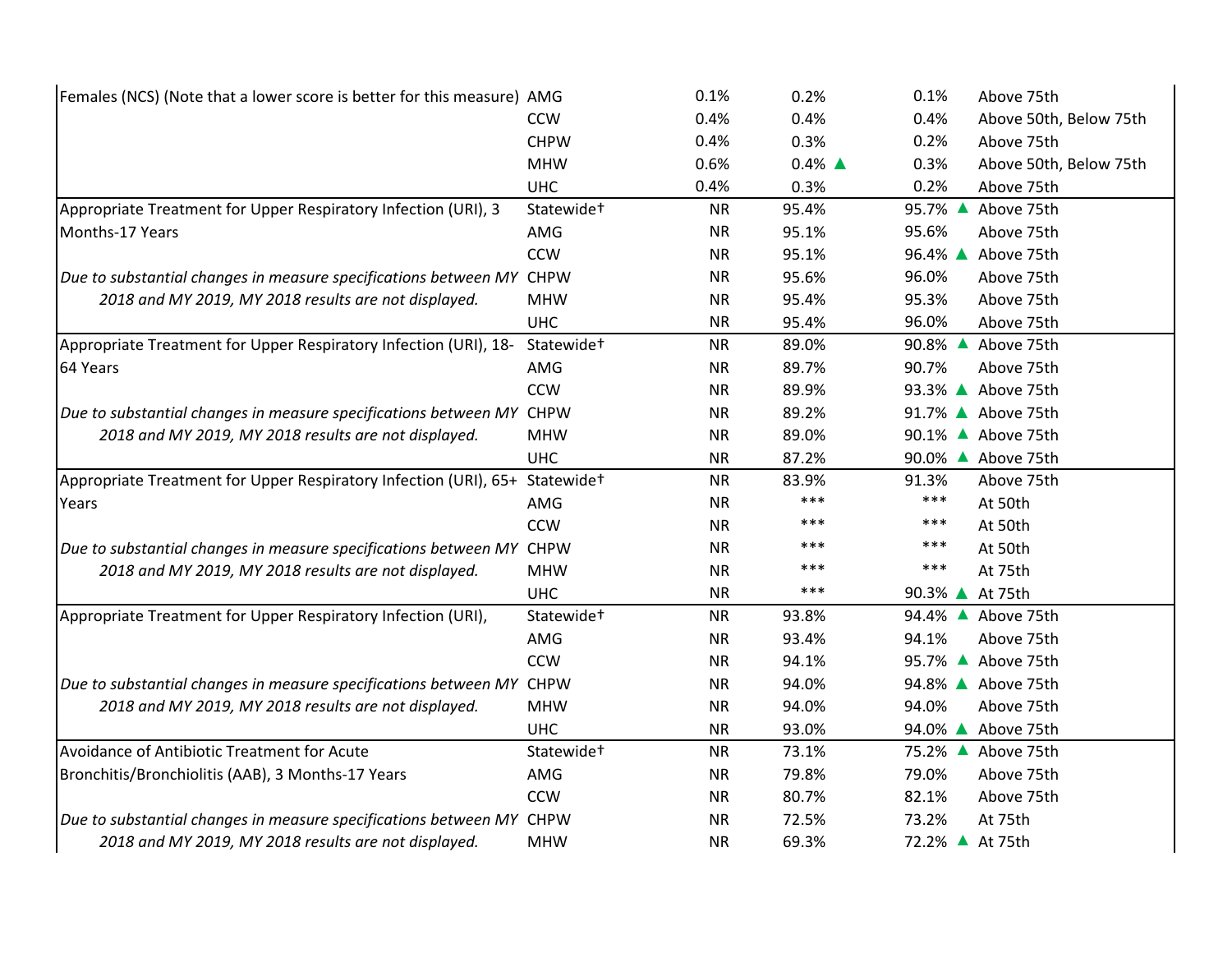|                                                                      | <b>UHC</b>             | <b>NR</b> | 76.2%     | 79.0%<br>Above 75th                           |
|----------------------------------------------------------------------|------------------------|-----------|-----------|-----------------------------------------------|
| Avoidance of Antibiotic Treatment for Acute                          | Statewide <sup>+</sup> | <b>NR</b> | 47.3%     | 50.9% ▲<br>Above 75th                         |
| Bronchitis/Bronchiolitis (AAB), 18-64 Years                          | AMG                    | <b>NR</b> | 50.1%     | 53.3%<br>Above 75th                           |
|                                                                      | <b>CCW</b>             | <b>NR</b> | 50.9%     | 54.5%<br>Above 75th                           |
| Due to substantial changes in measure specifications between MY CHPW |                        | <b>NR</b> | 47.9%     | 51.3%<br>Above 75th                           |
| 2018 and MY 2019, MY 2018 results are not displayed.                 | <b>MHW</b>             | <b>NR</b> | 45.7%     | 48.9% ▲ Above 75th                            |
|                                                                      | <b>UHC</b>             | <b>NR</b> | 46.8%     | 52.8% ▲ Above 75th                            |
| Avoidance of Antibiotic Treatment for Acute                          | Statewide <sup>+</sup> | <b>NR</b> | ***       | 26.2%<br>Below 50th                           |
| Bronchitis/Bronchiolitis (AAB), 65+ Years                            | AMG                    | <b>NR</b> | ***       | ***<br>At 50th                                |
|                                                                      | <b>CCW</b>             | <b>NR</b> | <b>NR</b> | ***<br>At 50th                                |
| Due to substantial changes in measure specifications between MY CHPW |                        | <b>NR</b> | ***       | ***<br>At 50th                                |
| 2018 and MY 2019, MY 2018 results are not displayed.                 | <b>MHW</b>             | <b>NR</b> | ***       | ***<br>At 50th                                |
|                                                                      | <b>UHC</b>             | <b>NR</b> | ***       | Below 50th<br>22.9%                           |
| Avoidance of Antibiotic Treatment for Acute                          | Statewide <sup>+</sup> | <b>NR</b> | 61.9%     | 64.5% ▲<br>Above 75th                         |
| Bronchitis/Bronchiolitis (AAB), Total                                | AMG                    | <b>NR</b> | 64.1%     | 66.3%<br>Above 75th                           |
|                                                                      | <b>CCW</b>             | <b>NR</b> | 70.3%     | 72.4%<br>Above 75th                           |
| Due to substantial changes in measure specifications between MY      | <b>CHPW</b>            | <b>NR</b> | 61.7%     | 63.6%<br>At 75th                              |
| 2018 and MY 2019, MY 2018 results are not displayed.                 | <b>MHW</b>             | <b>NR</b> | 59.5%     | 62.4% ▲ At 75th                               |
|                                                                      | <b>UHC</b>             | <b>NR</b> | 60.5%     | 64.4% ▲ Above 75th                            |
| Use of Imaging Studies for Low Back Pain (LBP)                       | Statewide <sup>+</sup> | 74.8%     | 76.6% ▲   | 76.9%<br>Above 50th, Below 75th               |
|                                                                      | AMG                    | 74.1%     | 77.6%     | 77.8%<br>At 75th                              |
|                                                                      | <b>CCW</b>             | 75.1%     | 79.9% ▲   | 76.6%<br>At 50th                              |
|                                                                      | <b>CHPW</b>            | 76.1%     | 76.5%     | 80.6% ▲ At 75th                               |
|                                                                      | <b>MHW</b>             | 74.3%     | 75.3%     | 75.6%<br>At 50th                              |
|                                                                      | <b>UHC</b>             | 75.3%     | 78.2%     | 77.7%<br>At 75th                              |
| Use of Opioids at High Dosage (HDO) (Note that a lower score is      | Statewide <sup>+</sup> | <b>NR</b> | 7.1%      | $6.3\%$ $\triangle$<br><b>Below 50th</b>      |
| better for this measure)                                             | <b>AMG</b>             | <b>NR</b> | 6.2%      | 5.8%<br>Above 50th, Below 75th                |
|                                                                      | <b>CCW</b>             | <b>NR</b> | 7.1%      | 6.5%<br><b>Below 50th</b>                     |
| Due to substantial changes in measure specifications between MY      | <b>CHPW</b>            | <b>NR</b> | 7.8%      | $5.8\%$ $\triangle$<br>Above 50th, Below 75th |
| 2018 and MY 2019, MY 2018 results are not displayed.                 | <b>MHW</b>             | <b>NR</b> | 6.4%      | 5.7%<br><b>Below 50th</b>                     |
|                                                                      | <b>UHC</b>             | <b>NR</b> | 9.4%      | 8.3%<br><b>Below 50th</b>                     |
| Use of Opioids from Multiple Prescribers (UOP) (Note that a          | Statewide <sup>+</sup> | 24.2%     | 23.9%     | 22.2% ▲<br>Below 50th                         |
| lower score is better for this measure)                              | AMG                    | 23.0%     | 22.7%     | 21.2%<br>Below 50th                           |
|                                                                      | <b>CCW</b>             | 22.1%     | 21.1%     | 19.7%<br>Above 50th, Below 75th               |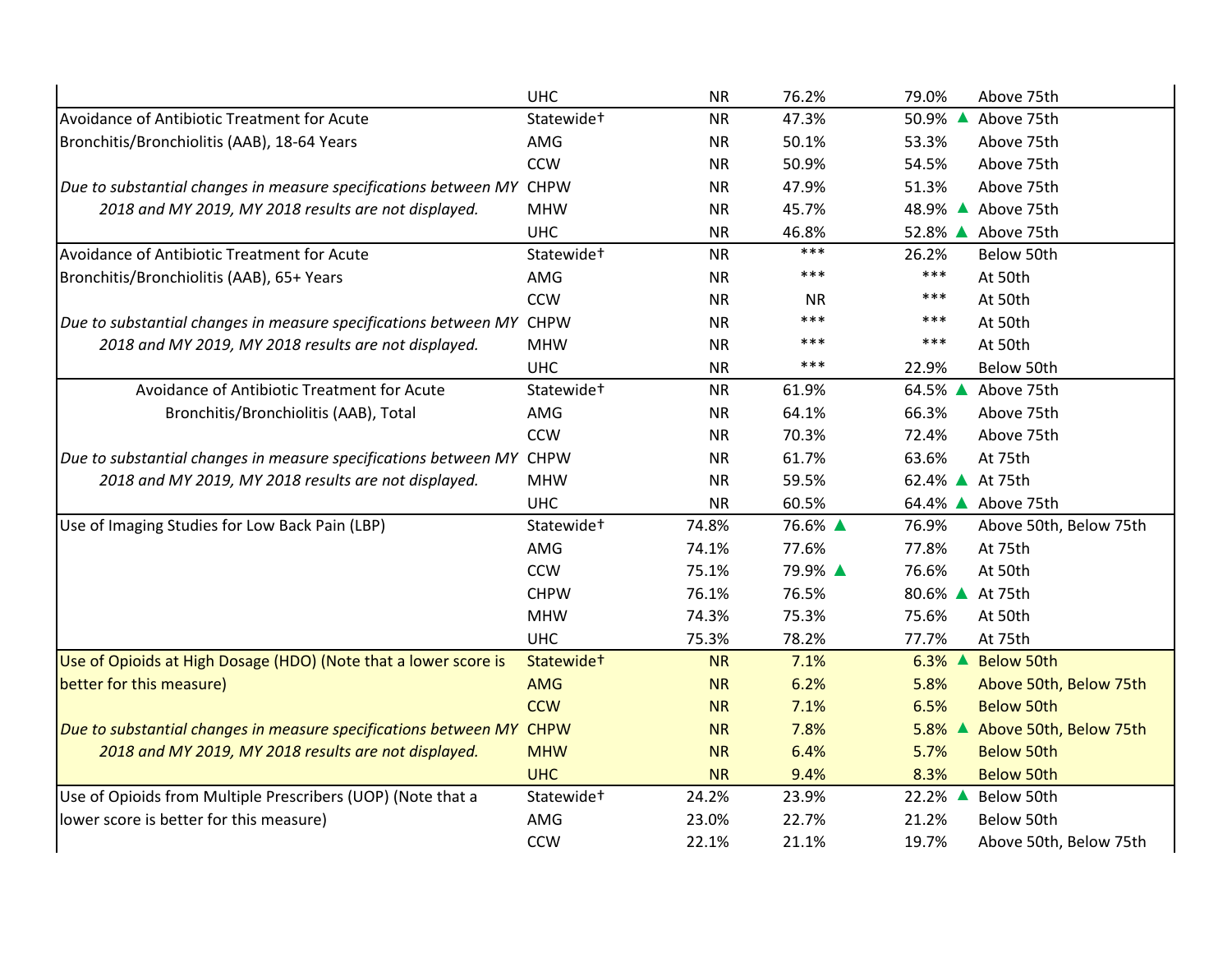|                                                                               | <b>CHPW</b>            | 25.5% | 23.7%   | 21.4%<br>Below 50th                  |
|-------------------------------------------------------------------------------|------------------------|-------|---------|--------------------------------------|
|                                                                               | <b>MHW</b>             | 25.0% | 25.1%   | 23.3% ▲<br>Below 50th                |
|                                                                               | <b>UHC</b>             | 22.8% | 22.8%   | 21.7%<br>Below 50th                  |
| Use of Opioids from Multiple Pharmacies (UOP) (Note that a                    | Statewide <sup>+</sup> | 6.5%  | 5.2% ▲  | 3.7% ▲ Below 50th                    |
| lower score is better for this measure)                                       | AMG                    | 4.8%  | 3.4% ▲  | 2.8%<br>Above 50th, Below 75th       |
|                                                                               | <b>CCW</b>             | 6.6%  | 5.2%    | 3.4% ▲ Above 50th, Below 75th        |
|                                                                               | <b>CHPW</b>            | 5.9%  | 4.7%    | 3.2% ▲ Above 50th, Below 75th        |
|                                                                               | <b>MHW</b>             | 5.9%  | 5.3%    | 3.9% ▲ Below 50th                    |
|                                                                               | <b>UHC</b>             | 9.3%  | 6.7% ▲  | 4.5% ▲ Below 50th                    |
| Use of Opioids from Multiple Prescribers and Multiple Pharmacies Statewidet   |                        | 3.9%  | 3.3% ▲  | 2.5% ▲ Below 50th                    |
| (UOP) (Note that a lower score is better for this measure)                    | AMG                    | 3.1%  | 2.1%    | 1.9%<br>Above 50th, Below 75th       |
|                                                                               | <b>CCW</b>             | 3.6%  | 3.1%    | 2.1%<br>Above 50th, Below 75th       |
|                                                                               | <b>CHPW</b>            | 3.8%  | 3.1%    | 2.0% ▲ Above 50th, Below 75th        |
|                                                                               | <b>MHW</b>             | 3.8%  | 3.5%    | 2.7% ▲ Below 50th                    |
|                                                                               | <b>UHC</b>             | 5.0%  | 3.9% ▲  | 2.9% ▲ Below 50th                    |
| Risk of Continued Opioid Use (COU), At least 15 days, 18-64 Years Statewide+  |                        | 7.3%  | $6.7\%$ | 6.3% V At 50th                       |
|                                                                               | AMG                    | 8.2%  | 7.6%    | 6.6%<br>At 50th                      |
|                                                                               | <b>CCW</b>             | 6.1%  | 5.7%    | 5.8%<br>At 50th                      |
|                                                                               | <b>CHPW</b>            | 7.3%  | 7.1%    | 6.4%<br>At 50th                      |
|                                                                               | <b>MHW</b>             | 7.6%  | $6.8\%$ | 6.1% $\blacktriangledown$<br>At 50th |
|                                                                               | <b>UHC</b>             | 7.0%  | 6.3%    | 7.0%<br>Above 75th                   |
| Risk of Continued Opioid Use (COU), At least 15 days, 65+ Years               | Statewide <sup>+</sup> | 13.1% | 5.4%    | 19.7% ▲<br>Above 75th                |
|                                                                               | AMG                    | $***$ | $***$   | $***$<br>At 50th                     |
|                                                                               | <b>CCW</b>             | ***   | ***     | ***<br>At 50th                       |
|                                                                               | <b>CHPW</b>            | ***   | $***$   | ***<br>Below 50th                    |
|                                                                               | <b>MHW</b>             | 14.6% | 5.0%    | ***<br>At 50th                       |
|                                                                               | <b>UHC</b>             | $***$ | $***$   | 21.3%<br>Above 75th                  |
| Risk of Continued Opioid Use (COU), At least 15 days, Total                   | Statewide <sup>+</sup> | 7.3%  | $6.7\%$ | 6.4%<br>At 50th                      |
|                                                                               | AMG                    | 8.2%  | 7.6%    | 6.6% <b>V</b> At 50th                |
|                                                                               | <b>CCW</b>             | 6.1%  | 5.7%    | 5.8%<br>Below 50th                   |
|                                                                               | <b>CHPW</b>            | 7.3%  | 7.1%    | 6.4%<br>At 50th                      |
|                                                                               | <b>MHW</b>             | 7.6%  | $6.8\%$ | 6.1% V At 50th                       |
|                                                                               | <b>UHC</b>             | 7.0%  | 6.3%    | 7.6% ▲ Above 75th                    |
| Risk of Continued Opioid Use (COU), At least 30 days, 18-64 Years Statewide + |                        | 2.7%  | 2.8%    | 2.7%<br>Below 50th                   |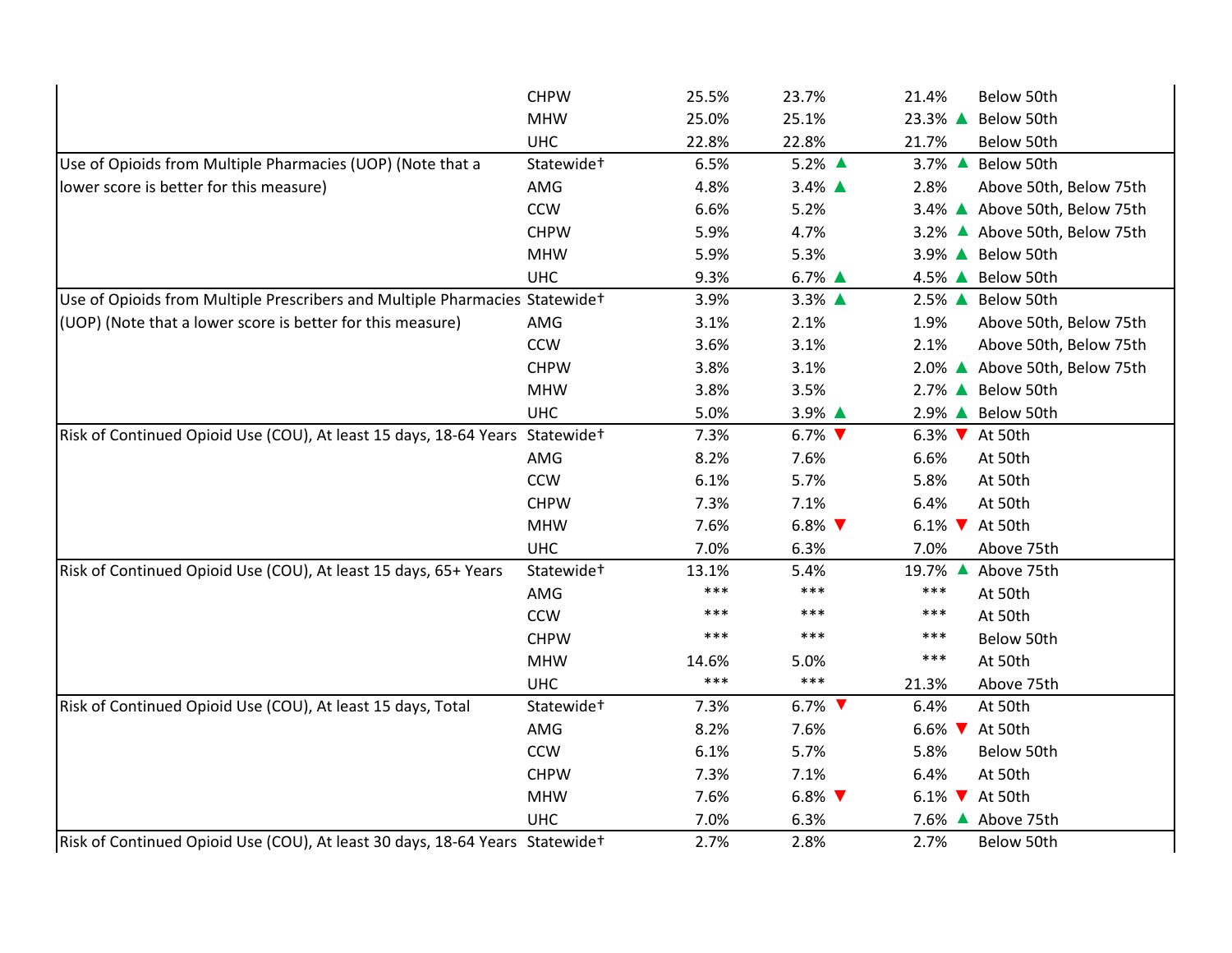| AMG                    | 3.3%  | 3.5%    | 2.9%                       | Below 50th                 |
|------------------------|-------|---------|----------------------------|----------------------------|
| <b>CCW</b>             | 2.1%  | 2.3%    | 2.1%                       | Below 50th                 |
| <b>CHPW</b>            | 2.6%  | 3.1%    | 2.5%                       | Below 50th                 |
| <b>MHW</b>             | 2.9%  | 2.8%    | 2.6%                       | Below 50th                 |
| <b>UHC</b>             | 2.6%  | 2.4%    | $3.2\%$ $\triangle$        | At 50th                    |
| Statewide <sup>+</sup> | 2.5%  | 3.2%    | 11.2%                      | At 50th                    |
| AMG                    | $***$ | ***     | $***$                      | At 50th                    |
| <b>CCW</b>             | ***   | ***     | $***$                      | At 50th                    |
| <b>CHPW</b>            | $***$ | ***     | ***                        | At 50th                    |
| <b>MHW</b>             | 2.4%  | 2.5%    | ***                        | At 50th                    |
| <b>UHC</b>             | $***$ | ***     | 12.8%                      | Above 75th                 |
| Statewide <sup>+</sup> | 2.7%  | 2.8%    | 2.7%                       | Below 50th                 |
| AMG                    | 3.3%  | 3.5%    | 2.9%                       | Below 50th                 |
| <b>CCW</b>             | 2.1%  | 2.3%    | 2.1%                       | Below 50th                 |
| <b>CHPW</b>            | 2.6%  | 3.1%    | 2.5%                       | Below 50th                 |
| <b>MHW</b>             | 2.9%  | 2.8%    | 2.6%                       | Below 50th                 |
| <b>UHC</b>             | 2.6%  | 2.4%    | 3.6% ▲ At 50th             |                            |
| Statewide <sup>+</sup> | 73.1% | 74.1% ▲ | 70.9% ▼                    | Below 50th                 |
| AMG                    | 66.8% | 69.8% ▲ | 65.7% V Below 50th         |                            |
| <b>CCW</b>             | 69.0% | 70.4% ▲ | 68.7% V Below 50th         |                            |
| <b>CHPW</b>            | 72.0% | 73.1% ▲ | 70.5% V Below 50th         |                            |
| <b>MHW</b>             | 77.5% | 77.5%   | 73.8% ▼                    | Below 50th                 |
| <b>UHC</b>             | 70.1% | 71.2% ▲ |                            | Below 50th                 |
|                        |       |         |                            |                            |
| Statewide <sup>+</sup> | 80.2% | 80.5%   | 77.2% $\blacktriangledown$ | Below 50th                 |
| AMG                    | 75.1% | 76.8% ▲ | 72.7% V Below 50th         |                            |
| <b>CCW</b>             | 77.0% | 77.8%   |                            | 75.4% ▼ Below 50th         |
| <b>CHPW</b>            | 80.5% | 80.4%   | 77.7% ▼ Below 50th         |                            |
| <b>MHW</b>             | 83.3% | 83.0%   | 79.4% ▼                    | Below 50th                 |
| <b>UHC</b>             | 79.4% | 79.7%   | 76.9% ▼                    | Below 50th                 |
| Statewide <sup>+</sup> | 65.0% | 94.1% ▲ | 88.6% At 75th              |                            |
| AMG                    | 27.3% | 84.2% ▲ | 68.4% V Below 50th         |                            |
| <b>CCW</b>             | 86.1% | 86.2%   | 77.8%                      | Below 50th                 |
| <b>CHPW</b>            | 88.3% | 89.4%   | 79.8% V At 50th            |                            |
|                        |       |         |                            | 68.2% $\blacktriangledown$ |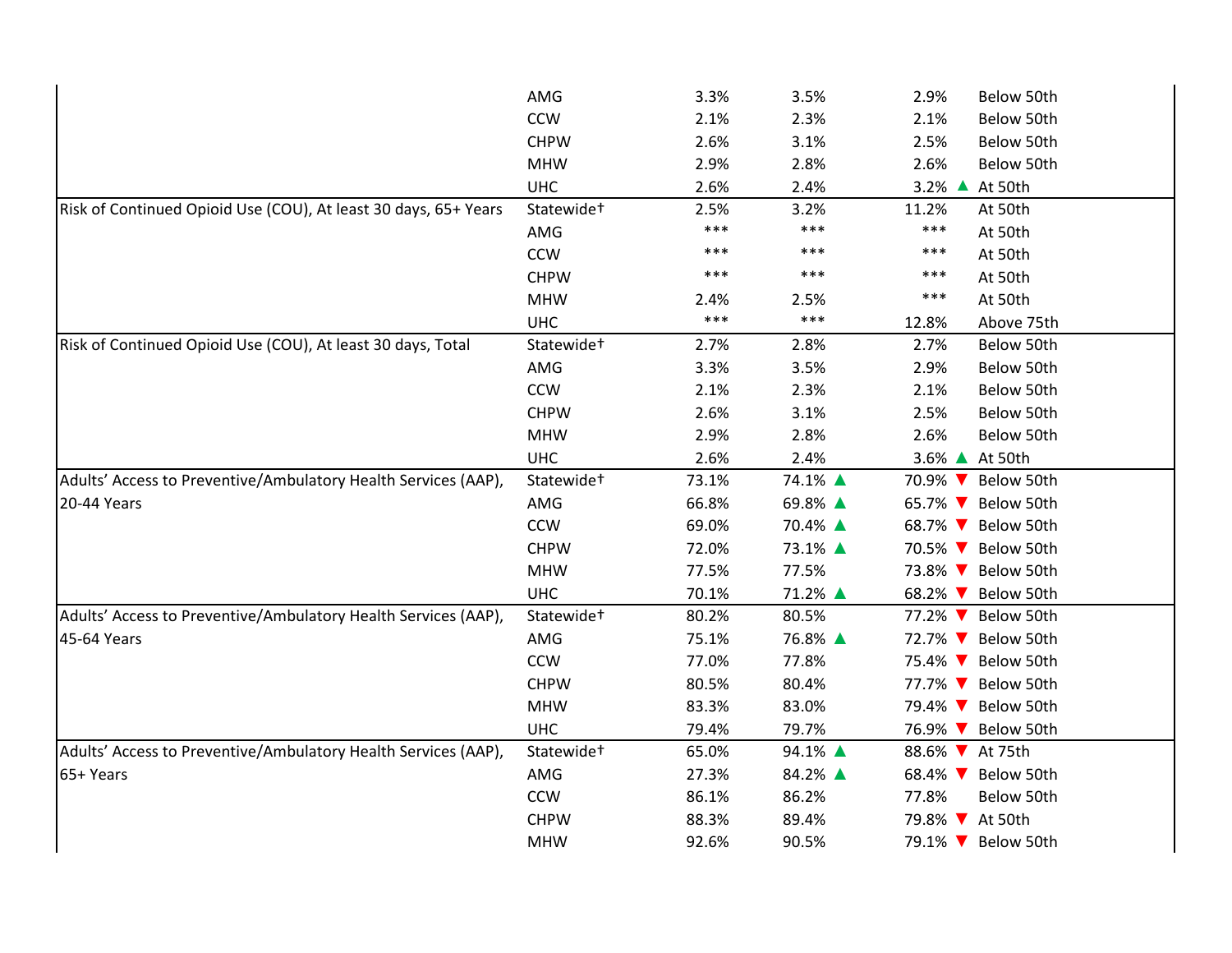|                                                                | <b>UHC</b>             | 88.5%     | 96.3% ▲ |          | 94.0% V Above 75th |
|----------------------------------------------------------------|------------------------|-----------|---------|----------|--------------------|
| Adults' Access to Preventive/Ambulatory Health Services (AAP), | Statewide+             | 75.5%     | 76.5% ▲ |          | 73.2% ▼ Below 50th |
| <b>Total</b>                                                   | <b>AMG</b>             | 69.5%     | 72.5% ▲ |          | 68.2% V Below 50th |
|                                                                | <b>CCW</b>             | 71.9%     | 73.1% ▲ |          | 71.0% ▼ Below 50th |
|                                                                | <b>CHPW</b>            | 75.2%     | 75.9% ▲ |          | 73.1% ▼ Below 50th |
|                                                                | <b>MHW</b>             | 79.3%     | 79.3%   |          | 75.5% V Below 50th |
|                                                                | <b>UHC</b>             | 73.6%     | 75.3% ▲ | $72.4\%$ | <b>Below 50th</b>  |
| Initiation and Engagement of Alcohol and Other Drug            | Statewide <sup>+</sup> | 29.7%     | 25.8%   | 32.6%    | Below 50th         |
| Dependence Treatment (IET), Alcohol Abuse or Dependence        | AMG                    | ***       | 23.5%   | 32.6%    | At 50th            |
| Initiation of AOD Treatment: 13-17 Years                       | <b>CCW</b>             | ***       | 32.1%   | 35.4%    | At 50th            |
|                                                                | <b>CHPW</b>            | ***       | 22.8%   | 21.2%    | Below 50th         |
|                                                                | <b>MHW</b>             | 30.5%     | 23.4%   | 34.4%    | Below 50th         |
|                                                                | <b>UHC</b>             | <b>NR</b> | $***$   | 31.7%    | At 50th            |
| Initiation and Engagement of Alcohol and Other Drug            | Statewide <sup>+</sup> | 11.9%     | 6.9%    | 8.8%     | At 50th            |
| Dependence Treatment (IET), Alcohol Abuse or Dependence        | AMG                    | ***       | 5.9%    | 4.7%     | At 50th            |
| Engagement of AOD Treatment: 13-17 Years                       | <b>CCW</b>             | ***       | 11.0%   | 10.6%    | At 50th            |
|                                                                | <b>CHPW</b>            | ***       | 3.5%    | 6.1%     | At 50th            |
|                                                                | <b>MHW</b>             | 14.7%     | 5.9%    | 9.5%     | At 50th            |
|                                                                | <b>UHC</b>             | <b>NR</b> | $***$   | 7.3%     | At 50th            |
| Initiation and Engagement of Alcohol and Other Drug            | Statewide <sup>+</sup> | ***       | 57.6%   | 38.9%    | At 50th            |
| Dependence Treatment (IET), Opioid Abuse or Dependence:        | AMG                    | <b>NR</b> | ***     | $***$    | At 50th            |
| Initiation of AOD Treatment: 13-17 Years                       | <b>CCW</b>             | <b>NR</b> | $***$   | ***      | At 50th            |
|                                                                | <b>CHPW</b>            | <b>NR</b> | ***     | ***      | At 50th            |
|                                                                | <b>MHW</b>             | ***       | ***     | ***      | At 50th            |
|                                                                | <b>UHC</b>             | <b>NR</b> | $***$   | $***$    | At 50th            |
| Initiation and Engagement of Alcohol and Other Drug            | Statewide <sup>+</sup> | ***       | 15.2%   | 14.8%    | At 50th            |
| Dependence Treatment (IET), Opioid Abuse or Dependence:        | AMG                    | <b>NR</b> | ***     | ***      | At 50th            |
| Engagement of AOD Treatment: 13-17 Years                       | <b>CCW</b>             | <b>NR</b> | ***     | ***      | At 50th            |
|                                                                | <b>CHPW</b>            | <b>NR</b> | ***     | ***      | At 50th            |
|                                                                | <b>MHW</b>             | ***       | ***     | $***$    | At 50th            |
|                                                                | <b>UHC</b>             | <b>NR</b> | $***$   | $***$    | At 50th            |
| Initiation and Engagement of Alcohol and Other Drug            | Statewide <sup>+</sup> | 31.3%     | 32.9%   | 37.9%    | Below 50th         |
| Dependence Treatment (IET), Other Drug Abuse or Dependence:    | AMG                    | ***       | 41.2%   | 43.2%    | At 50th            |
| Initiation of AOD Treatment: 13-17 Years                       | <b>CCW</b>             | ***       | 33.5% ▲ | 38.9%    | Below 50th         |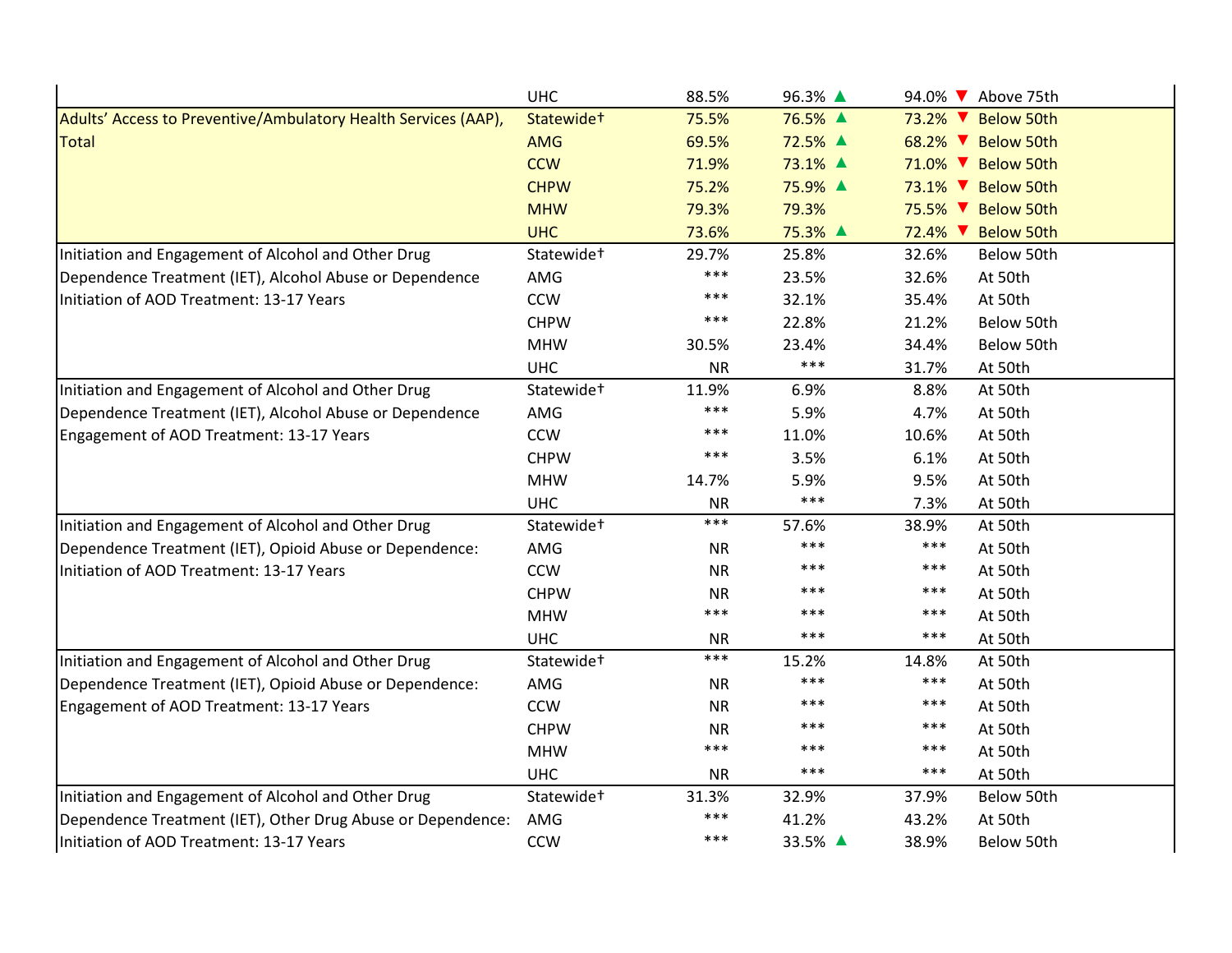|                                                                 | <b>CHPW</b>            | $***$     | 30.1%                     | 38.5%<br>Below 50th            |
|-----------------------------------------------------------------|------------------------|-----------|---------------------------|--------------------------------|
|                                                                 | <b>MHW</b>             | 34.8%     | 33.1%                     | 35.9%<br>Below 50th            |
|                                                                 | <b>UHC</b>             | <b>NR</b> | 20.8%                     | 40.0%<br>At 50th               |
| Initiation and Engagement of Alcohol and Other Drug             | Statewide <sup>+</sup> | 17.2%     | 10.8% ▼                   | 11.7%<br>Below 50th            |
| Dependence Treatment (IET), Other Drug Abuse or Dependence:     | AMG                    | $***$     | 14.7%                     | 12.9%<br>At 50th               |
| Engagement of AOD Treatment: 13-17 Years                        | <b>CCW</b>             | ***       | 10.9%                     | 15.4%<br>At 50th               |
|                                                                 | <b>CHPW</b>            | $***$     | 6.4%                      | 13.0%<br>At 50th               |
|                                                                 | <b>MHW</b>             | 19.9%     | 11.6% ▼                   | 10.6%<br>Below 50th            |
|                                                                 | <b>UHC</b>             | <b>NR</b> | 5.7%                      | 6.7%<br>Below 50th             |
| Initiation and Engagement of Alcohol and Other Drug             | Statewide <sup>+</sup> | 28.0%     | 30.9%                     | 35.6% ▲<br><b>Below 50th</b>   |
| Dependence Treatment (IET), Total: Initiation of AOD Treatment: | AMG                    | $***$     | 36.4%                     | 41.9%<br>At 50th               |
| 13-17 Years                                                     | <b>CCW</b>             | 12.5%     | 32.2%                     | 36.5%<br><b>Below 50th</b>     |
|                                                                 | <b>CHPW</b>            | $***$     | 28.4%                     | 34.0%<br><b>Below 50th</b>     |
|                                                                 | <b>MHW</b>             | 30.0%     | 30.6%                     | 34.4%<br><b>Below 50th</b>     |
|                                                                 | <b>UHC</b>             | <b>NR</b> | 23.8%                     | 35.8%<br><b>Below 50th</b>     |
| Initiation and Engagement of Alcohol and Other Drug             | Statewide <sup>+</sup> | 13.8%     | 9.7%                      | 10.7%<br>Below 50th            |
| Dependence Treatment (IET), Total: Engagement of AOD            | AMG                    | $***$     | 12.4%                     | 11.3%<br>At 50th               |
| Treatment: 13-17 Years                                          | <b>CCW</b>             | 6.3%      | 10.3%                     | 13.7%<br>At 50th               |
|                                                                 | <b>CHPW</b>            | $***$     | 5.7%                      | 10.5%<br>At 50th               |
|                                                                 | <b>MHW</b>             | 15.9%     | 10.3%                     | 10.0%<br>Below 50th            |
|                                                                 | <b>UHC</b>             | <b>NR</b> | 6.3%                      | 7.3%<br>At 50th                |
| Initiation and Engagement of Alcohol and Other Drug             | Statewide <sup>+</sup> | 31.9%     | 35.4% ▲                   | 38.4% ▲<br>Below 50th          |
| Dependence Treatment (IET), Alcohol Abuse or Dependence         | AMG                    | 48.0%     | 37.8%                     | 41.2%<br>At 50th               |
| Initiation of AOD Treatment: 18+ Years                          | CCW                    | 36.3%     | 34.0%                     | 34.6%<br>Below 50th            |
|                                                                 | <b>CHPW</b>            | 37.5%     | 29.6% ▼                   | 33.7%<br>Below 50th            |
|                                                                 | <b>MHW</b>             | 31.1%     | 36.1% ▲                   | 39.7% ▲<br>Below 50th          |
|                                                                 | <b>UHC</b>             | <b>NR</b> | 37.9%                     | 38.4%<br>Below 50th            |
| Initiation and Engagement of Alcohol and Other Drug             | Statewide <sup>+</sup> | 7.0%      | 9.1% ▲                    | 11.4% ▲ At 50th                |
| Dependence Treatment (IET), Alcohol Abuse or Dependence         | AMG                    | 22.0%     | 9.2% $\blacktriangledown$ | 12.0% ▲ At 50th                |
| Engagement of AOD Treatment: 18+ Years                          | <b>CCW</b>             | 12.3%     | 7.2%                      | 9.4%<br>Below 50th             |
|                                                                 | <b>CHPW</b>            | 11.0%     | 7.5%                      | 11.5% ▲ At 50th                |
|                                                                 | <b>MHW</b>             | 6.4%      | 10.0% ▲                   | 12.1% ▲ At 50th                |
|                                                                 | <b>UHC</b>             | <b>NR</b> | 8.5%                      | 9.7%<br>Below 50th             |
| Initiation and Engagement of Alcohol and Other Drug             | Statewide <sup>+</sup> | 60.0%     | 62.5%                     | 64.7% ▲ Above 50th, Below 75th |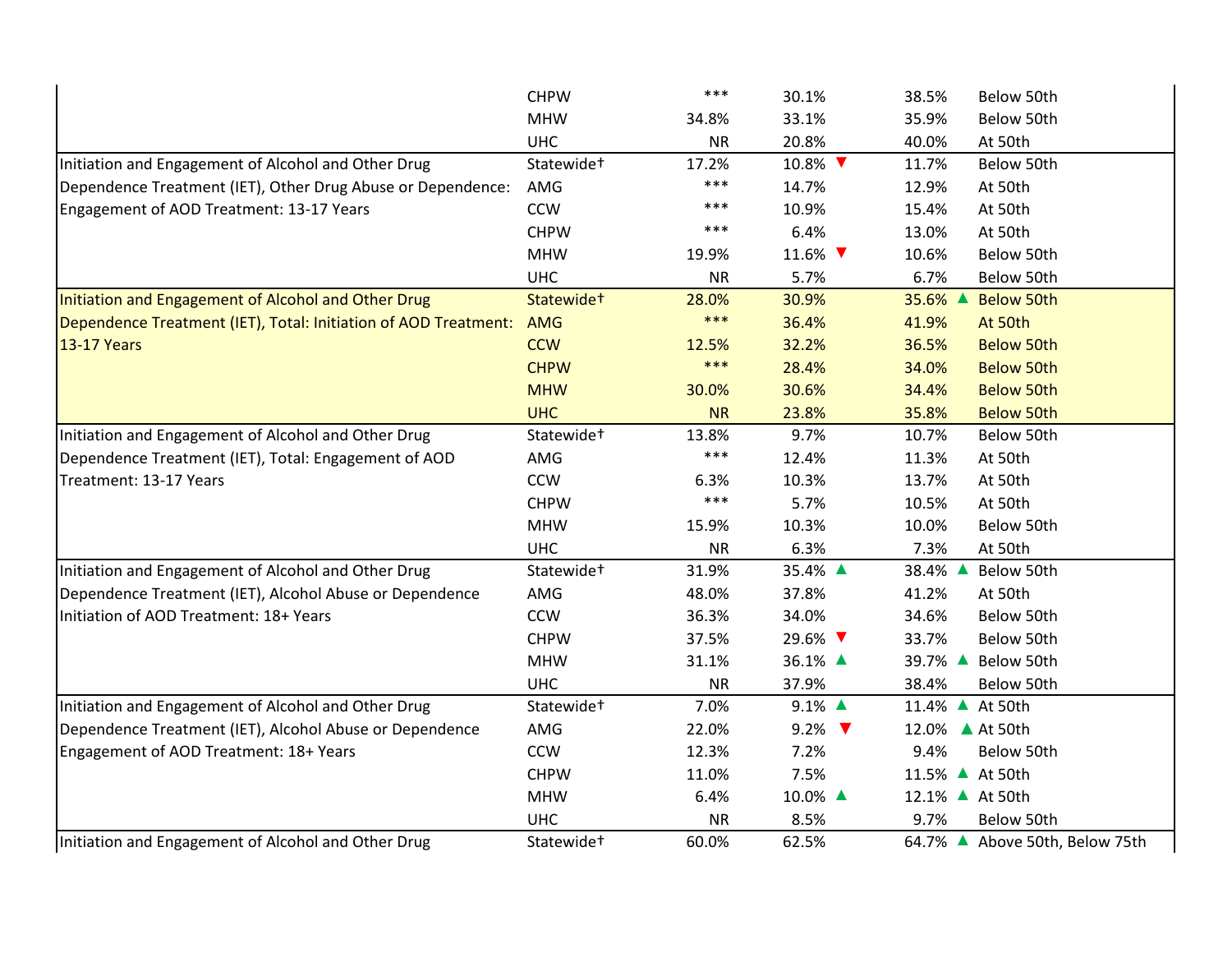| Dependence Treatment (IET), Opioid Abuse or Dependence:             | AMG                    | $***$     | 63.1%   | 64.5%<br>At 75th                  |
|---------------------------------------------------------------------|------------------------|-----------|---------|-----------------------------------|
| Initiation of AOD Treatment: 18+ Years                              | <b>CCW</b>             | 51.2%     | 62.4%   | 60.0%<br>At 50th                  |
|                                                                     | <b>CHPW</b>            | 70.2%     | 60.7%   | 66.5% ▲ At 75th                   |
|                                                                     | <b>MHW</b>             | 59.8%     | 63.2% ▲ | 65.7%<br>At 75th                  |
|                                                                     | <b>UHC</b>             | <b>NR</b> | 59.2%   | 63.4%<br>Above 50th, Below 75th   |
| Initiation and Engagement of Alcohol and Other Drug                 | Statewide <sup>+</sup> | 34.7%     | 34.4%   | 34.2%<br>Above 50th, Below 75th   |
| Dependence Treatment (IET), Opioid Abuse or Dependence:             | AMG                    | $***$     | 33.5%   | 32.3%<br>Above 50th, Below 75th   |
| Engagement of AOD Treatment: 18+ Years                              | <b>CCW</b>             | 24.4%     | 31.9%   | 31.0%<br>At 50th                  |
|                                                                     | <b>CHPW</b>            | 37.6%     | 33.2%   | 35.0%<br>Above 50th, Below 75th   |
|                                                                     | <b>MHW</b>             | 34.8%     | 36.0%   | 36.0%<br>Above 50th, Below 75th   |
|                                                                     | <b>UHC</b>             | <b>NR</b> | 29.8%   | 32.5%<br>Above 50th, Below 75th   |
| Initiation and Engagement of Alcohol and Other Drug                 | Statewide <sup>+</sup> | 32.5%     | 36.4% ▲ | 38.3% ▲<br>Below 50th             |
| Dependence Treatment (IET), Other Drug Abuse or Dependence:         | AMG                    | 31.8%     | 40.8%   | 43.0%<br>At 50th                  |
| Initiation of AOD Treatment: 18+ Years                              | <b>CCW</b>             | 31.4%     | 34.8%   | 35.4%<br>Below 50th               |
|                                                                     | <b>CHPW</b>            | 41.1%     | 29.2% ▼ | 31.2%<br>Below 50th               |
|                                                                     | <b>MHW</b>             | 32.1%     | 37.1% ▲ | 39.2% ▲<br>Below 50th             |
|                                                                     | <b>UHC</b>             | <b>NR</b> | 37.9%   | 38.8%<br>Below 50th               |
| Initiation and Engagement of Alcohol and Other Drug                 | Statewide <sup>+</sup> | 8.2%      | 9.1%    | 9.5%<br>Below 50th                |
| Dependence Treatment (IET), Other Drug Abuse or Dependence:         | AMG                    | 9.1%      | 9.1%    | 9.4%<br>Below 50th                |
| Engagement of AOD Treatment: 18+ Years                              | <b>CCW</b>             | 8.7%      | 8.0%    | 7.4%<br>Below 50th                |
|                                                                     | <b>CHPW</b>            | 12.6%     | 10.0%   | 10.1%<br>At 50th                  |
|                                                                     | <b>MHW</b>             | 8.0%      | 9.5% ▲  | 10.0%<br>Below 50th               |
|                                                                     | <b>UHC</b>             | <b>NR</b> | 6.3%    | $9.3\%$ $\triangle$<br>Below 50th |
| Initiation and Engagement of Alcohol and Other Drug                 | Statewide <sup>+</sup> | 38.8%     | 42.5% ▲ | 45.4% ▲<br>Above 50th, Below 75th |
| Dependence Treatment (IET), Total: Initiation of AOD Treatment: AMG |                        | 40.5%     | 45.4%   | 47.8%<br>At 75th                  |
| 18+ Years                                                           | <b>CCW</b>             | 36.8%     | 40.2%   | 40.9%<br>Below 50th               |
|                                                                     | <b>CHPW</b>            | 46.5%     | 38.6% ▼ | 42.9% ▲<br>Below 50th             |
|                                                                     | <b>MHW</b>             | 38.5%     | 43.1% ▲ | 46.5% ▲ Above 50th, Below 75th    |
|                                                                     | <b>UHC</b>             | <b>NR</b> | 43.3%   | 45.2%<br>At 50th                  |
| Initiation and Engagement of Alcohol and Other Drug                 | Statewide <sup>+</sup> | 14.6%     | 15.1%   | 16.6% ▲ Above 50th, Below 75th    |
| Dependence Treatment (IET), Total: Engagement of AOD                | AMG                    | 17.6%     | 15.2%   | 16.1%<br>Above 50th, Below 75th   |
| Treatment: 18+ Years                                                | <b>CCW</b>             | 13.7%     | 13.1%   | 13.9%<br>At 50th                  |
|                                                                     | <b>CHPW</b>            | 16.6%     | 13.3%   | 16.4% ▲ Above 50th, Below 75th    |
|                                                                     | <b>MHW</b>             | 14.5%     | 16.2% ▲ | 17.6% ▲ Above 50th, Below 75th    |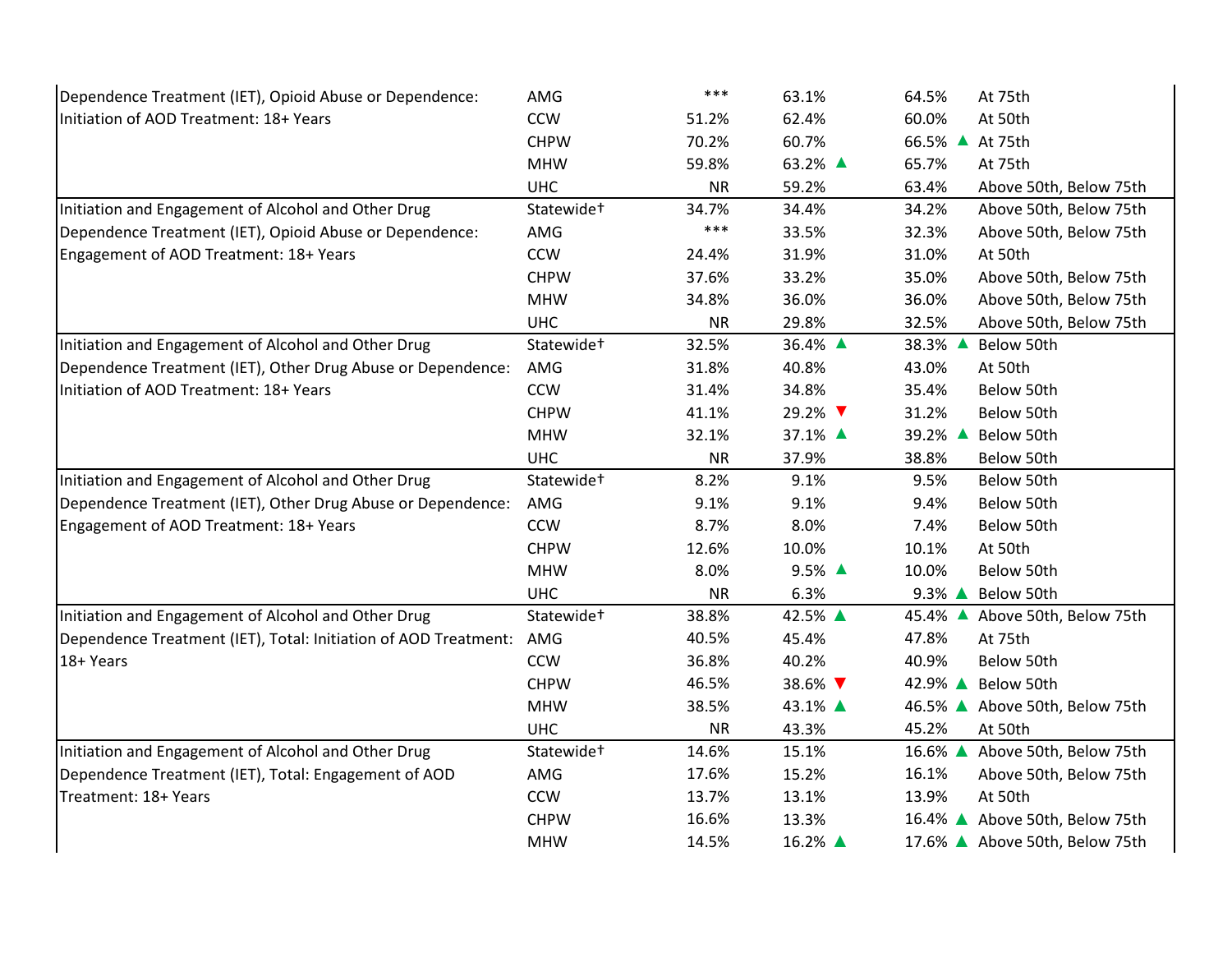|                                                             | <b>UHC</b>             | <b>NR</b> | 13.3%               | 15.9% ▲ Above 50th, Below 75th    |
|-------------------------------------------------------------|------------------------|-----------|---------------------|-----------------------------------|
| Initiation and Engagement of Alcohol and Other Drug         | Statewide <sup>+</sup> | 31.8%     | 35.1% ▲             | 38.2% ▲<br>Below 50th             |
| Dependence Treatment (IET), Alcohol Abuse or Dependence:    | AMG                    | 47.1%     | 37.5%               | 41.0%<br>Below 50th               |
| Initiation of AOD Treatment: Total                          | <b>CCW</b>             | 35.1%     | 33.8%               | 34.6%<br>Below 50th               |
|                                                             | <b>CHPW</b>            | 37.4%     | 29.4% ▼             | 33.3%<br>Below 50th               |
|                                                             | <b>MHW</b>             | 31.1%     | 35.7% ▲             | 39.5% ▲<br>Below 50th             |
|                                                             | <b>UHC</b>             | <b>NR</b> | 37.9%               | 38.3%<br>Below 50th               |
| Initiation and Engagement of Alcohol and Other Drug         | Statewide <sup>+</sup> | 7.1%      | $9.1\%$ $\triangle$ | 11.3% ▲ At 50th                   |
| Dependence Treatment (IET), Alcohol Abuse or Dependence:    | AMG                    | 21.6%     | $9.2\%$             | 11.9% ▲ At 50th                   |
| Engagement of AOD Treatment: Total                          | <b>CCW</b>             | 11.7%     | 7.5%                | 9.4%<br>Below 50th                |
|                                                             | <b>CHPW</b>            | 10.5%     | 7.3%                | 11.4% ▲ At 50th                   |
|                                                             | <b>MHW</b>             | 6.6%      | 9.9% ▲              | 12.0% ▲ Above 50th, Below 75th    |
|                                                             | <b>UHC</b>             | <b>NR</b> | 8.5%                | 9.7%<br>Below 50th                |
| Initiation and Engagement of Alcohol and Other Drug         | Statewide <sup>+</sup> | 60.0%     | 62.4%               | 64.6% ▲<br>Above 50th, Below 75th |
| Dependence Treatment (IET), Opioid Abuse or Dependence:     | AMG                    | $***$     | 63.0%               | 64.5%<br>At 75th                  |
| Initiation of AOD Treatment: Total                          | <b>CCW</b>             | 51.2%     | 62.4%               | 59.7%<br>At 50th                  |
|                                                             | <b>CHPW</b>            | 70.2%     | 60.5%               | 66.4% ▲ At 75th                   |
|                                                             | <b>MHW</b>             | 59.8%     | 63.3% ▲             | 65.6%<br>At 75th                  |
|                                                             | <b>UHC</b>             | <b>NR</b> | 59.1%               | 63.4%<br>Above 50th, Below 75th   |
| Initiation and Engagement of Alcohol and Other Drug         | Statewide <sup>+</sup> | 34.6%     | 34.3%               | 34.1%<br>Above 50th, Below 75th   |
| Dependence Treatment (IET), Opioid Abuse or Dependence:     | AMG                    | $***$     | 33.5%               | 32.3%<br>Above 50th, Below 75th   |
| <b>Engagement of AOD Treatment: Total</b>                   | <b>CCW</b>             | 24.4%     | 31.7%               | 30.8%<br>At 50th                  |
|                                                             | <b>CHPW</b>            | 37.6%     | 33.1%               | 34.8%<br>Above 50th, Below 75th   |
|                                                             | <b>MHW</b>             | 34.7%     | 36.0%               | 35.9%<br>Above 50th, Below 75th   |
|                                                             | <b>UHC</b>             | <b>NR</b> | 29.7%               | 32.5%<br>Above 50th, Below 75th   |
| Initiation and Engagement of Alcohol and Other Drug         | Statewide <sup>+</sup> | 32.5%     | 36.1% ▲             | 38.3% ▲<br>Below 50th             |
| Dependence Treatment (IET), Other Drug Abuse or Dependence: | AMG                    | 30.4%     | 40.9%               | 43.0%<br>At 50th                  |
| Initiation of AOD Treatment: Total                          | <b>CCW</b>             | 28.5%     | 34.6%               | 35.7%<br>Below 50th               |
|                                                             | <b>CHPW</b>            | 40.7%     | 29.3% ▼             | 31.6%<br>Below 50th               |
|                                                             | <b>MHW</b>             | 32.2%     | 36.8% ▲             | 39.0% ▲<br>Below 50th             |
|                                                             | <b>UHC</b>             | <b>NR</b> | 37.2%               | 38.8%<br>Below 50th               |
| Initiation and Engagement of Alcohol and Other Drug         | Statewide <sup>+</sup> | 8.5%      | 9.2%                | 9.6%<br>Below 50th                |
| Dependence Treatment (IET), Other Drug Abuse or Dependence: | AMG                    | 8.7%      | 9.4%                | 9.5%<br>Below 50th                |
| <b>Engagement of AOD Treatment: Total</b>                   | CCW                    | 8.5%      | 8.4%                | 8.1%<br>Below 50th                |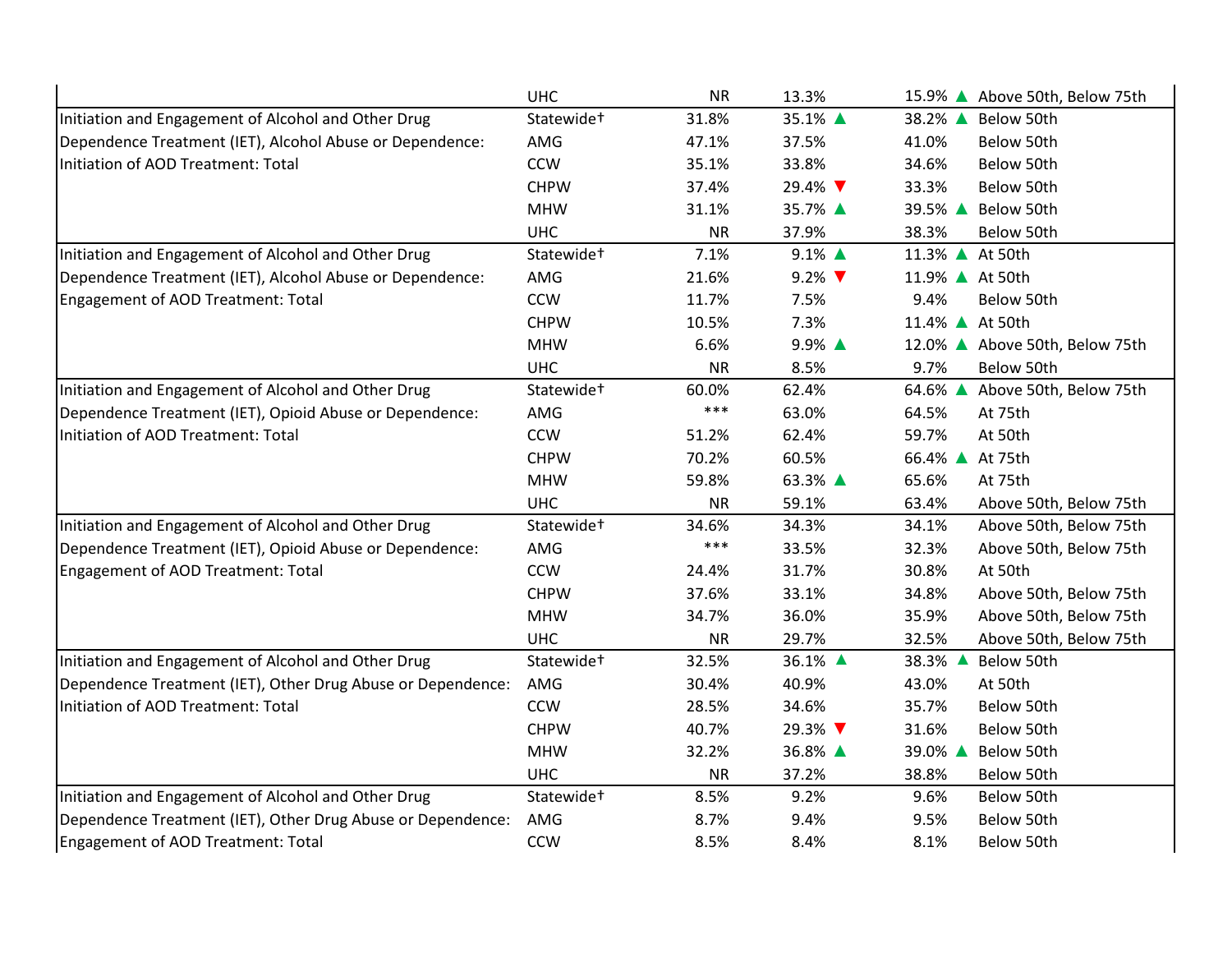|                                                                      | <b>CHPW</b>            | 12.3%     | 9.7%    | 10.2%<br>At 50th                |
|----------------------------------------------------------------------|------------------------|-----------|---------|---------------------------------|
|                                                                      | <b>MHW</b>             | 8.3%      | 9.7% ▲  | 10.1%<br>Below 50th             |
|                                                                      | <b>UHC</b>             | <b>NR</b> | 6.2%    | 9.2% ▲ Below 50th               |
| Initiation and Engagement of Alcohol and Other Drug                  | Statewide+             | 38.6%     | 42.0% ▲ | 45.1% ▲ At 50th                 |
| Dependence Treatment (IET), Total: Initiation of AOD Treatment:      | <b>AMG</b>             | 39.6%     | 45.2%   | 47.6%<br>Above 50th, Below 75th |
| <b>Total</b>                                                         | <b>CCW</b>             | 34.8%     | 39.5%   | 40.7%<br><b>Below 50th</b>      |
|                                                                      | <b>CHPW</b>            | 46.0%     | 38.1% ▼ | 42.5% ▲ Below 50th              |
|                                                                      | <b>MHW</b>             | 38.3%     | 42.5% ▲ | 46.0% ▲ Above 50th, Below 75th  |
|                                                                      | <b>UHC</b>             | <b>NR</b> | 42.9%   | 45.0%<br>At 50th                |
| Initiation and Engagement of Alcohol and Other Drug                  | Statewide <sup>+</sup> | 14.6%     | 14.8%   | 16.3% ▲ Above 50th, Below 75th  |
| Dependence Treatment (IET), Total: Engagement of AOD                 | <b>AMG</b>             | 17.2%     | 15.1%   | 16.0%<br>Above 50th, Below 75th |
| <b>Treatment: Total</b>                                              | <b>CCW</b>             | 13.1%     | 12.8%   | 13.9%<br>At 50th                |
|                                                                      | <b>CHPW</b>            | 16.2%     | 12.9%   | 16.2% ▲ Above 50th, Below 75th  |
|                                                                      | <b>MHW</b>             | 14.5%     | 15.9% ▲ | 17.3% ▲ At 75th                 |
|                                                                      | <b>UHC</b>             | <b>NR</b> | 13.1%   | 15.7% ▲ Above 50th, Below 75th  |
| Prenatal and Postpartum Care (PPC), Timeliness of Prenatal Care      | Statewide <sup>+</sup> | <b>NR</b> | 87.2%   | 82.7%<br><b>Below 50th</b>      |
|                                                                      | <b>AMG</b>             | <b>NR</b> | 76.3%   | 78.6%<br><b>Below 50th</b>      |
|                                                                      | <b>CCW</b>             | <b>NR</b> | 77.4%   | 78.1%<br><b>Below 50th</b>      |
| Due to substantial changes in measure specifications between MY CHPW |                        | <b>NR</b> | 76.4%   | 88.3% ▲ At 50th                 |
| 2018 and MY 2019, MY 2018 results are not displayed.                 | <b>MHW</b>             | <b>NR</b> | 94.6%   | 82.5% ▼ Below 50th              |
|                                                                      | <b>UHC</b>             | <b>NR</b> | 88.3%   | 86.1%<br>At 50th                |
| Prenatal and Postpartum Care (PPC), Postpartum Care                  | Statewide+             | <b>NR</b> | 73.6%   | 76.7% ▲ At 50th                 |
|                                                                      | <b>AMG</b>             | <b>NR</b> | 60.1%   | 71.8% ▲ Below 50th              |
|                                                                      | <b>CCW</b>             | <b>NR</b> | 72.7%   | 73.5%<br>At 50th                |
| Due to substantial changes in measure specifications between MY      | <b>CHPW</b>            | <b>NR</b> | 77.4%   | 82.5%<br>At 75th                |
| 2018 and MY 2019, MY 2018 results are not displayed.                 | <b>MHW</b>             | <b>NR</b> | 75.2%   | 77.4%<br>At 50th                |
|                                                                      | <b>UHC</b>             | <b>NR</b> | 74.7%   | 75.2%<br>At 50th                |
| Use of First-Line Psychosocial Care for Children and Adolescents     | Statewide <sup>+</sup> | 12.7%     | 55.8% ▲ | 62.9%<br>At 50th                |
| on Antipsychotics (APP), 1-11 Years                                  | AMG                    | $***$     | 40.6% ▲ | 50.0%<br>At 50th                |
|                                                                      | CCW                    | 9.0%      | 52.9% ▲ | 62.4%<br>At 50th                |
|                                                                      | <b>CHPW</b>            | 6.6%      | 45.9% ▲ | $***$<br>At 50th                |
|                                                                      | <b>MHW</b>             | 57.9%     | 67.6%   | At 50th<br>66.5%                |
|                                                                      | <b>UHC</b>             | 2.0%      | $***4$  | $***$<br>At 50th                |
| Use of First-Line Psychosocial Care for Children and Adolescents     | Statewide <sup>+</sup> | 18.3%     | 55.7% ▲ | 60.4%<br>At 50th                |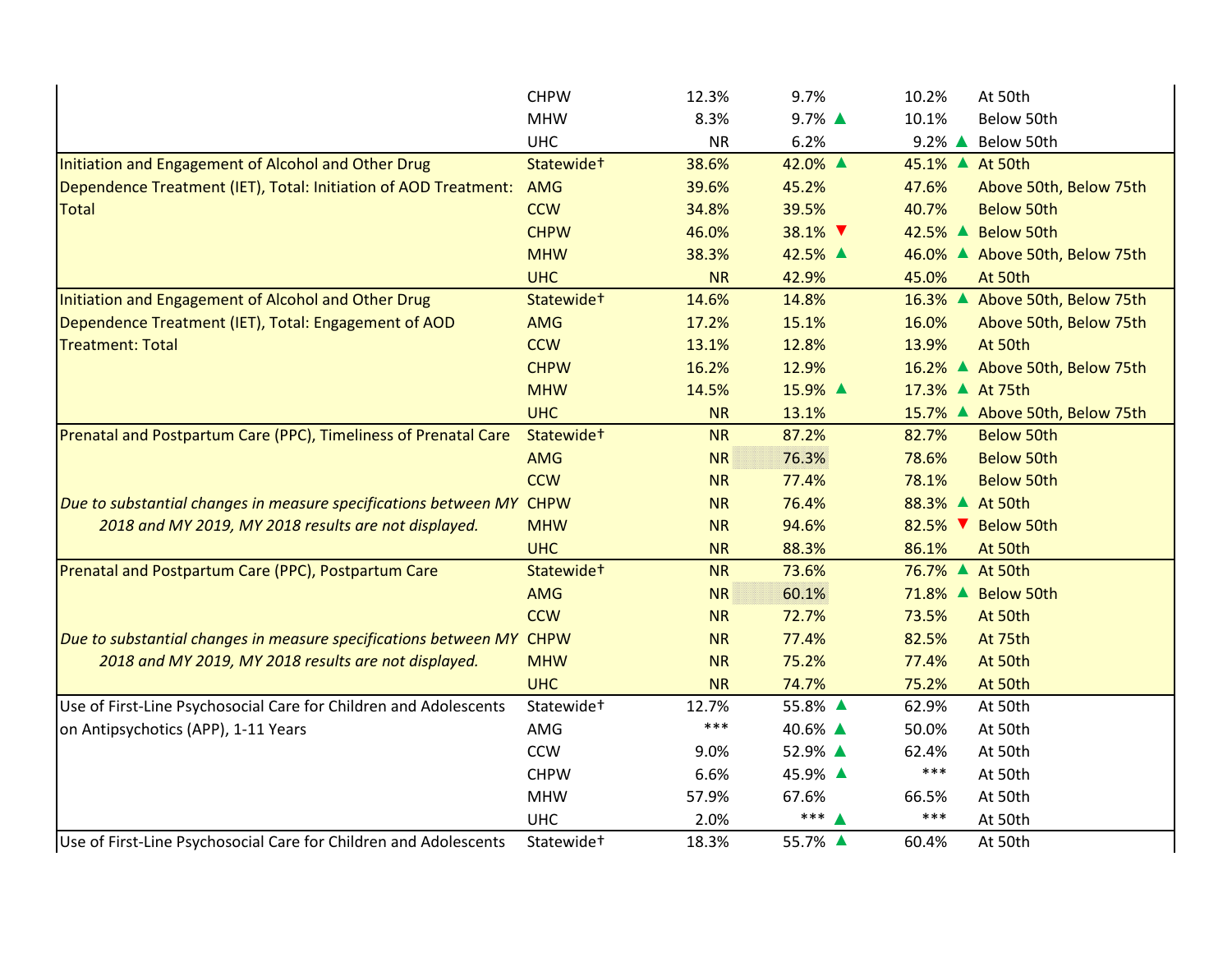| on Antipsychotics (APP), 12-17 Years                             | AMG                    | 9.1%      | 34.5% ▲   | 52.4% | Below 50th        |
|------------------------------------------------------------------|------------------------|-----------|-----------|-------|-------------------|
|                                                                  | <b>CCW</b>             | 13.2%     | 55.6% ▲   | 66.0% | At 50th           |
|                                                                  | <b>CHPW</b>            | 13.2%     | 50.0% ▲   | 54.8% | At 50th           |
|                                                                  | <b>MHW</b>             | 61.7%     | 69.0%     | 63.1% | At 50th           |
|                                                                  | <b>UHC</b>             | 6.3%      | 43.1% ▲   | 49.3% | Below 50th        |
| Use of First-Line Psychosocial Care for Children and Adolescents | Statewide <sup>+</sup> | 16.6%     | 55.7% ▲   | 61.2% | At 50th           |
| on Antipsychotics (APP), Total                                   | AMG                    | 7.8%      | 36.7% ▲   | 51.7% | <b>Below 50th</b> |
|                                                                  | <b>CCW</b>             | 11.7%     | 54.7% ▲   | 64.7% | At 50th           |
|                                                                  | <b>CHPW</b>            | 11.3%     | 48.6% ▲   | 55.6% | At 50th           |
|                                                                  | <b>MHW</b>             | 60.7%     | 68.5%     | 64.2% | At 50th           |
|                                                                  | <b>UHC</b>             | 5.2%      | 47.0% ▲   | 52.2% | <b>Below 50th</b> |
| Well-Child Visits in the First 30 Months of Life (W30), 0-15     | Statewide+             | <b>NR</b> | <b>NR</b> | 54.0% | <b>Below 50th</b> |
| <b>Months</b>                                                    | <b>AMG</b>             | <b>NR</b> | NR        | 49.5% | <b>Below 50th</b> |
|                                                                  | <b>CCW</b>             | <b>NR</b> | <b>NR</b> | 55.7% | At 50th           |
|                                                                  | <b>CHPW</b>            | <b>NR</b> | NR        | 62.2% | At 75th           |
|                                                                  | <b>MHW</b>             | <b>NR</b> | <b>NR</b> | 54.3% | At 50th           |
|                                                                  | <b>UHC</b>             | <b>NR</b> | <b>NR</b> | 44.9% | <b>Below 50th</b> |
| Well-Child Visits in the First 30 Months of Life (W30), 16-30    | Statewide+             | <b>NR</b> | <b>NR</b> | 68.4% | <b>Below 50th</b> |
| <b>Months</b>                                                    | <b>AMG</b>             | <b>NR</b> | <b>NR</b> | 66.9% | <b>Below 50th</b> |
|                                                                  | <b>CCW</b>             | <b>NR</b> | NR        | 71.8% | At 50th           |
|                                                                  | <b>CHPW</b>            | <b>NR</b> | NR        | 67.3% | <b>Below 50th</b> |
|                                                                  | <b>MHW</b>             | <b>NR</b> | NR        | 68.3% | <b>Below 50th</b> |
|                                                                  | <b>UHC</b>             | <b>NR</b> | <b>NR</b> | 67.4% | <b>Below 50th</b> |
| Child and Adolescent Well-Care Visit (WCV), Age 3-11             | Statewide <sup>+</sup> | <b>NR</b> | <b>NR</b> | 46.9% | <b>Below 50th</b> |
|                                                                  | AMG                    | <b>NR</b> | NR        | 42.2% | <b>Below 50th</b> |
|                                                                  | <b>CCW</b>             | <b>NR</b> | NR        | 49.3% | <b>Below 50th</b> |
|                                                                  | <b>CHPW</b>            | <b>NR</b> | NR        | 44.9% | <b>Below 50th</b> |
|                                                                  | <b>MHW</b>             | <b>NR</b> | <b>NR</b> | 48.4% | <b>Below 50th</b> |
|                                                                  | <b>UHC</b>             | <b>NR</b> | <b>NR</b> | 43.3% | <b>Below 50th</b> |
| Child and Adolescent Well-Care Visit (WCV), Age 12-17            | Statewide+             | <b>NR</b> | <b>NR</b> | 34.8% | <b>Below 50th</b> |
|                                                                  | AMG                    | <b>NR</b> | NR        | 29.3% | <b>Below 50th</b> |
|                                                                  | <b>CCW</b>             | <b>NR</b> | <b>NR</b> | 36.3% | <b>Below 50th</b> |
|                                                                  | <b>CHPW</b>            | <b>NR</b> | <b>NR</b> | 33.8% | <b>Below 50th</b> |
|                                                                  | <b>MHW</b>             | <b>NR</b> | <b>NR</b> | 36.2% | <b>Below 50th</b> |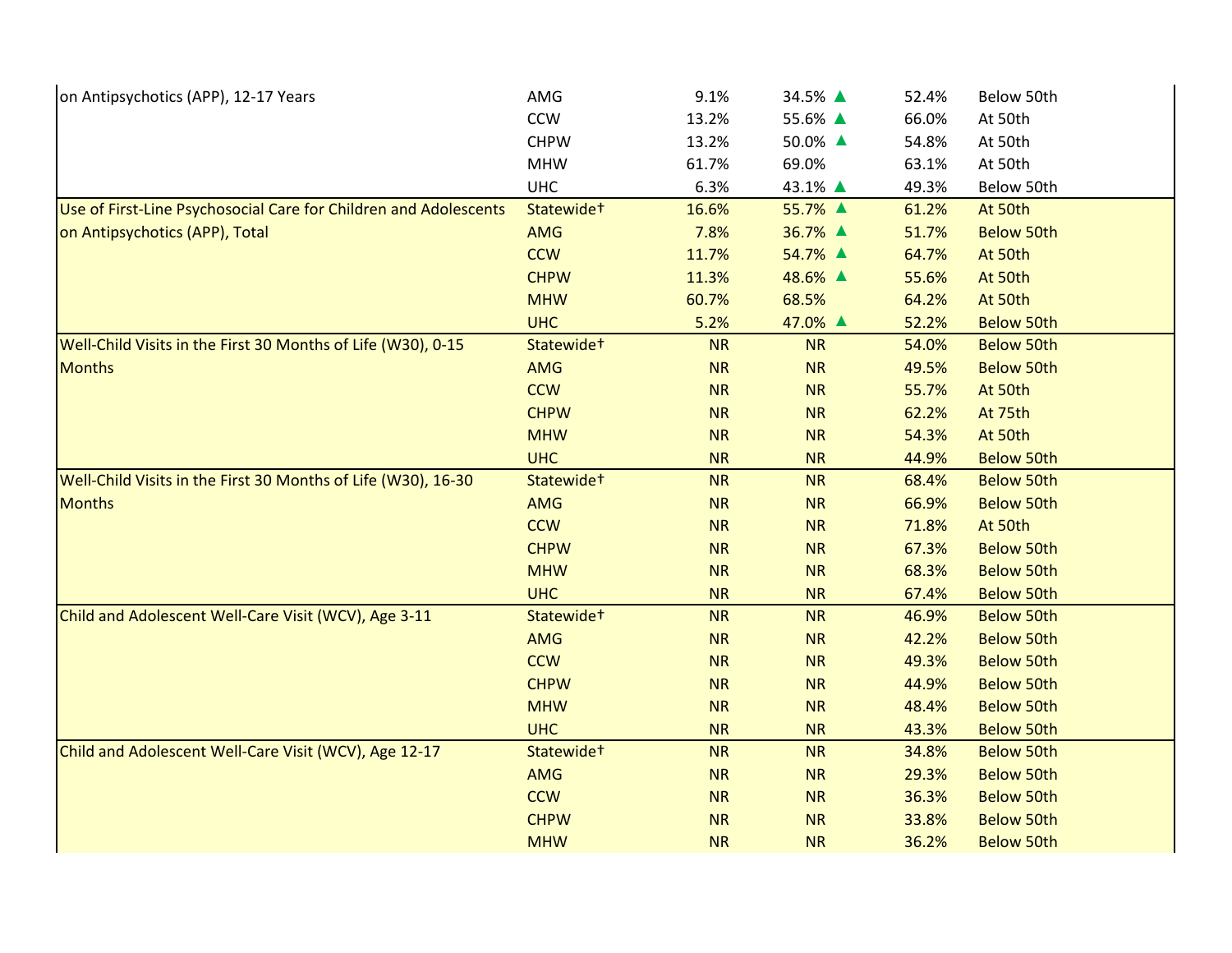|                                                                    | <b>UHC</b>             | <b>NR</b> | <b>NR</b>                 | 31.5%          | <b>Below 50th</b>             |
|--------------------------------------------------------------------|------------------------|-----------|---------------------------|----------------|-------------------------------|
| Child and Adolescent Well-Care Visit (WCV), Age 18-21              | Statewide <sup>+</sup> | <b>NR</b> | <b>NR</b>                 | 17.7%          | <b>Below 50th</b>             |
|                                                                    | <b>AMG</b>             | <b>NR</b> | <b>NR</b>                 | 14.6%          | <b>Below 50th</b>             |
|                                                                    | <b>CCW</b>             | <b>NR</b> | NR                        | 16.4%          | <b>Below 50th</b>             |
|                                                                    | <b>CHPW</b>            | <b>NR</b> | <b>NR</b>                 | 17.4%          | <b>Below 50th</b>             |
|                                                                    | <b>MHW</b>             | <b>NR</b> | <b>NR</b>                 | 19.0%          | <b>Below 50th</b>             |
|                                                                    | <b>UHC</b>             | <b>NR</b> | <b>NR</b>                 | 16.7%          | <b>Below 50th</b>             |
| Child and Adolescent Well-Care Visit (WCV), Total                  | Statewide <sup>+</sup> | <b>NR</b> | <b>NR</b>                 | 38.8%          | <b>Below 50th</b>             |
|                                                                    | AMG                    | <b>NR</b> | <b>NR</b>                 | 34.0%          | <b>Below 50th</b>             |
|                                                                    | <b>CCW</b>             | <b>NR</b> | <b>NR</b>                 | 40.4%          | <b>Below 50th</b>             |
|                                                                    | <b>CHPW</b>            | <b>NR</b> | <b>NR</b>                 | 36.8%          | <b>Below 50th</b>             |
|                                                                    | <b>MHW</b>             | <b>NR</b> | <b>NR</b>                 | 40.3%          | <b>Below 50th</b>             |
|                                                                    | <b>UHC</b>             | <b>NR</b> | <b>NR</b>                 | 35.7%          | <b>Below 50th</b>             |
| Ambulatory Care (AMB), Outpatient                                  | Statewide <sup>+</sup> | 301.1     | 304.1                     | 251.5          | <b>NR</b>                     |
|                                                                    | AMG                    | 252.6     | 260.0                     | 212.6          | <b>NR</b>                     |
|                                                                    | <b>CCW</b>             | 304.1     | 307.2                     | 257.8          | <b>NR</b>                     |
|                                                                    | <b>CHPW</b>            | 279.9     | 285.0                     | 218.8          | <b>NR</b>                     |
|                                                                    | <b>MHW</b>             | 320.8     | 322.1                     | 264.9          | <b>NR</b>                     |
|                                                                    | <b>UHC</b>             | 294.2     | 296.9                     | 266.1          | <b>NR</b>                     |
| Ambulatory Care (AMB), Emergency Department                        | Statewide <sup>+</sup> | 48.1      | 48.3                      | 35.8           | <b>NR</b>                     |
|                                                                    | <b>AMG</b>             | 50.9      | 50.6                      | 38.9           | <b>NR</b>                     |
|                                                                    | <b>CCW</b>             | 53.0      | 53.9                      | 37.4           | <b>NR</b>                     |
|                                                                    | <b>CHPW</b>            | 49.7      | 49.9                      | 35.0           | <b>NR</b>                     |
|                                                                    | <b>MHW</b>             | 46.0      | 46.7                      | 34.5           | <b>NR</b>                     |
|                                                                    | <b>UHC</b>             | 46.3      | 44.6                      | 37.2           | <b>NR</b>                     |
| Identification of Alcohol and Other Drug Services (IAD), Total Any | Statewide <sup>+</sup> | 7.0%      | 8.2% ▲                    | 8.1%           | Above 50th, Below 75th        |
| <b>Services</b>                                                    | AMG                    | 8.7%      | 10.4% ▲                   | 10.3%          | Above 75th                    |
|                                                                    | <b>CCW</b>             | 6.4%      | 7.6% ▲                    |                | 7.1% ▼ Above 50th, Below 75th |
|                                                                    | <b>CHPW</b>            | 11.0%     | 8.3% $\blacktriangledown$ |                | 7.8% V Above 50th, Below 75th |
|                                                                    | <b>MHW</b>             | 6.5%      | 7.4% ▲                    |                | 7.6% ▲ Above 50th, Below 75th |
|                                                                    | <b>UHC</b>             | <b>NR</b> | 10.4%                     | 9.4% V At 75th |                               |
| Identification of Alcohol and Other Drug Services (IAD), Total     | Statewide <sup>+</sup> | 1.6%      | 1.6%                      |                | 1.6% ▲ Above 50th, Below 75th |
| Inpatient                                                          | AMG                    | 1.2%      | $2.1\%$ $\triangle$       |                | 2.3% ▲ Above 75th             |
|                                                                    | <b>CCW</b>             | 1.2%      | 1.4%                      | 1.3%           | Below 50th                    |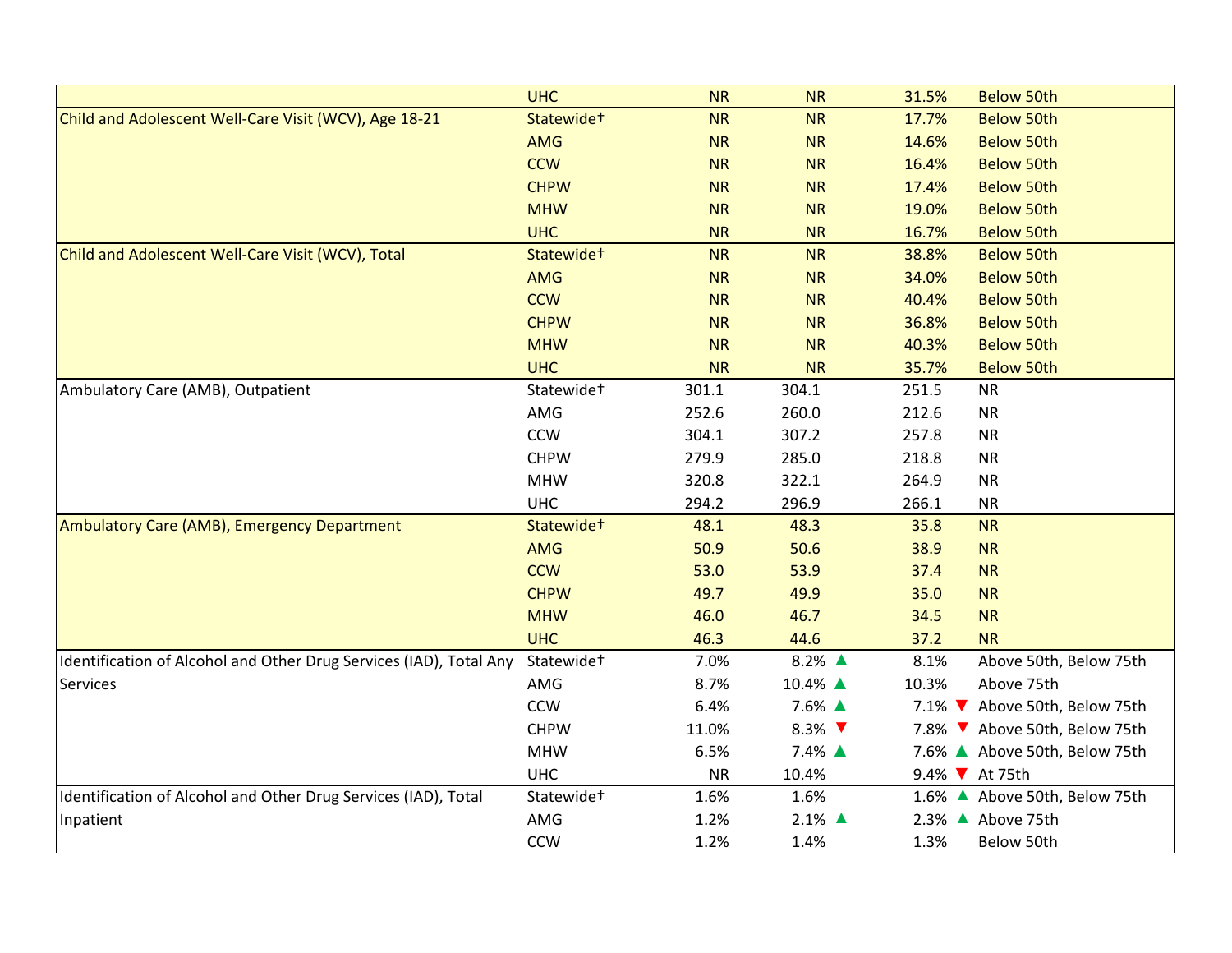|                                                                   | <b>CHPW</b>            | 2.2%      | 1.6% $\blacktriangledown$ | 1.6%<br>Above 50th, Below 75th |
|-------------------------------------------------------------------|------------------------|-----------|---------------------------|--------------------------------|
|                                                                   | <b>MHW</b>             | 1.6%      | 1.4% $\blacktriangledown$ | 1.5%<br>Below 50th             |
|                                                                   | <b>UHC</b>             | <b>NR</b> | 1.9%                      | 1.8%<br>Above 50th, Below 75th |
| Identification of Alcohol and Other Drug Services (IAD), Total    | Statewide <sup>+</sup> | 0.4%      | $0.0\%$                   | 0.1% ▲ Below 50th              |
| Intensive Outpatient/Partial Hospitalization                      | AMG                    | 0.0%      | 0.0%                      | 0.1% ▲ Below 50th              |
|                                                                   | CCW                    | 0.0%      | 0.0%                      | 0.0%<br>Below 50th             |
|                                                                   | <b>CHPW</b>            | 0.0%      | 0.0%                      | 0.1% ▲ At 50th                 |
|                                                                   | <b>MHW</b>             | 0.5%      | $0.0\%$                   | 0.1% ▲ Above 50th, Below 75th  |
|                                                                   | <b>UHC</b>             | <b>NR</b> | 0.1%                      | 0.1% V Below 50th              |
| Identification of Alcohol and Other Drug Services (IAD), Total    | Statewide <sup>+</sup> | 5.6%      | 6.5% ▲                    | 6.2% V Above 50th, Below 75th  |
| Outpatient/MAT                                                    | AMG                    | 6.8%      | 7.9% ▲                    | 7.7%<br>Above 75th             |
|                                                                   | <b>CCW</b>             | 5.3%      | 5.8%                      | 5.2% V Above 50th, Below 75th  |
|                                                                   | <b>CHPW</b>            | 8.8%      | 6.6% $\blacktriangledown$ | 6.0% V Above 50th, Below 75th  |
|                                                                   | <b>MHW</b>             | 5.2%      | 6.0% $\triangle$          | 5.9%<br>Above 50th, Below 75th |
|                                                                   | <b>UHC</b>             | <b>NR</b> | 8.4%                      | 7.3% V Above 75th              |
| Identification of Alcohol and Other Drug Services (IAD), Total ED | Statewide <sup>+</sup> | 2.2%      | 2.5% ▲                    | 2.3% ▼ Above 50th, Below 75th  |
|                                                                   | AMG                    | 2.6%      | 3.4% ▲                    | 3.0% ▼ Above 75th              |
|                                                                   | <b>CCW</b>             | 1.8%      | 2.5% ▲                    | 2.3% ▼ Above 50th, Below 75th  |
|                                                                   | <b>CHPW</b>            | 2.9%      | $2.5\%$                   | 2.3% ▼ Above 50th, Below 75th  |
|                                                                   | <b>MHW</b>             | 2.1%      | 2.1%                      | 2.1%<br>Above 50th, Below 75th |
|                                                                   | <b>UHC</b>             | <b>NR</b> | 2.8%                      | 2.5% V Above 50th, Below 75th  |
| Identification of Alcohol and Other Drug Services (IAD), Total    | Statewide <sup>+</sup> | 0.5%      | $0.6\%$ $\triangle$       | 2.6% ▲ Above 50th, Below 75th  |
| Telehealth                                                        | AMG                    | 0.1%      | $0.8\%$ $\triangle$       | 2.9% ▲ Above 50th, Below 75th  |
|                                                                   | <b>CCW</b>             | 0.0%      | $0.5\%$ $\triangle$       | 2.3% ▲ Above 50th, Below 75th  |
|                                                                   | <b>CHPW</b>            | 1.1%      | $0.4\%$                   | 2.0% ▲ Above 50th, Below 75th  |
|                                                                   | <b>MHW</b>             | 0.4%      | $0.6\%$ $\triangle$       | 2.6% ▲ Above 50th, Below 75th  |
|                                                                   | <b>UHC</b>             | <b>NR</b> | 0.6%                      | 2.8% ▲ Above 50th, Below 75th  |
| Mental Health Utilization (MPT), Total Outpatient                 | Statewide <sup>+</sup> | 6.5%      | 11.2%                     | 10.6%<br><b>NR</b>             |
|                                                                   | AMG                    | 4.6%      | 7.6%                      | 7.3%<br><b>NR</b>              |
|                                                                   | CCW                    | 6.6%      | 12.0%                     | 10.5%<br><b>NR</b>             |
|                                                                   | <b>CHPW</b>            | 5.2%      | 8.8%                      | 8.6%<br><b>NR</b>              |
|                                                                   | <b>MHW</b>             | 9.9%      | 13.3%                     | 12.0%<br><b>NR</b>             |
|                                                                   | <b>UHC</b>             | 4.2%      | 10.1%                     | 10.6%<br><b>NR</b>             |
| Mental Health Utilization (MPT), Total ED                         | Statewide <sup>+</sup> | 0.6%      | 0.3%                      | 0.6%<br><b>NR</b>              |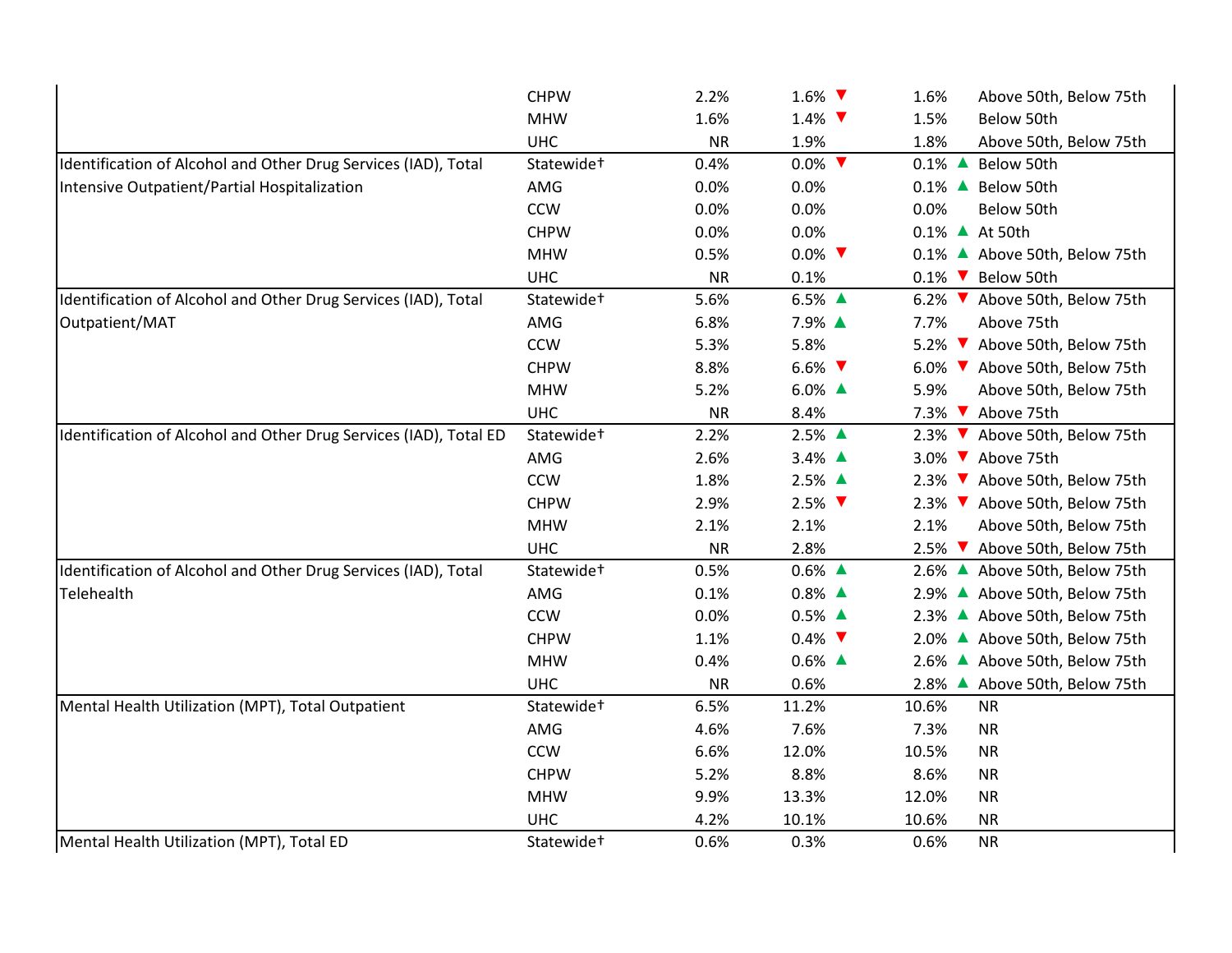|                                                                            | AMG                    | 0.2%      | 0.1%    | 0.1%    | <b>NR</b>              |
|----------------------------------------------------------------------------|------------------------|-----------|---------|---------|------------------------|
|                                                                            | <b>CCW</b>             | 0.1%      | 0.1%    | 0.1%    | <b>NR</b>              |
|                                                                            | <b>CHPW</b>            | 0.1%      | 0.1%    | 0.1%    | <b>NR</b>              |
|                                                                            | <b>MHW</b>             | 1.8%      | 0.5%    | 1.2%    | <b>NR</b>              |
|                                                                            | <b>UHC</b>             | 0.2%      | 0.1%    | 0.1%    | <b>NR</b>              |
| Plan All-Cause Readmissions (PCR), Total: 18-44 Years                      | Statewide <sup>+</sup> | <b>NR</b> | 8.4%    | 9.0%    | No Benchmark           |
|                                                                            | AMG                    | <b>NR</b> | 8.6%    | 9.1%    | No Benchmark           |
|                                                                            | <b>CCW</b>             | <b>NR</b> | 9.2%    | 9.4%    | No Benchmark           |
| Due to substantial changes in measure specifications between MY CHPW       |                        | <b>NR</b> | 10.4%   | 10.1%   | No Benchmark           |
| 2018 and MY 2019, MY 2018 results are not displayed.                       | <b>MHW</b>             | <b>NR</b> | 7.9%    | 8.5%    | No Benchmark           |
|                                                                            | <b>UHC</b>             | <b>NR</b> | 7.5%    | 9.9%    | No Benchmark           |
| Plan All-Cause Readmissions (PCR), Total: 45-54 Years                      | Statewide <sup>+</sup> | <b>NR</b> | 9.2%    | 9.0%    | No Benchmark           |
|                                                                            | AMG                    | <b>NR</b> | 9.2%    | 9.6%    | No Benchmark           |
|                                                                            | <b>CCW</b>             | <b>NR</b> | 10.0%   | 7.4%    | No Benchmark           |
| Due to substantial changes in measure specifications between MY CHPW       |                        | <b>NR</b> | 10.6%   | 9.2%    | No Benchmark           |
| 2018 and MY 2019, MY 2018 results are not displayed.                       | <b>MHW</b>             | <b>NR</b> | 8.6%    | 8.6%    | No Benchmark           |
|                                                                            | <b>UHC</b>             | <b>NR</b> | 8.9%    | 10.5%   | No Benchmark           |
| Plan All-Cause Readmissions (PCR), Total: 55-64 Years                      | Statewide <sup>+</sup> | <b>NR</b> | 9.6%    | 9.8%    | No Benchmark           |
|                                                                            | AMG                    | <b>NR</b> | 8.1%    | 9.9%    | No Benchmark           |
|                                                                            | <b>CCW</b>             | <b>NR</b> | 9.9%    | 9.9%    | No Benchmark           |
| Due to substantial changes in measure specifications between MY CHPW       |                        | <b>NR</b> | 11.0%   | 9.8%    | No Benchmark           |
| 2018 and MY 2019, MY 2018 results are not displayed.                       | <b>MHW</b>             | <b>NR</b> | 9.2%    | 9.5%    | No Benchmark           |
|                                                                            | <b>UHC</b>             | <b>NR</b> | 10.5%   | 10.6%   | No Benchmark           |
| Plan All-Cause Readmissions (PCR), Total                                   | Statewide <sup>+</sup> | <b>NR</b> | 9.0%    | 9.3%    | Below 50th             |
|                                                                            | AMG                    | <b>NR</b> | 8.6%    | 9.5%    | Below 50th             |
|                                                                            | <b>CCW</b>             | <b>NR</b> | 9.6%    | 9.1%    | Below 50th             |
| Due to substantial changes in measure specifications between MY CHPW       |                        | <b>NR</b> | 10.6%   | 9.8%    | Below 50th             |
| 2018 and MY 2019, MY 2018 results are not displayed.                       | <b>MHW</b>             | <b>NR</b> | 8.4%    | 8.8%    | Below 50th             |
|                                                                            | <b>UHC</b>             | <b>NR</b> | 8.9%    | 10.3%   | Below 50th             |
| Substance Use Disorder Treatment Penetration (SUD), 12-64 years Statewidet |                        | 34.1%     | 36.6% ▲ | 38.4% ▲ | At Benchmark           |
|                                                                            | <b>AMG</b>             | 33.6%     | 34.9% ▲ |         | 38.9% ▲ At Benchmark   |
|                                                                            | <b>CCW</b>             | 31.5%     | 34.4% ▲ | 35.2%   | <b>Below Benchmark</b> |
|                                                                            |                        |           |         |         |                        |
|                                                                            | <b>CHPW</b>            | 35.4%     | 38.2% ▲ | 39.6%   | <b>Above Benchmark</b> |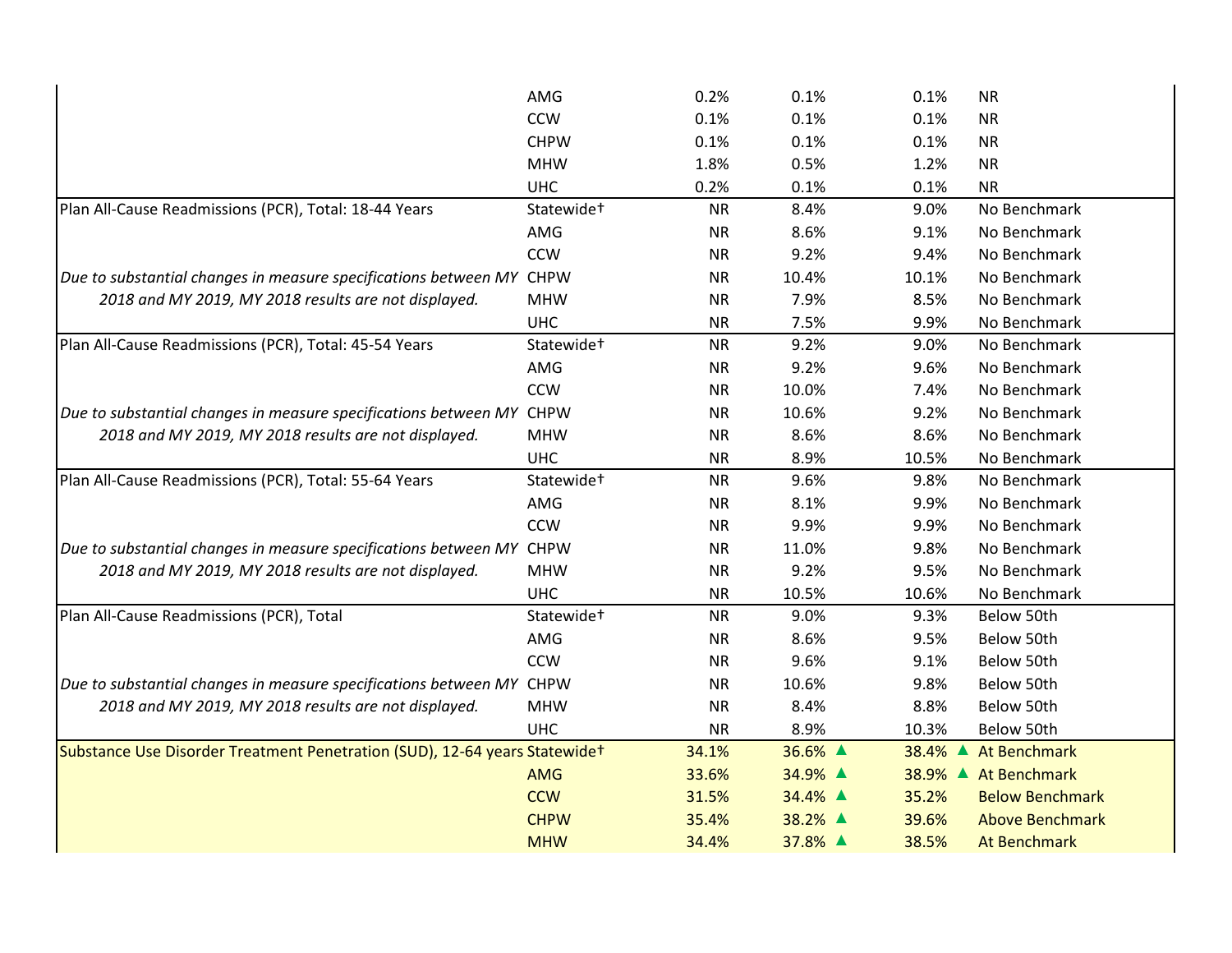|                                                                            | <b>UHC</b>             | 34.5% | 35.5%                      | 39.0% ▲ Above Benchmark                              |
|----------------------------------------------------------------------------|------------------------|-------|----------------------------|------------------------------------------------------|
| Substance Use Disorder Treatment Penetration (SUD), 12-17 years Statewidet |                        | 33.0% | 28.2% ▼                    | <b>Below Benchmark</b><br>24.4% $\blacktriangledown$ |
|                                                                            | AMG                    | 31.8% | 29.5%                      | 27.5%<br>At Benchmark                                |
|                                                                            | <b>CCW</b>             | 36.5% | 27.9% ▼                    | 23.2%<br><b>Below Benchmark</b>                      |
|                                                                            | <b>CHPW</b>            | 35.2% | 27.4%                      | 21.4% V Below Benchmark                              |
|                                                                            | <b>MHW</b>             | 32.2% | 28.5%                      | 25.1% V Below Benchmark                              |
|                                                                            | <b>UHC</b>             | 26.4% | 26.6%                      | 23.6%<br>At Benchmark                                |
| Substance Use Disorder Treatment Penetration (SUD), 12-26                  | Statewide <sup>+</sup> | 29.6% | 29.3%                      | $27.7\%$<br><b>Below Benchmark</b>                   |
| years                                                                      | <b>AMG</b>             | 30.8% | 31.8%                      | 30.9%<br>At Benchmark                                |
|                                                                            | <b>CCW</b>             | 29.5% | 28.6%                      | 25.8%<br><b>Below Benchmark</b>                      |
|                                                                            | <b>CHPW</b>            | 31.6% | 28.9%                      | 27.2%<br>At Benchmark                                |
|                                                                            | <b>MHW</b>             | 29.0% | 29.3%                      | 27.3% ▼ Below Benchmark                              |
|                                                                            | <b>UHC</b>             | 28.9% | 28.6%                      | 29.0%<br>At Benchmark                                |
| Substance Use Disorder Treatment Penetration (SUD), 18-64 years Statewidet |                        | 34.2% | 37.6% ▲                    | 39.1% ▲ Above Benchmark                              |
|                                                                            | AMG                    | 33.9% | 37.6% ▲                    | 39.1% ▲ At Benchmark                                 |
|                                                                            | CCW                    | 31.2% | 35.0% ▲                    | 36.3%<br><b>Below Benchmark</b>                      |
|                                                                            | <b>CHPW</b>            | 35.4% | 38.4% ▲                    | 40.4% ▲ Above Benchmark                              |
|                                                                            | <b>MHW</b>             | 34.4% | 38.1% ▲                    | 39.1% ▲ Above Benchmark                              |
|                                                                            | <b>UHC</b>             | 34.9% | 37.0% ▲                    | 39.3% ▲ Above Benchmark                              |
| Mental Health Treatment Penetration (MH-B), 6-64 years                     | Statewide <sup>+</sup> | 57.3% | 57.4%                      | 53.9% ▼ Below Benchmark                              |
|                                                                            | <b>AMG</b>             | 63.7% | 62.6% $\blacktriangledown$ | 51.5% V Below Benchmark                              |
|                                                                            | <b>CCW</b>             | 54.6% | 54.3%                      | 55.4% ▲ Below Benchmark                              |
|                                                                            | <b>CHPW</b>            | 51.4% | 52.7% ▲                    | 54.0% ▲ Below Benchmark                              |
|                                                                            | <b>MHW</b>             | 52.6% | 53.4% ▲                    | 55.3% ▲ Below Benchmark                              |
|                                                                            | <b>UHC</b>             | 59.1% | 59.4%                      | 48.9% ▼ Below Benchmark                              |
| Mental Health Treatment Penetration (MH-B), 6-17 years                     | Statewide <sup>+</sup> | 67.9% | 66.4% ▼                    | 64.0% V Below Benchmark                              |
|                                                                            | AMG                    | 66.0% | 66.4%                      | 60.0% V Below Benchmark                              |
|                                                                            | CCW                    | 71.8% | 69.7% ▼                    | 67.5% V At Benchmark                                 |
|                                                                            | <b>CHPW</b>            | 67.0% | 64.3% ▼                    | 61.0% V Below Benchmark                              |
|                                                                            | <b>MHW</b>             | 67.8% | 66.4%                      | 64.6% V Below Benchmark                              |
|                                                                            | <b>UHC</b>             | 63.6% | 63.5%                      | 61.1% V Below Benchmark                              |
| Mental Health Treatment Penetration (MH-B), 6-26 years                     | Statewide <sup>+</sup> | 62.8% | $62.2\%$                   | 60.4% V Below Benchmark                              |
|                                                                            | <b>AMG</b>             | 60.0% | 62.0% ▲                    | 57.2% ▼ Below Benchmark                              |
|                                                                            | <b>CCW</b>             | 66.1% | 65.1%                      | 63.1% V At Benchmark                                 |